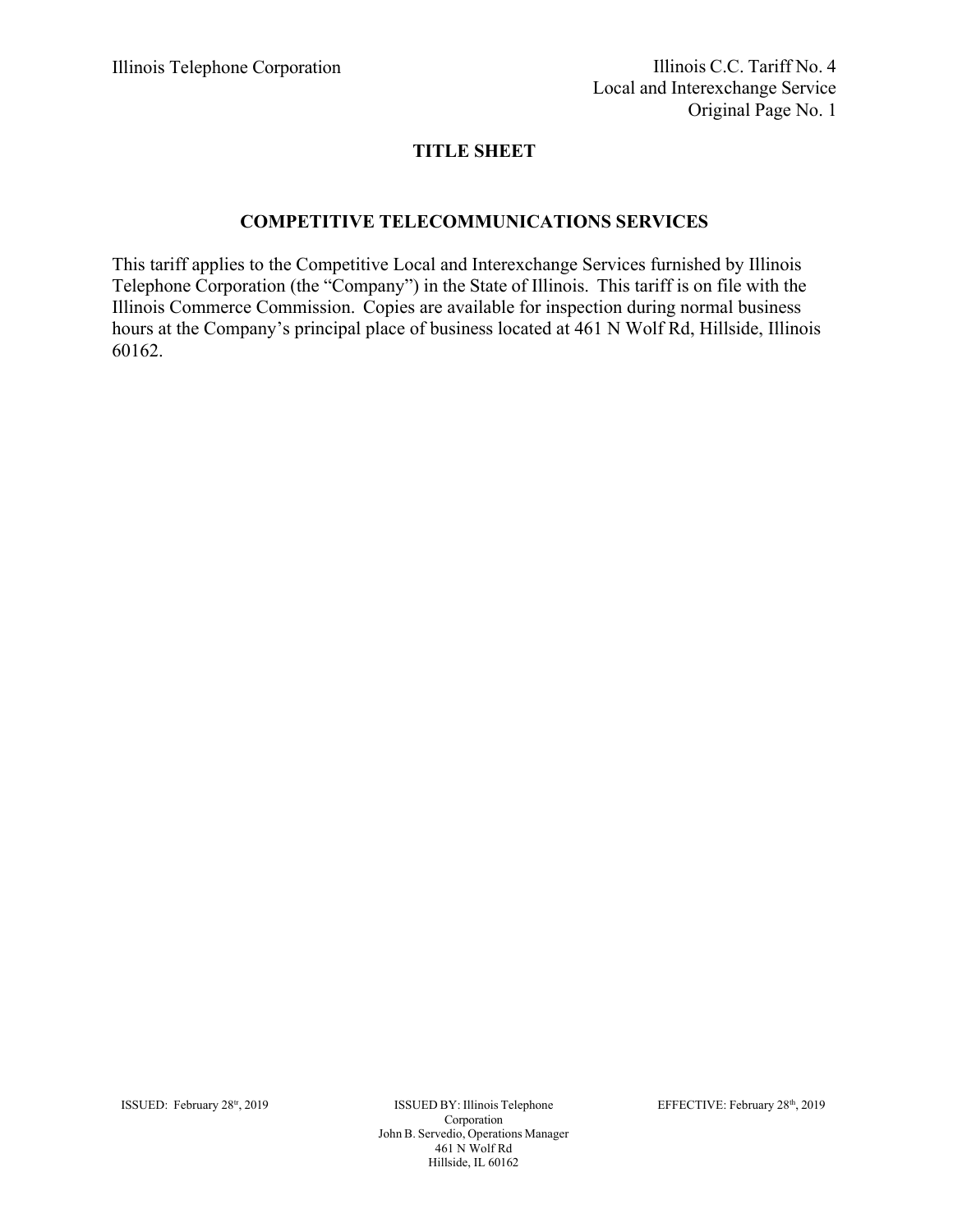#### **CHECK SHEET**

All sheets of this tariff are effective as of the date shown at the bottom of each respective sheet. Original and revised sheets as named below comprise all changes from the original tariff and are currently in effect as of the date on the bottom of this page.

| Page           | <b>Revision</b> | Page | <b>Revision</b> |
|----------------|-----------------|------|-----------------|
| Title          | Original        | 33   | Original        |
| $\mathbf{1}$   | Original        | 34   | Original        |
| $\overline{c}$ | Original        | 35   | Original        |
| 3              | Original        | 36   | Original        |
| $\overline{4}$ | Original        | 37   | Original        |
| 5              | Original        | 38   | Original        |
| 6              | Original        | 39   | Original        |
| $\overline{7}$ | Original        | 40   | Original        |
| 8              | Original        | 41   | Original        |
| 9              | Original        | 42   | Original        |
| 10             | Original        | 43   | Original        |
| 11             | Original        | 44   | Original        |
| 12             | Original        | 45   | Original        |
| 13             | Original        | 46   | Original        |
| 14             | Original        | 47   | Original        |
| 15             | Original        | 48   | Original        |
| 16             | Original        | 49   | Original        |
| 17             | Original        | 50   | Original        |
| 18             | Original        | 51   | Original        |
| 19             | Original        | 52   | Original        |
| 20             | Original        | 53   | Original        |
| 21             | Original        | 54   | Original        |
| 22             | Original        |      |                 |
| 23             | Original        |      |                 |
| 24             | Original        |      |                 |
| 25             | Original        |      |                 |
| 26             | Original        |      |                 |
| 27             | Original        |      |                 |
| 28             | Original        |      |                 |
|                |                 |      |                 |

- 29 Original
- 30 Original
- 31 Original
- 32 Original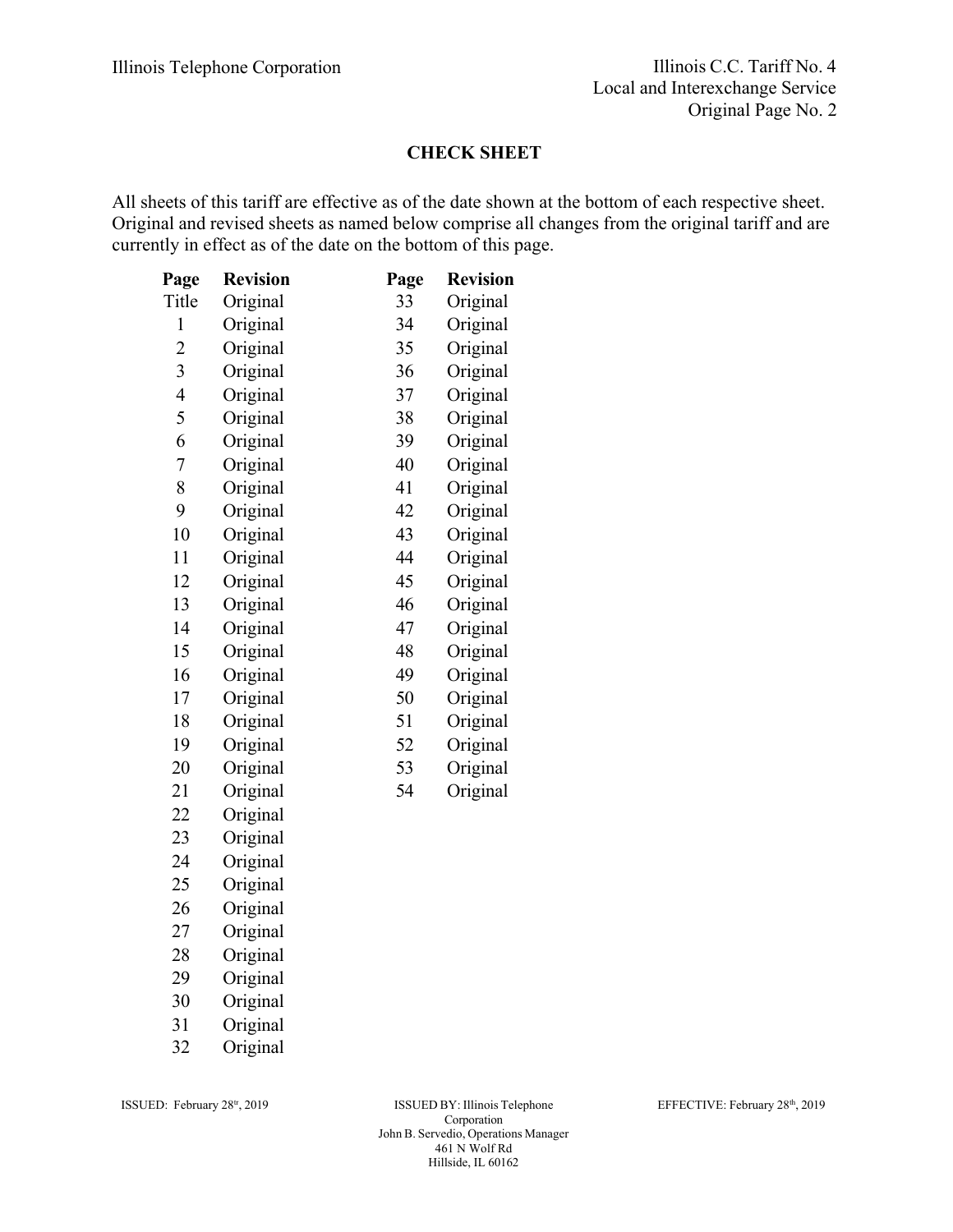# **Table of Contents**

| 1.1<br>1.2                                                                                                                  |                             |                                                                                     |                                             |
|-----------------------------------------------------------------------------------------------------------------------------|-----------------------------|-------------------------------------------------------------------------------------|---------------------------------------------|
|                                                                                                                             |                             |                                                                                     |                                             |
| 2.1<br>2.2<br>2.3<br>2.4<br>2.5<br>2.6<br>2.7<br>2.8<br>2.9<br>2.10<br>2.11<br>2.12<br>2.13<br>2.14<br>2.15<br>2.16<br>2.17 |                             |                                                                                     |                                             |
| 2.18                                                                                                                        |                             |                                                                                     |                                             |
| 3.1<br>3.2<br>3.3                                                                                                           |                             |                                                                                     |                                             |
|                                                                                                                             |                             |                                                                                     |                                             |
| 4.1<br>4.3                                                                                                                  |                             |                                                                                     |                                             |
|                                                                                                                             | ISSUED: February 28th, 2019 | ISSUED BY: Illinois Telephone<br>Corporation<br>461 N Wolf Rd<br>Hillside, IL 60162 | EFFECTIVE: February 28 <sup>th</sup> , 2019 |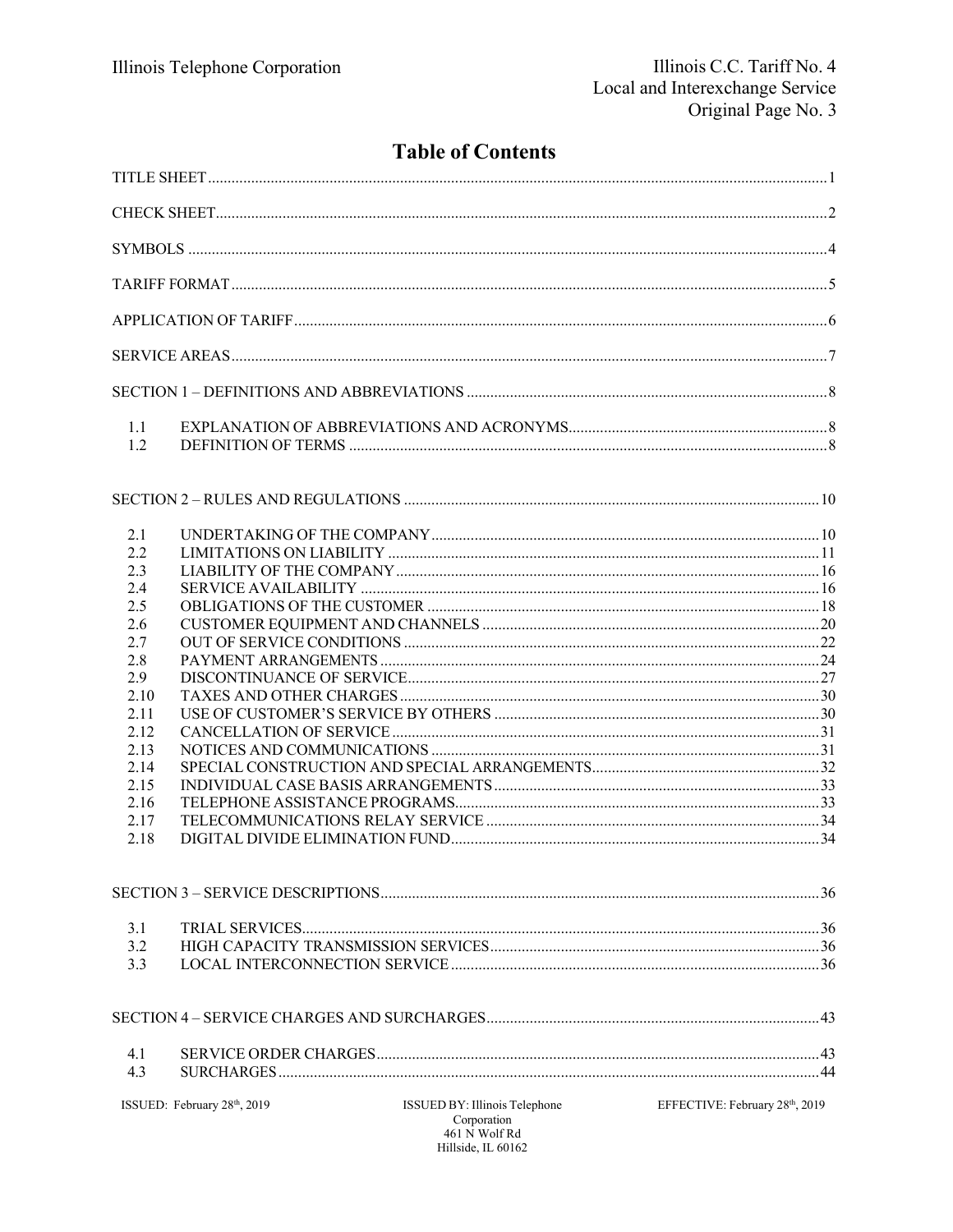# **Table of Contents**

| 52  |  |
|-----|--|
| 4.3 |  |
|     |  |
| 6.1 |  |
| 6.2 |  |
| 63  |  |
|     |  |

# **SYMBOLS**

The following symbols shall be used in this tariff for the purpose indicated below:

- (D) Deleted or Discontinued Material
- (I) Change resulting in a rate increase
- (M) Moved from one tariff location to another
- (N) New rate or regulation
- (R) Change resulting in a rate reduction
- (T) Change in text only, no change in rate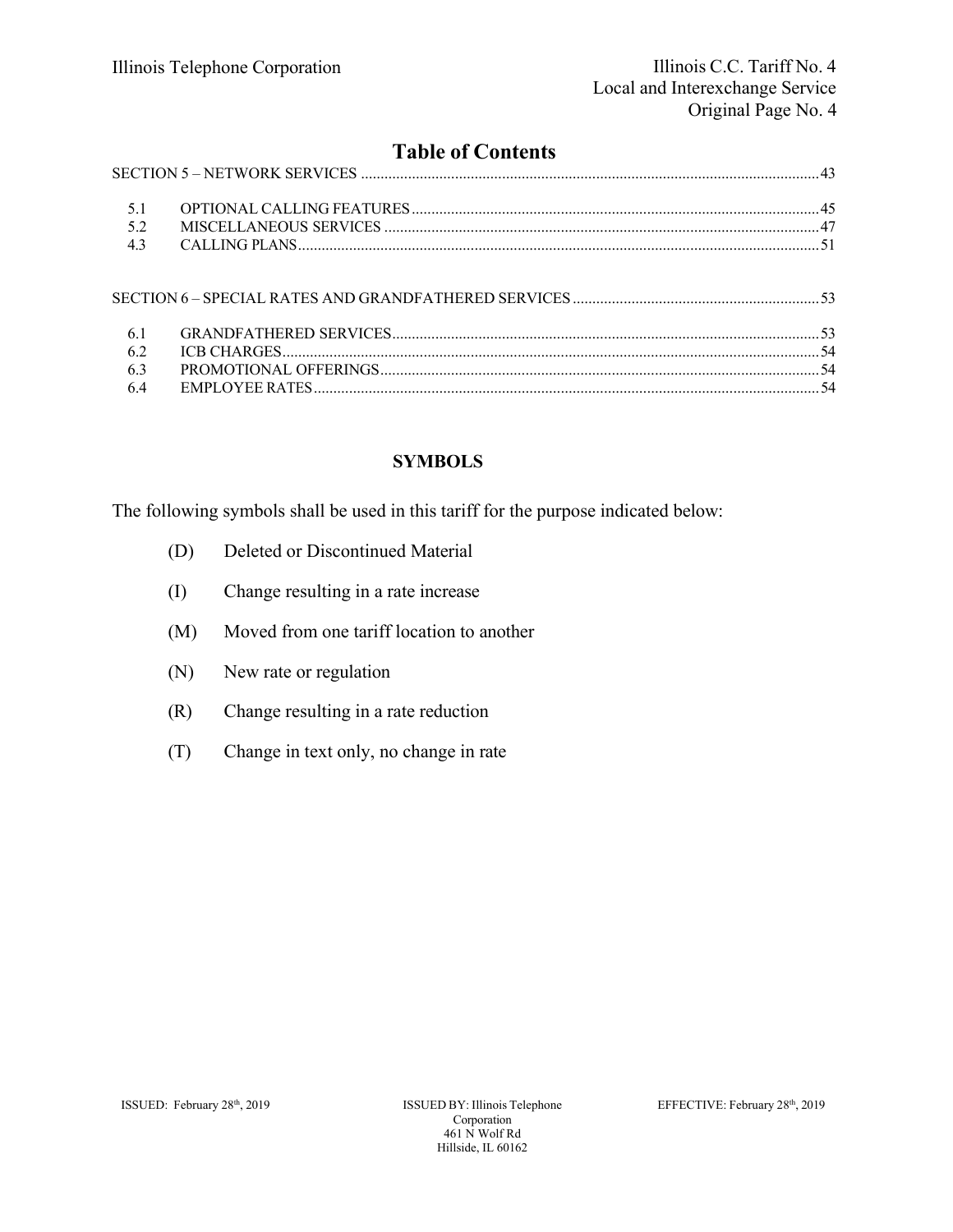# **TARIFF FORMAT**

- **A. Sheet Numbering**  Sheet numbers appear in the upper right corner of each page. Sheets are numbered sequentially. However, new sheets are occasionally added to the tariff. When a new sheet is added between sheets already in effect, a decimal is added. For example, a new sheet added between sheets 1 and 2 would be 2.1.
- **B. Sheet Revision Numbers** Revision numbers also appear in the upper right corner of each page. These numbers are used to determine the most current sheet version on file with the Commission. For example, "1<sup>st</sup> Revised Sheet 3" cancels "Original "Sheet 3," an "2nd Revised Sheet 3" cancels "1st revised Sheet 3". Because of various suspension periods, deferrals, etc., that the Commission follows in its tariff approval process, the most current sheet number on file with the Commission is not always the tariff page in effect. Consult the Check Sheet for the sheet currently in effect.
- **C. Paragraph Numbering Sequence**  There are various levels of paragraph coding. Each level of coding is subservient to its next higher level. For example:

2. 2.1. 2.1.1. 2.1.1.A. 2.1.1.A.1. 2.1.1.A.1.(a). 2.1.1.A.1.(a).I.  $2.1.1.A.1.(a).I.(i).$  $2.1.1.A.1.(a).I.(i).(1).$ 

**D. Check Sheets** – When a tariff filing is made with the Commission, an updated check sheet accompanies the tariff filing. The check sheet lists the sheets contained in the tariff, with a cross reference to the current revision number. When new pages are added, the check sheet is changed to reflect the revision. All revisions made in a given filing are designated by an asterisk (\*). There will be no other symbols used on this page if these are the only changes made to it (i.e., the format, etc., remains the same, just revised revision levels on some pages). The tariff user should refer to the latest Check Sheet to find out if a particular sheet is the most current on file with the Commission.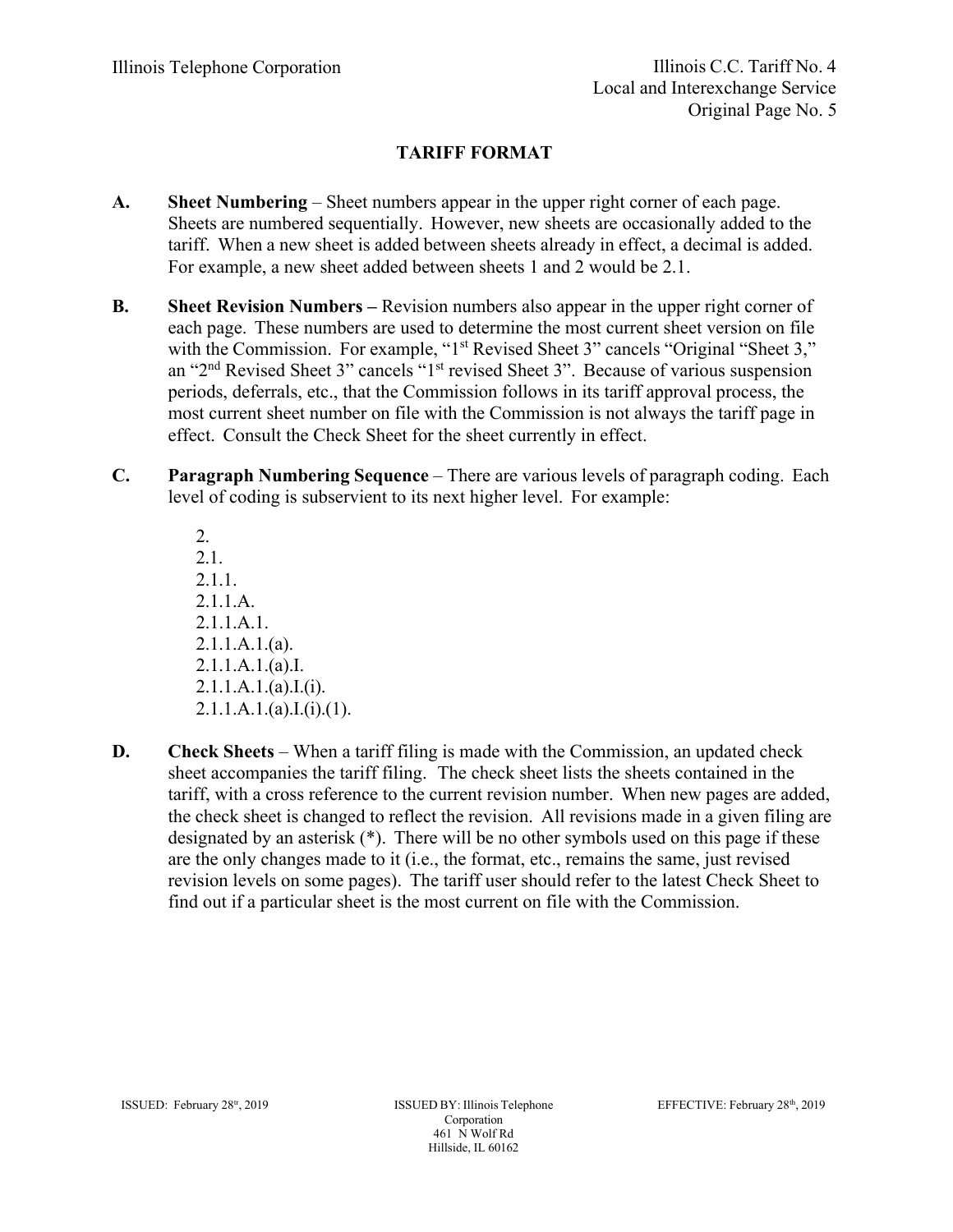# **APPLICATION OF TARIFF**

This tariff sets forth the service offerings, rates, terms and conditions applicable to the furnishing of local and interexchange service by the Company to business Customers within the state of Illinois. Services, features and functions will be provided where Company facilities, including but not limited to billing and technical capabilities, are available.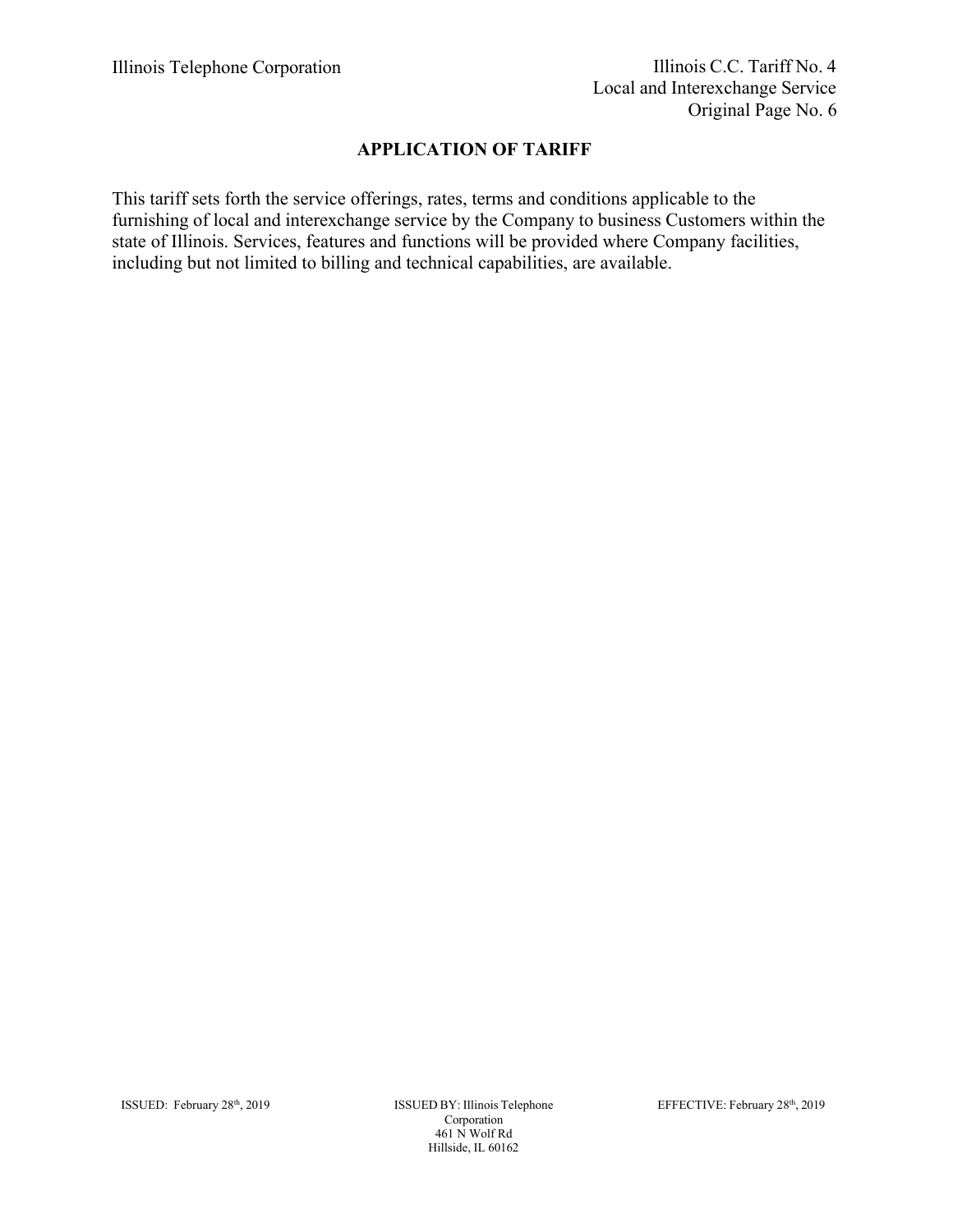# **SERVICE AREAS**

The Company will provide service within the serving areas of Illinois Bell Telephone Company d/b/a AT&T Illinois and other Incumbent Local Exchange Carriers that serve the same exchanges as the Company within the state of Illinois. The Company concurs in the exchange, rate class, local calling area, and zone designations specified in the relevant ILEC's Local Exchange Services Tariff.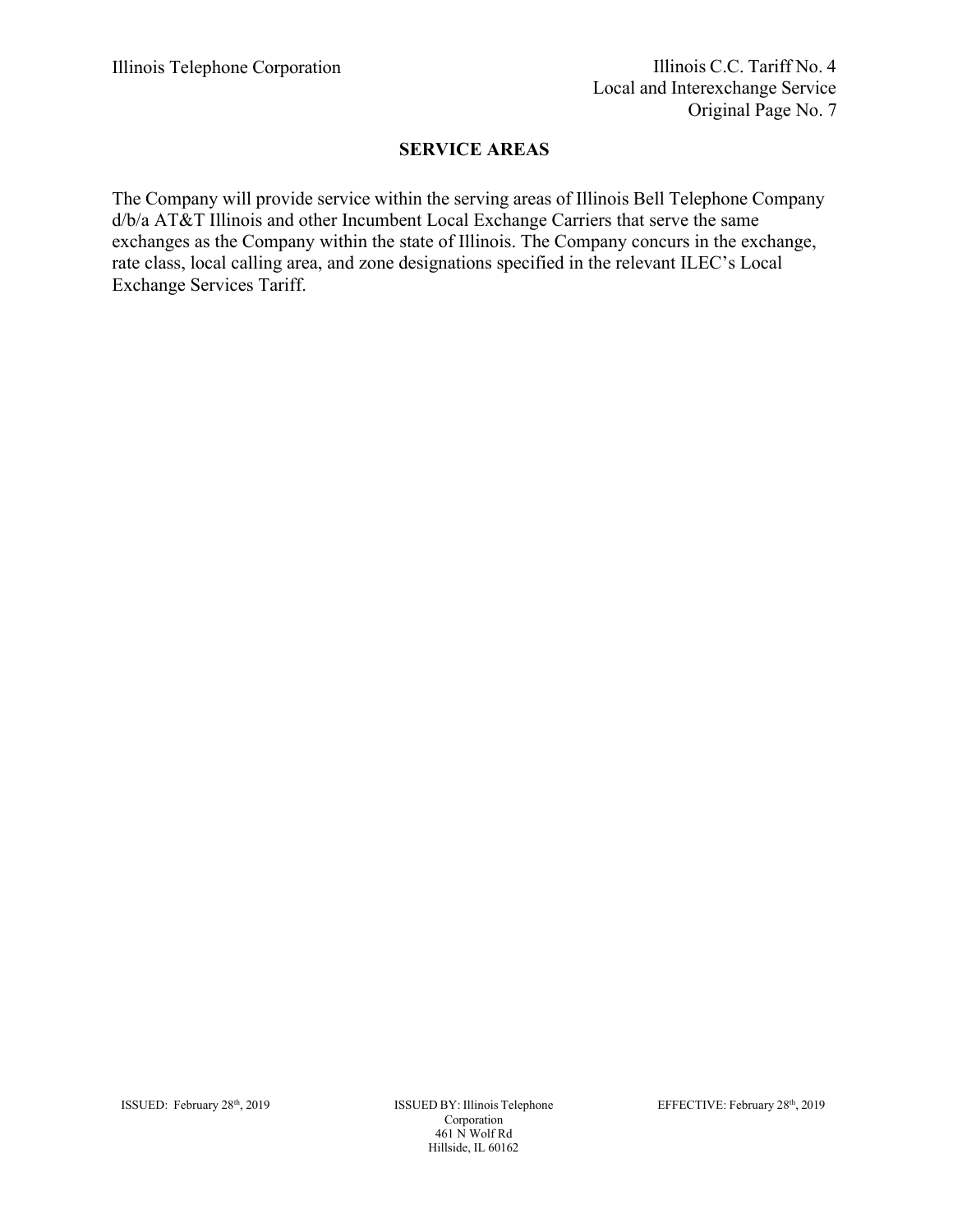# **SECTION 1 – DEFINITIONS AND ABBREVIATIONS**

## **1.1 EXPLANATION OF ABBREVIATIONS AND ACRONYMS**

- CPE Customer-Provided Equipment
- ICB Individual Case Basis

ICE – Independent Company Exchange

- ICO Independent Company
- ILEC Incumbent Local Exchange Carrier

Illinois C.C. – Illinois Commerce Commission

- IXC Interexchange Carrier
- LATA Local Access and Transport Area
- LEC Local Exchange Company
- MTS Message Telecommunication Service
- NPA Numbering Plan Area
- PIC Primary Interexchange Carrier
- TDD Telephone Device for the Deaf
- TRS Telecommunications Relay Service

#### **1.2 DEFINITION OF TERMS**

**Commission** means the Illinois Commerce Commission.

**Company** means Illinois Telephone Corporation.

**Completed** means a call which the Company's network has determined has been answered by a person, answering machine, fax machine, computer modem device, or other mechanical answering device.

**Customer** means the person or other entity which orders Service and is responsible for payment of charges due in compliance with the Company's Tariff regulations. This term also includes a person who was a Customer of the Company within the prior thirty (30) days and who requests Service at the same or different location. For purposes of this Tariff, "Customer" shall refer to local, county, state or federal entities, and/or those persons or entities whose use of Service is or is represented to be primarily or substantially of a professional, business, institutional, occupational or commercial nature and who subscribe, from the Company or some other entity, to more than four access lines or to a service or services with a capacity for providing in the aggregate at least 256 DS0 equivalents for the transmission of voice and/or data.

**Customer-Provided Equipment (CPE)** means equipment provided by the Customer for use with the Company's Service. CPE can include a station set, facsimile machine, key system, PBX, or other information, communication or power system.

ISSUED: February 28<sup>th</sup>, 2019 **ISSUED BY: Illinois Telephone** Corporation 461 N Wolf Rd Hillside, IL 60162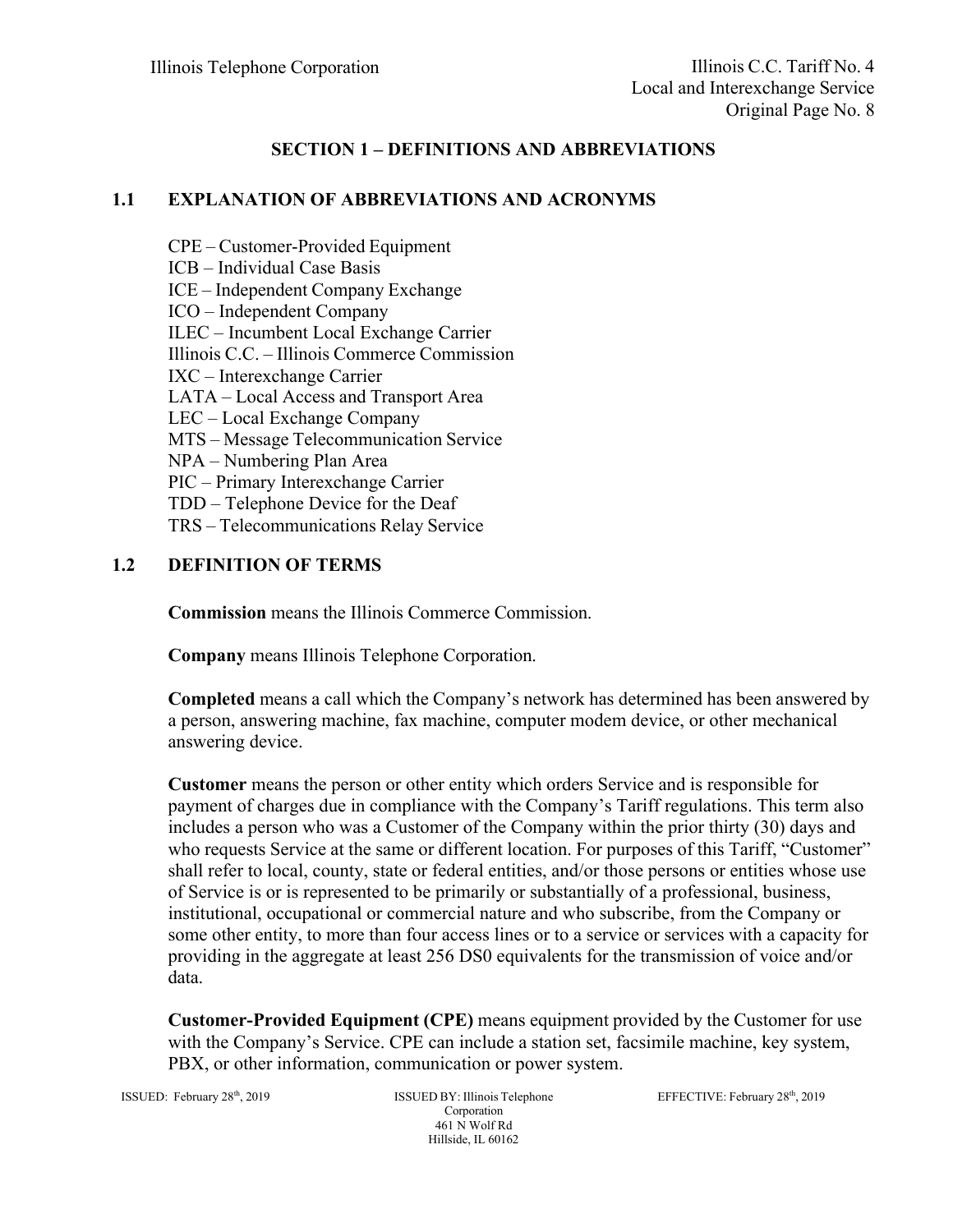# **SECTION 1 – DEFINITIONS AND ABBREVIATIONS (cont'd)**

#### **1.2 DEFINITION OF TERMS (cont'd)**

**End User** means any Customer or other person or entity that is not a carrier, except that a carrier (other than a telephone company) shall be deemed to be an "End User" when such carrier uses the Company's Service for administrative purposes.

**Nonrecurring Charge** means a one-time charge made under certain conditions to recover all or a portion of the cost of installing facilities or providing Service.

**Recurring Charge** means the monthly charge to the Customer for Service, facilities and equipment, which continue for the agreed-upon duration of the Service.

**Service** means any Telecommunications Service(s) provided by the Company under this Tariff.

**Termination of Service** means discontinuance of both incoming and outgoing Service.

**User** means a Customer, or any other person authorized by a Customer to use Service provided under this Tariff.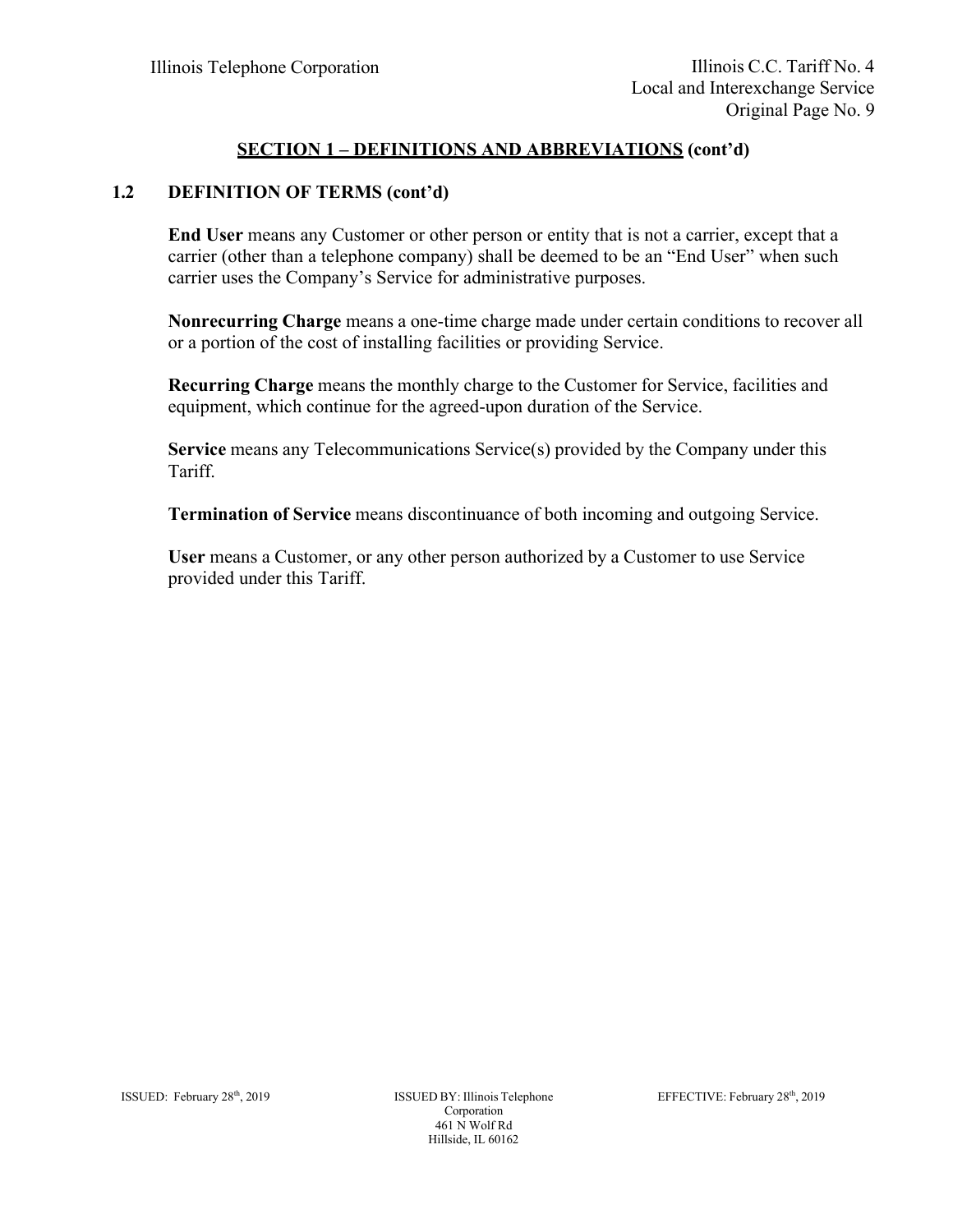# **SECTION 2 – RULES AND REGULATIONS**

## **2.1 UNDERTAKING OF THE COMPANY**

#### **2.1.1 Regulatory Compliance**

The Company will comply with all applicable billing and termination rules of the Commission, as set forth by the Commission.

# **2.1.2 Application of Tariff**

- A. This Tariff sets forth terms and conditions applicable to the furnishing of the Local and Interexchange Service described herein offered by the Company within Illinois. Service is furnished for the use of End Users within Illinois.
- B. When Service and facilities are provided in part by the Company and in part by other companies, the regulations of the Company apply only to that portion of the Service or facilities furnished by it.
- C. When Service and facilities provided by the Company are used to obtain access to the regulated or unregulated services provided by another company, or are used by another company as part of the regulated or unregulated services offered by that company, the regulations of the Company apply only to the use of the Company's Service and facilities.
- D. This Tariff applies only for the use of the Company's Service within Illinois. This includes the use of the Company's network.
- E. The provision of Local Service defined herein is subject to the terms and conditions specified in this Tariff and may be revised, added to, or supplemented by superseding issues.
- F. The provision of Service by the Company as set forth in this Tariff does not constitute a joint undertaking with the Customer for the furnishing of any Service.

## **2.1.3 Shortage of Equipment or Facilities**

A. The furnishing of Service under this Tariff is subject to the availability on a continuing basis of all the necessary facilities and technical capabilities and is limited to the capacity of the Company's facilities as well as facilities the Company may obtain from carriers to furnish Service from time to time as required at the sole discretion of the Company.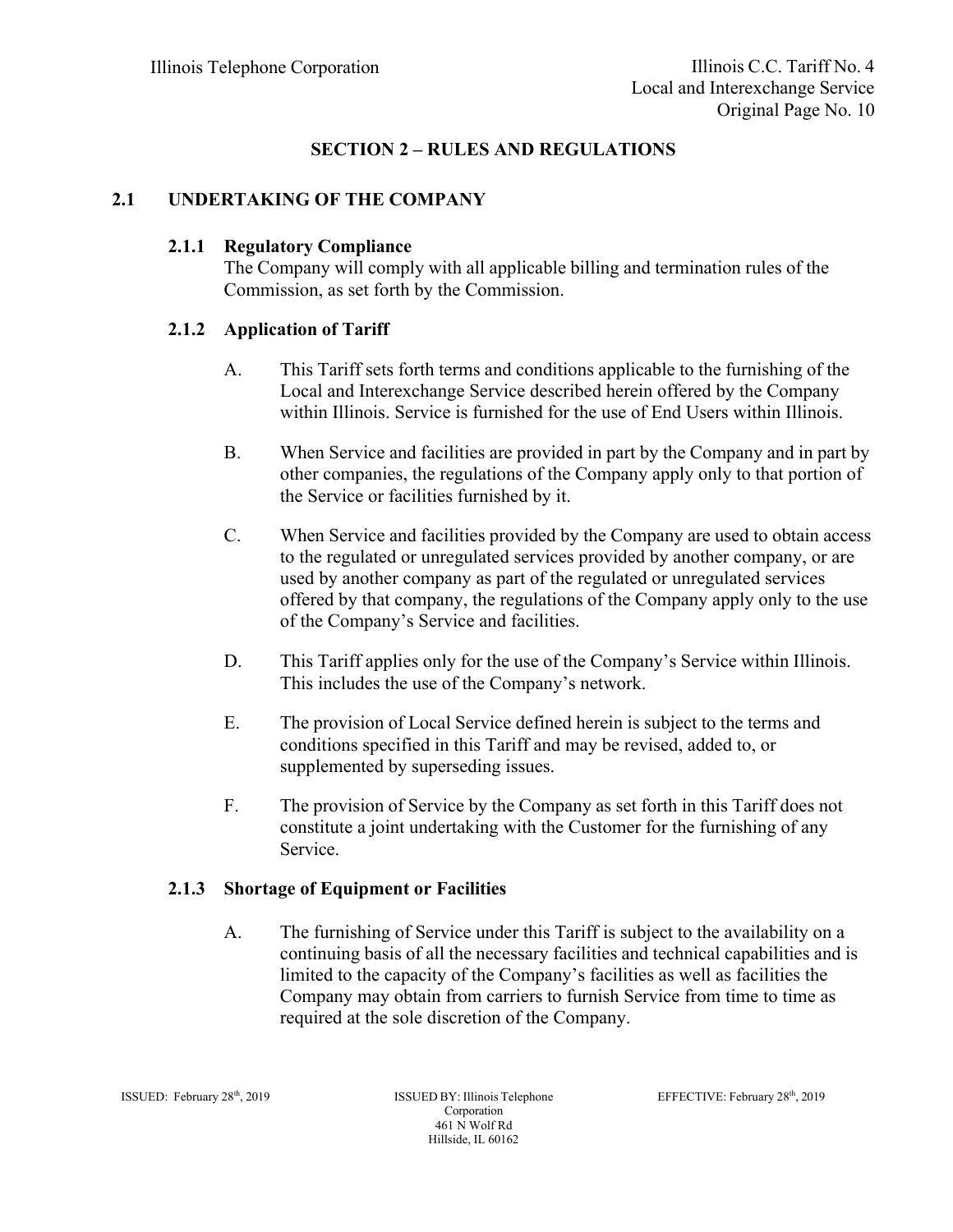## **2.1.3 Shortage of Equipment or Facilities (cont'd)**

B. The Company shall not be required to furnish, or to continue to furnish, facilities or Service where the circumstances are such that the proposed use of the facilities or Service would tend to adversely affect the Company's plant, property or Service.

#### **2.1.4 Terms and Conditions**

- A. In furnishing facilities and Service, the Company does not undertake to transmit messages, but furnishes the use of its facilities to Customers for information services or communications.
- B. Service may be provided on the basis of a minimum period of at least one (1) month, 24 hours per day. All calculations of dates set forth in this Tariff shall be based on calendar days, unless otherwise specified herein. The Customer must pay the regular tariffed rate for the Service it subscribes to for the minimum period of service. If a Customer disconnects Service before the end of any minimum service period, that Customer is responsible for paying the regular rates for the remainder of the minimum service period.
- C. Customers may be required to enter into written service orders which shall contain or reference a specific description of the Service ordered, the rates to be charged, the duration of the Service, and the terms and conditions in this Tariff. Customers also will be required to execute any other documents reasonably requested by the Company.
- D. The Company reserves the right to refuse an application for Service made by a present or former Customer who is indebted to the Company for Service previously rendered until the debt is satisfied.
- E. This Tariff shall be interpreted and governed by the laws of Illinois.

## **2.2 LIMITATIONS ON LIABILITY**

#### **2.2.1 Indemnification and Limits on Liability**

A. Except where the Commission, for good cause shown, determines otherwise, the Customer and any authorized or joint users, jointly and severally, shall indemnify, defend and hold harmless the Company and the Company shall not be liable for any claims, loss, damage or expenses (including attorneys' fees and court costs) involving: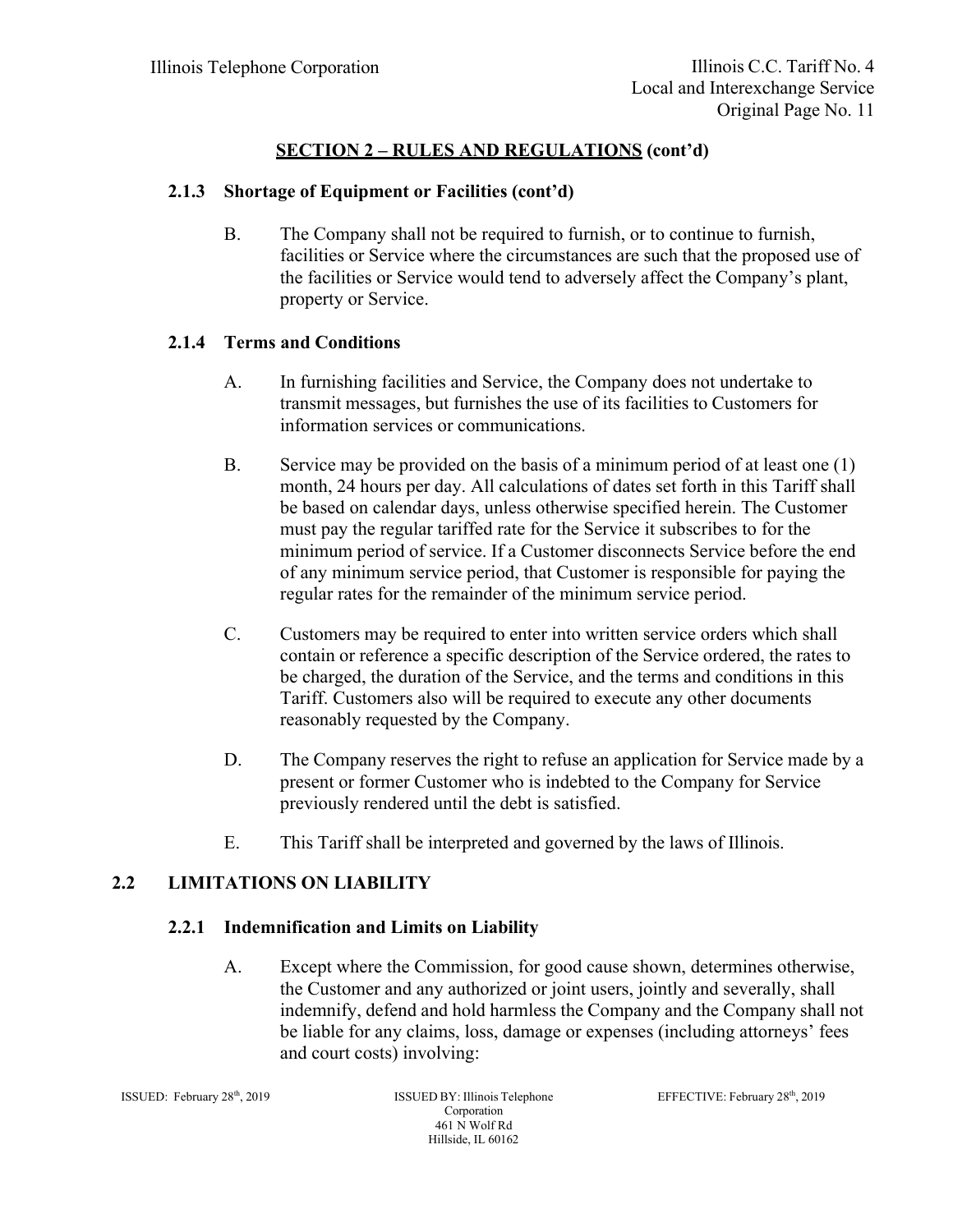- 1. Any act or omission of: (a) the Customer; (b) any other entity furnishing service, equipment or facilities for use in conjunction with the Service or facilities provided by the Company; or (c) common carriers, warehousemen or middle men;
- 2. Any delay or failure of performance or equipment due to causes beyond the Company's control, including, but not limited to, acts of God, fires, floods, earthquakes, hurricanes, storms, or other natural catastrophes; pole hits; explosions; national emergencies, insurrections, riots, wars or other civil commotions; strikes, lockouts, work stoppages or other labor difficulties; criminal actions taken against the Company; unavailability, failure or malfunction of equipment or facilities provided by the Customer or third parties, including rights-of-way and materials; and any law, order, regulation, direct, request, or other action of any governing authority or agency thereof;
- 3. Any unlawful or unauthorized use of the Company's facilities and Service or the use of the Company's facilities and/or Service in violation of this Tariff;
- 4. Libel, slander, invasion of privacy or infringement of patents, trade secrets, or copyrights arising from or in connection with the transmission of communications or information by means of Companyprovided facilities or Service, or by means of the combination of Company provided facilities or Service with Customer-provided facilities or services;
- 5. Any infringement, breach or invasion of the right of privacy of any person or persons, caused or claimed to have been caused, directly or indirectly, by the installation, operation, failure to operate, maintenance, removal, presence, condition, occasion or use of emergency 911 service features and the equipment associated therewith, or by any services furnished by the Company, including, but not limited to, the identification of the telephone number, address or name associated with the telephone used by the party or parties accessing emergency 911 service, and which arise out of the negligence or other wrongful act of the Company, the Customer, its users, agencies or municipalities, or the employees or agents of any one of them.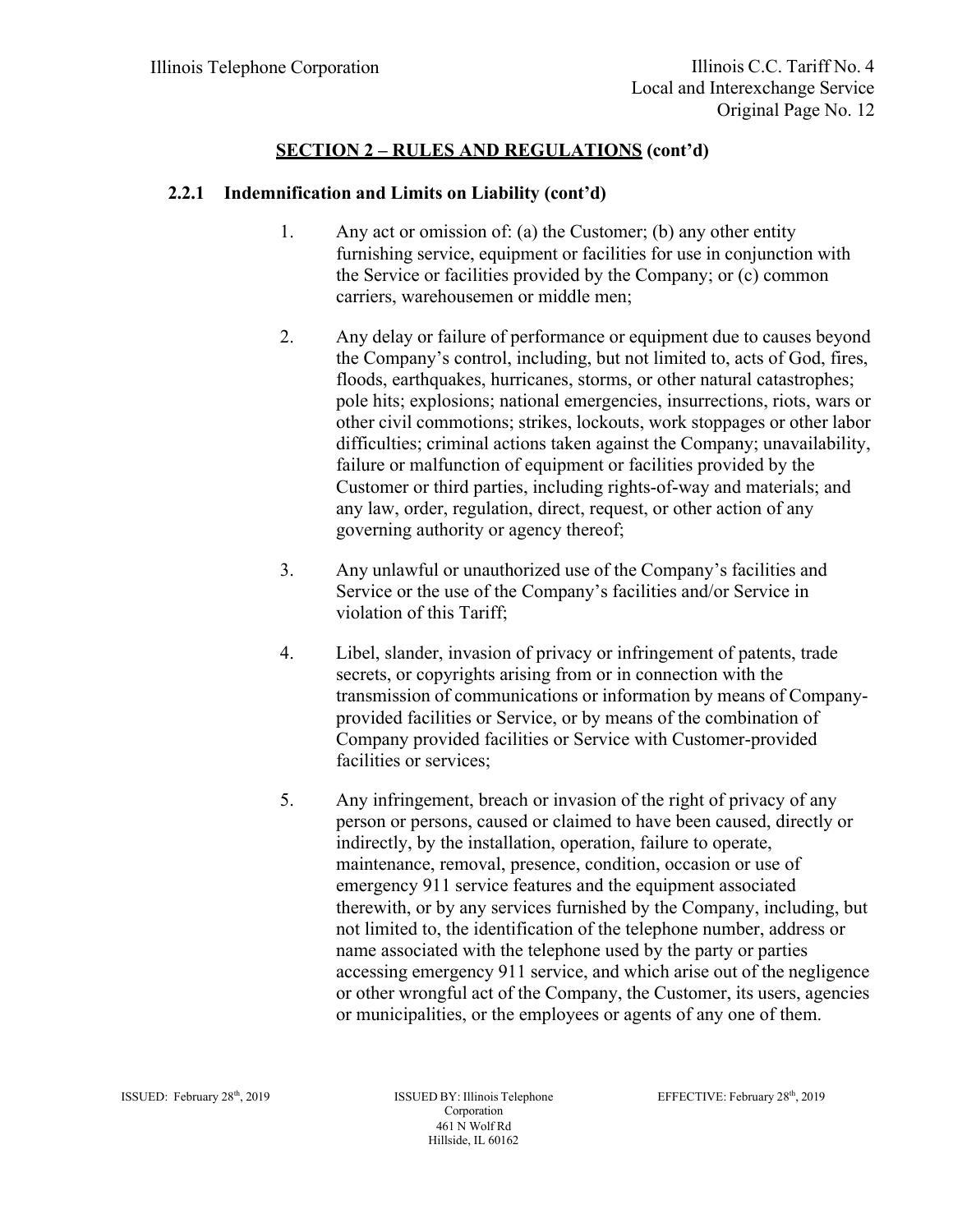- 6. Changes in any of the facilities, operations or procedures of the Company that render any equipment, facilities or services provided by the Customer obsolete, or require modification or alteration of such equipment, facilities or services, or otherwise affect their use or performance, except where reasonable notice is required by the Company and is not provided to the Customer, in which event the Company's liability is limited as set forth in this Section 2.2;
- 7. Defacement of or damage to Customer premises resulting from the furnishing of Service or equipment on such premises or the installation or removal thereof;
- 8. Injury to property or injury or death to persons, including claims for payments made under Workers' Compensation law or under any plan for employee disability or death benefits, arising out of, or caused by, any act or omission of the Customer, or the construction, installation, maintenance, presence, use or removal of the Customer's facilities or equipment connected, or to be connected, to the Company's facilities;
- 9. Any intentional, wrongful act of a Company employee when such act is not within the scope of the employee's responsibilities for the Company and/or is not authorized by the Company;
- 10. Any representations made by Company employees that do not comport, or that are inconsistent, with the provisions of this Tariff;
- 11. Any act, omission or network condition resulting in the non-availability of 911, E911, or similar services for any reason including, without limitation and by way of example only, due to any failure of Service functionality or interruption of electric service to Customer's premises;
- 12. Any non-completion of calls due to network busy conditions or network failures;
- 13. Any calls not actually attempted to be completed during any period that Service is unavailable;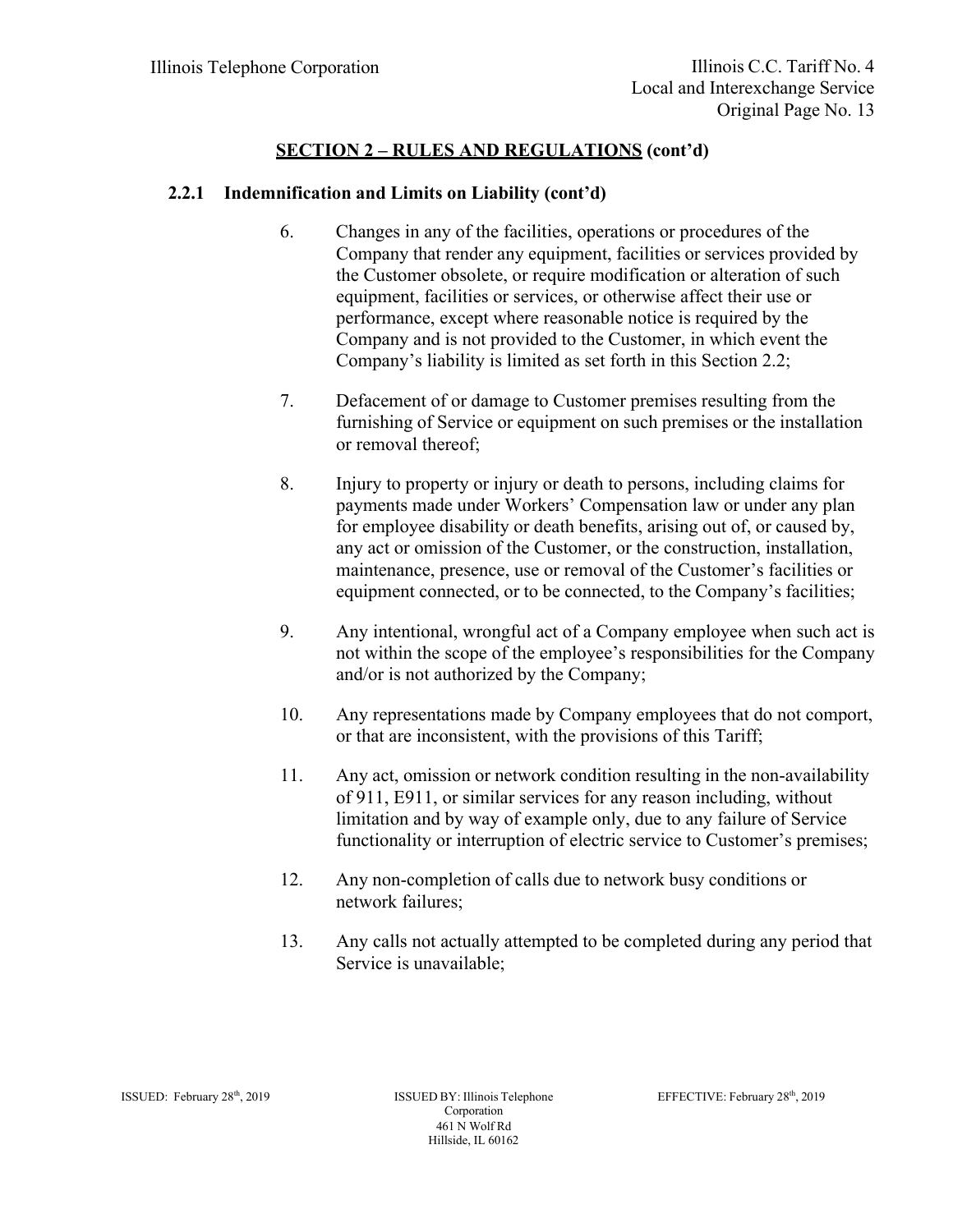- 14. Blockages by other providers of services on the public switched network;
- 15. Any damage to CPE resulting from use of that system with the Service; and
- 16. Breach in the privacy or security of communications transmitted over the Company's facilities.
- B. The Company shall be indemnified, defended and held harmless by the Customer or End User from and against any and all claims, loss, demands, suits, expense, or other action or any liability whatsoever, including attorney fees, whether suffered, made, insinuated, or asserted by the Customer or by any other party, for any personal injury to or death of any person or persons, and for any loss, damage or destruction of any property, including environmental contamination, whether owned by the Customer or by any other party, caused or claimed to have been caused directly or indirectly by the installation, operation, failure to operate, maintenance, presence, condition, location, use, or removal of any Company or Customer-provided equipment or facilities or Service provided by the Company.
- C. The Company does not guarantee nor make any warranty with respect to Service installations at locations at which there is present an atmosphere that is explosive, prone to fire, dangerous or otherwise unsuitable for such installations.
- D. The Company assumes no responsibility for the availability or performance of any systems or related facilities under the control of other entities, whether or not affiliated with the Company, or for other facilities provided by other entities used for Service to the Customer, even if the Company has acted as the Customer's agent in arranging for such facilities or services. Such facilities are provided subject to such degree of protection or non-preemptibility as may be provided by the other entities.
- E. Except as otherwise stated in this Tariff, any claim of whatever nature against the Company shall be deemed conclusively to have been waived unless presented in writing to the Company within thirty (30) days after the date of the occurrence that gave rise to the claim.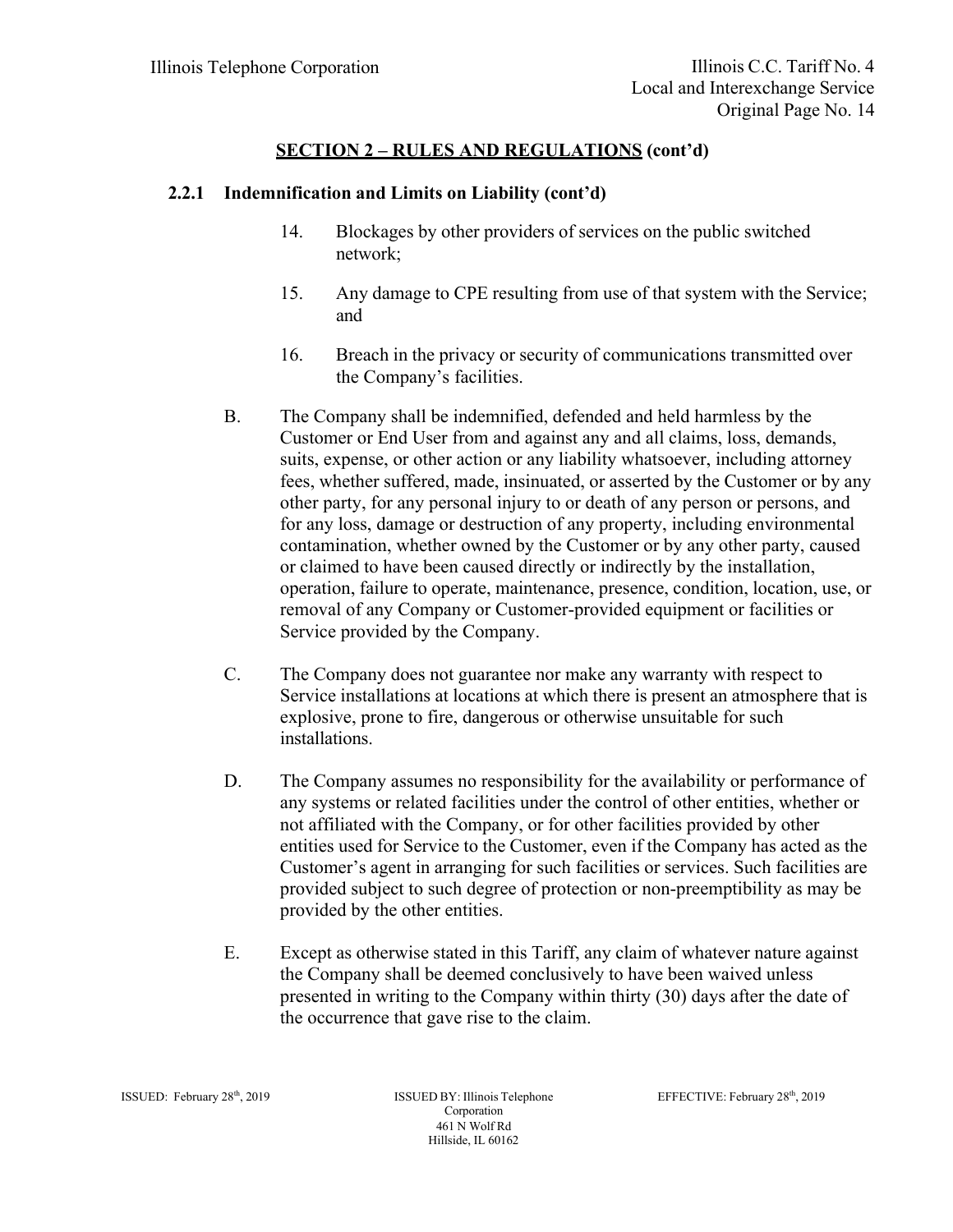- F. The Company is not liable for any errors and omissions in local directories. In cases where a specific charge has been made for a directory listing, the Company shall not be liable for any such error or omission beyond the amount of such charge.
- G. The Company makes no warranties or representations, express or implied either in fact or by operation of law, statutory or otherwise, including warranties of merchantability or fitness for a particular use, except those expressly set forth herein.
- H. The Company will not be liable for any charge incurred when any long distance (Toll Call) carrier or alternative operator service provider accepts third-number billed or collect calls.
- I. When the facilities of other companies are used in establishing a connection, the Company is not liable for any act, error, omission, or interruption caused by the other company or their agents or employees. This includes the provision of a signaling system database by another company.
- J. THE INCLUDED EXCULPATORY LANGUAGE DOES NOT CONSTITUTE A DETERMINATION BY THE COMMISSION THAT A LIMITATION OF LIABILITY IMPOSED BY THE COMPANY SHOULD BE UPHELD IN A COURT OF LAW. ACCEPTANCE FOR FILING BY THE COMMISSION RECOGNIZES THAT IT IS A COURT'S RESPONSIBILITY TO ADJUDICATE NEGLIGENCE AND CONSEQUENTIAL DAMAGE CLAIMS. IT IS ALSO THE COURT'S RESPONSIBILITY TO DETERMINE THE VALIDITY OF THE EXCULPATORY CLAUSE.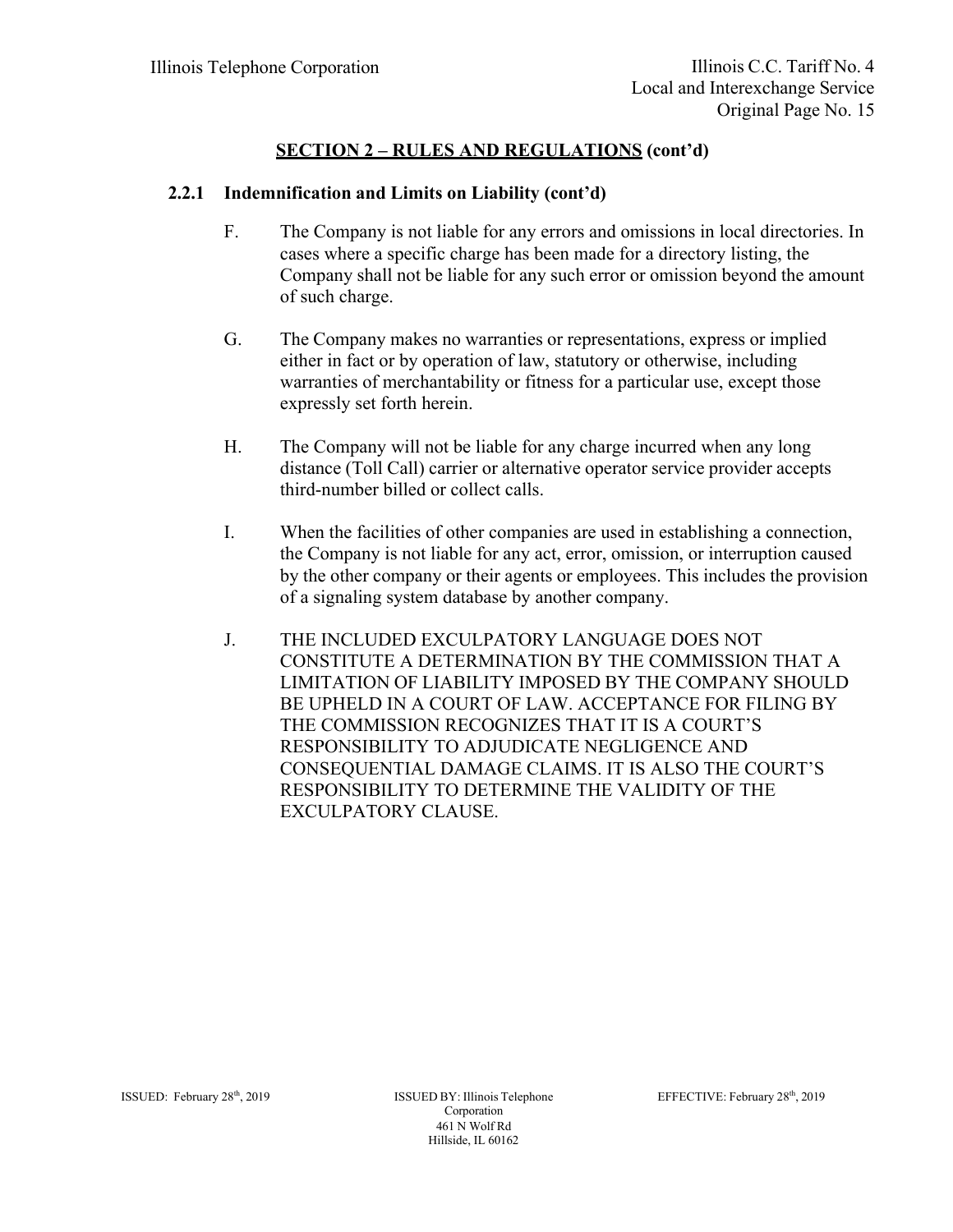# **2.3 LIABILITY OF THE COMPANY**

## **2.3.1 General**

- A. Except as otherwise stated in this Tariff, liability of the Company for damages arising out of either (1) the furnishing of its Service, including but not limited to mistakes, omissions, interruptions, delays, or errors, or other defects, representations, or use of these Service, or (2) the failure to furnish its Service, whether caused by acts or omission, shall be limited to the extension of allowances to the Customer for interruptions in Service as set forth in Section 2.7 following.
- B. Except for the extension of allowances to the Customer for interruptions in Service as set forth in Section 2.7 following, the Company shall not be liable to a Customer or third party for any direct, indirect, special, incidental, reliance, consequential, exemplary or punitive damages, including, but not limited to, loss of revenue or profits, for any reason whatsoever, including, but not limited to, any act or omission, failure to perform, delay, interruption, failure to provide any Service, including the inability to access emergency 911 services during any such failure, or any failure in or breakdown of facilities associated with the Service.
- C. The liability of the Company for errors in billing that result in overpayment by the Customer shall be limited to a credit equal to the dollar amount erroneously billed or, in the event that payment has been made and Service has been discontinued, to a refund of the amount erroneously billed.

## **2.4 SERVICE AVAILABILITY**

## **2.4.1 Notification of Service-Affecting Activities**

The Company will provide the Customer reasonable notification of Service-affecting activities that may occur in normal operation of its business. Such activities may include, but are not limited to, equipment or facilities additions, removals or rearrangements and routine preventative maintenance. Generally, such activities are not specific to an individual Customer but affect many Customers' Service. No specific advance notification period is applicable to all Service activities. With some emergency or unplanned Service-affecting conditions, such as an outage resulting from a loss of power or damage to facilities or equipment, notification to the Customer may not be possible.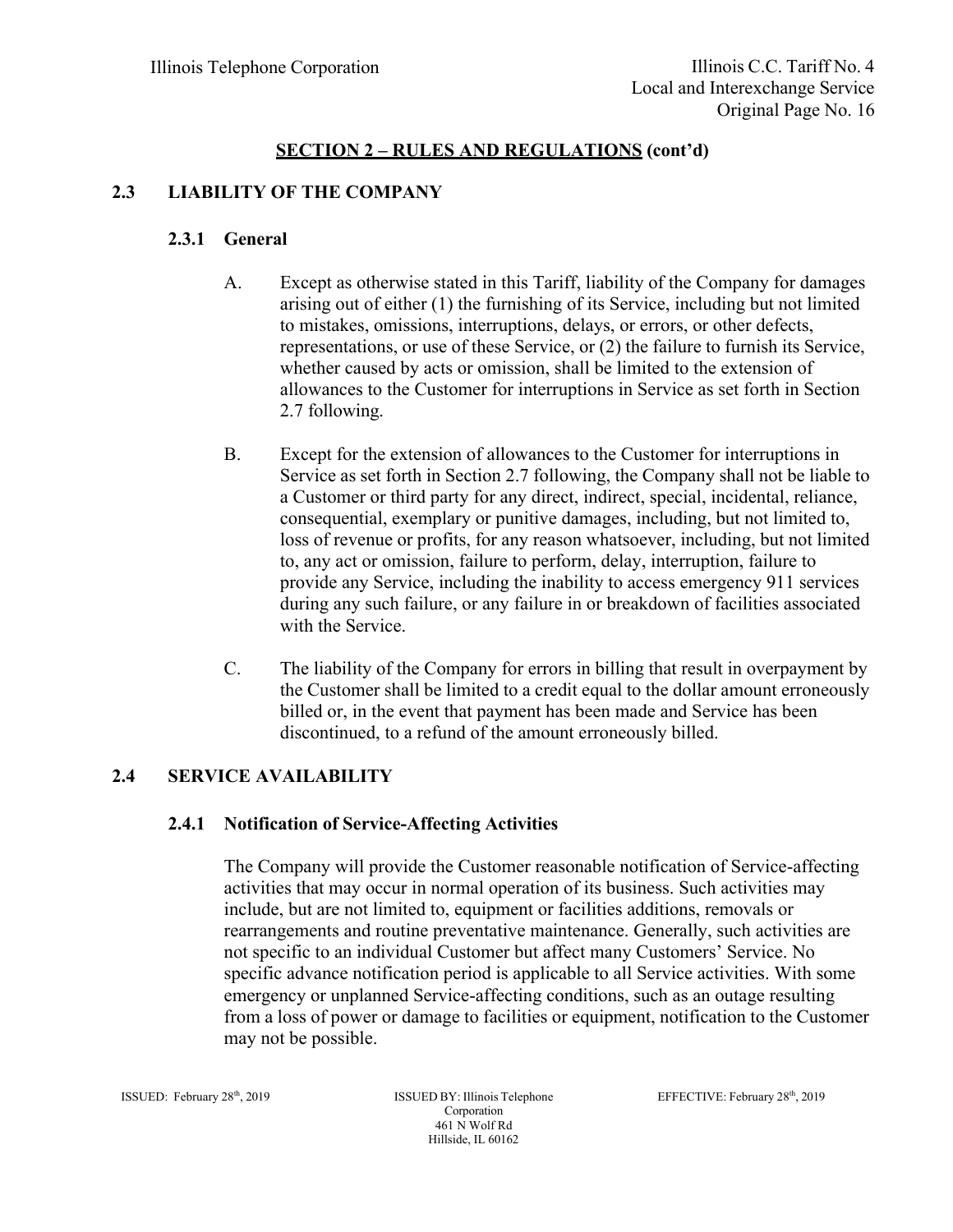# **2.4 SERVICE AVAILABILITY (cont'd)**

## **2.4.2 Provision of Equipment and Facilities**

- A. The Company shall use reasonable efforts to make available Service to a Customer on or before a particular date, subject to the provisions of and compliance by the Customer with the regulations contained in this Tariff. The Company does not guarantee availability by any such date and shall not be liable for any delays in commencing Service to any Customer.
- B. The Company shall use reasonable efforts to maintain only the facilities and equipment that it furnishes to the Customer. The Customer may not, nor may the Customer permit others to, rearrange, disconnect, remove, attempt to repair, or otherwise interfere with any of the facilities or equipment installed by the Company, except upon the written consent of the Company.
- C. The Company may substitute, change or rearrange any equipment or facility at any time and from time to time, but shall not thereby alter the technical parameters of the Service provided to the Customer.
- D. Equipment the Company provides or installs at the Customer's premises for use in connection with the Service the Company offers shall not be used for any purpose other than that for which the Company provided it.
- E. The Customer may be responsible for the payment of Service charges as set forth herein for visits by Company agents or employees to the premises of the Customer or User when the Service difficulty or trouble reported results from use of equipment or facilities provided by a party other than the Company, including but not limited to Customer or User.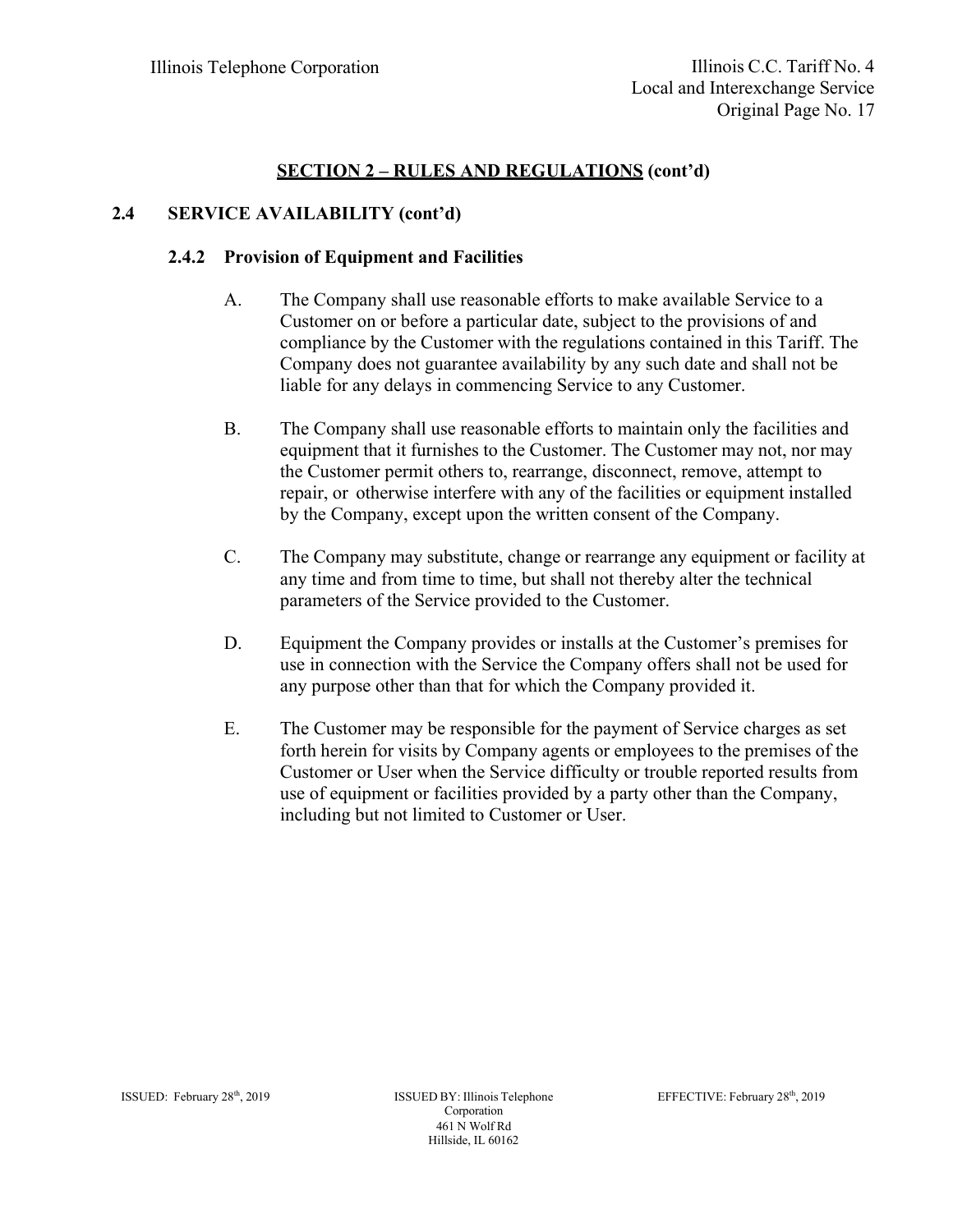## **2.4 SERVICE AVAILABILITY (cont'd)**

## **2.4.2 Provision of Equipment and Facilities (cont'd)**

- F. The Company shall not be responsible for the installation, operation, or maintenance of any CPE or User-provided equipment. Where such equipment is connected to facilities furnished pursuant to this Tariff, the responsibility of the Company shall be limited to the furnishing of facilities offered under this Tariff and to the maintenance and operation of such facilities. Subject to this responsibility, the Company shall not be responsible for:
	- 1. the transmission of signals by CPE or for the quality of, or defects in, such transmission; or
	- 2. the reception of signals by CPE.

# **2.4.3 Ownership of Facilities**

Title to all facilities provided in accordance with this Tariff remains in the Company, its affiliates, agents or contractors.

# **2.5 OBLIGATIONS OF THE CUSTOMER**

## **2.5.1 General**

- A. The Customer shall be responsible for:
	- 1. The payment of all applicable charges pursuant to this Tariff;
	- 2. Damage to or loss of the Company's facilities or equipment caused by the acts or omissions of the Customer or of any User, or by the noncompliance by the Customer or any User with these regulations, or by fire or theft or other casualty on the Customer's or any User's premises, unless caused by the negligence or willful misconduct of the employees or agents of the Company;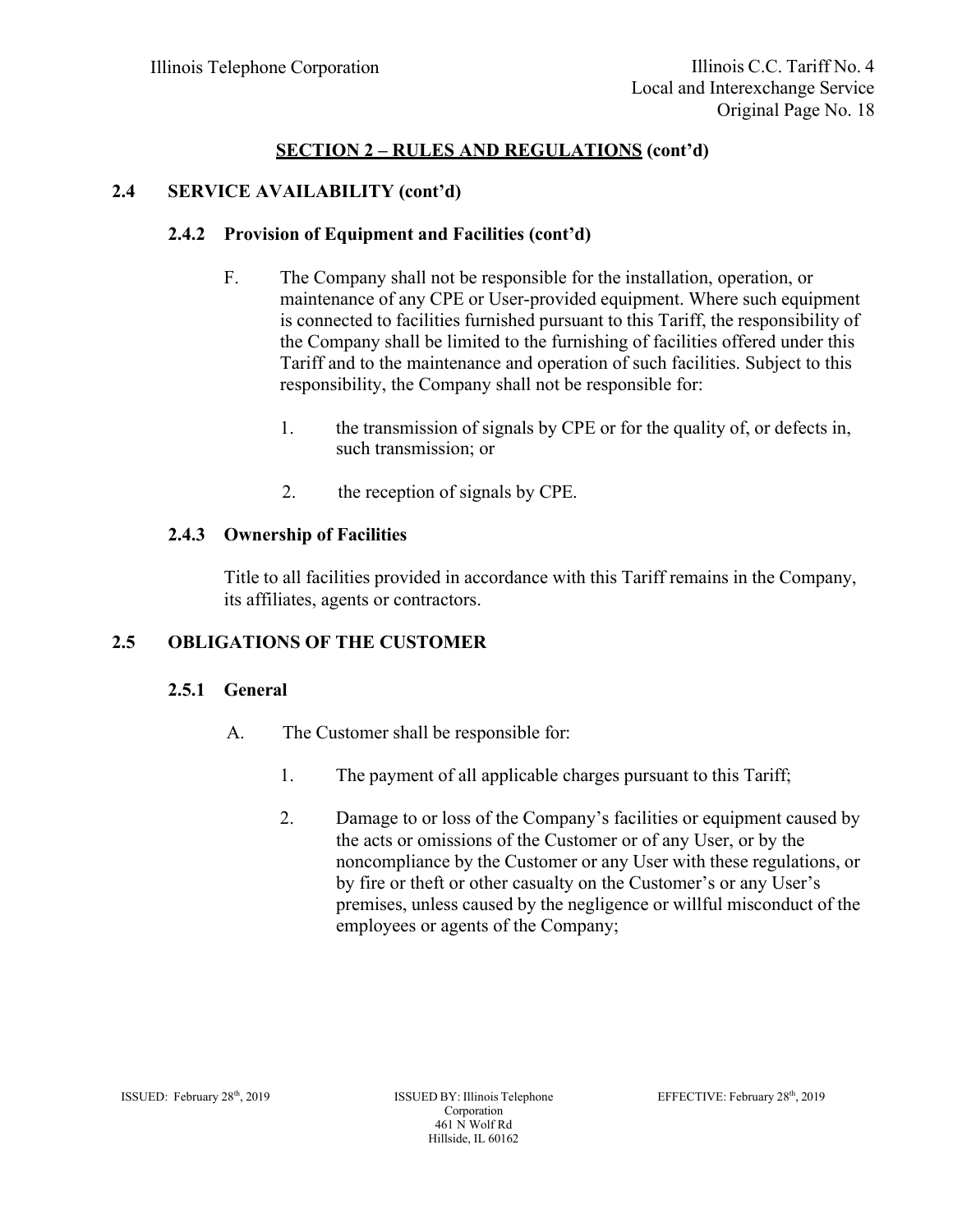## **2.5 OBLIGATIONS OF THE CUSTOMER (cont'd)**

#### **2.5.1 General (cont'd)**

- 3. Obtaining, maintaining, and otherwise having full responsibility for all rights-of-way and conduit necessary for installation of lines, facilities and associated equipment used to provide Service to the Customer from the Customer's property line to the location of the equipment space described above. Any and all costs associated with obtaining and maintaining the rights-of-way described herein, including the costs of altering the structure to permit installation of Company-provided facilities, shall be borne entirely by, or may be charged by the Company to, the Customer. The Company may require the Customer to demonstrate its compliance with this Section prior to accepting an order for Service;
- 4. Not creating or allowing to be placed any liens or other encumbrances on the Company's equipment or facilities; and
- 5. Making the Company's facilities and equipment available periodically for maintenance purposes at a time agreeable to both the Company and the Customer. No allowance will be made for the period during which Service is interrupted for such purposes.

#### **2.5.2 Prohibited Activities and Uses**

- A. The Service the Company offers shall not be used for any unlawful purpose or for any use as to which the Customer or User has not obtained all required governmental approvals, authorizations, licenses, consents and permits.
- B. The Company may require a Customer or User immediately to shut down its transmission of signals if said transmission is causing interference to others.
- C. A Customer or User may not assign, or transfer in any manner, the Service or any rights associated with the Service without the written consent of the Company. The Company will permit a Customer to transfer its existing Service to another person or entity if the existing Customer has paid all charges owed to the Company for Service provided pursuant to this Tariff. Such a transfer will be treated as a disconnection of existing Service and installation of new Service.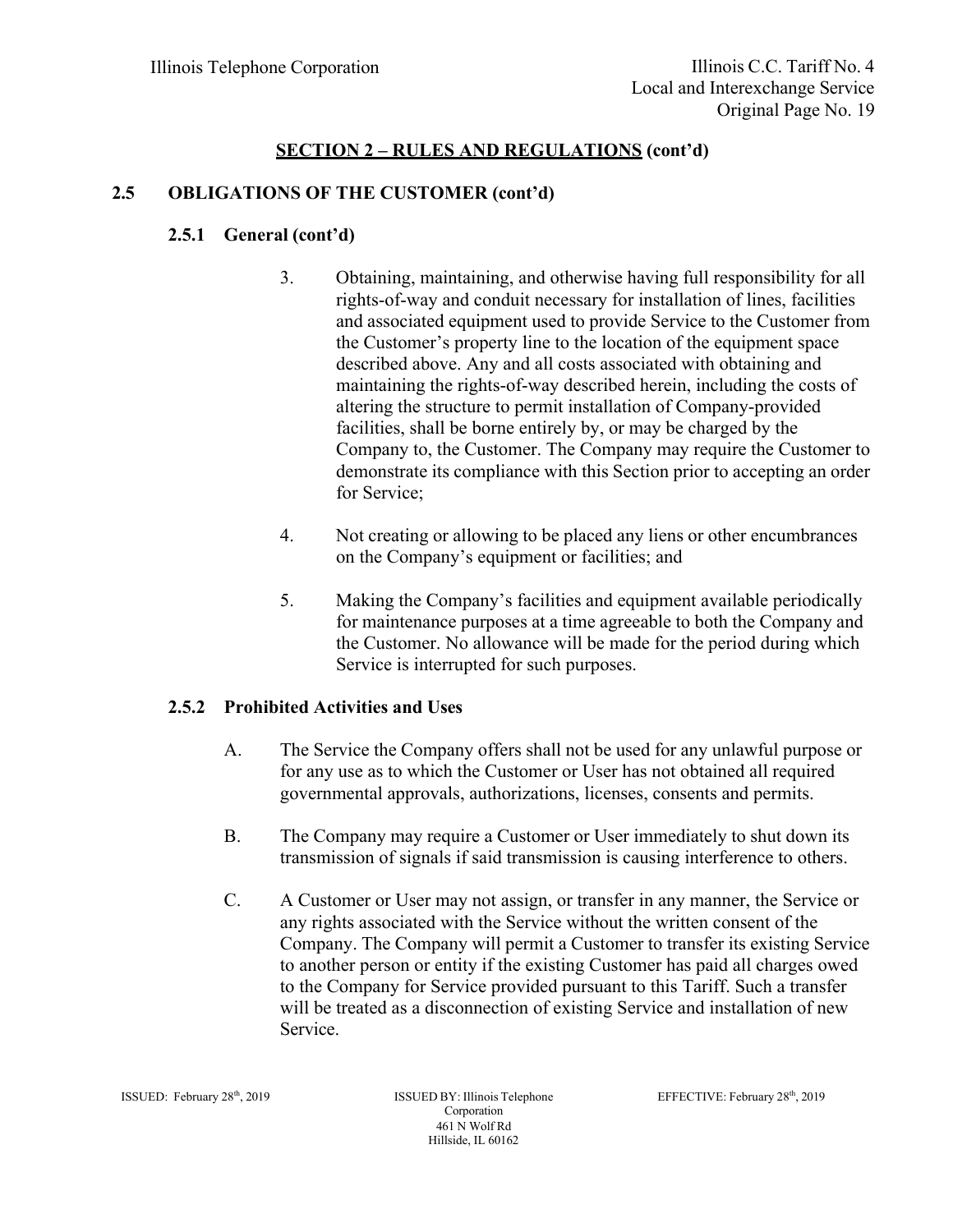# **2.5 OBLIGATIONS OF THE CUSTOMER (cont'd)**

#### **2.5.3 Claims**

Notwithstanding Section 2.2 and 2.3 herein, with respect to any Service or facility provided by the Company, the Customer shall indemnify, defend and hold harmless the Company from and against all claims, actions, damages, liabilities, costs and expenses, including reasonable attorneys' fees and court costs for:

- A. Any loss, destruction or damage to property of the Company or any third party, or the death or injury to persons, including but not limited to employees or invitees of either party, to the extent caused by or resulting from the negligent or intentional act or omission of the Customer or User or either of their employees, agents, representatives or invitees; or
- B. Any claim of any nature whatsoever brought by a User with respect to any matter for which the Company would not be directly liable to the Customer under the terms of this Tariff.

## **2.6 CUSTOMER EQUIPMENT AND CHANNELS**

## **2.6.1 General**

A User may transmit or receive information or signals via the facilities of the Company. A User may transmit any form of signal that is compatible with the Company's equipment, but, except as otherwise specifically stated in this Tariff, the Company does not guarantee that its Service will be suitable for purposes other than those described herein.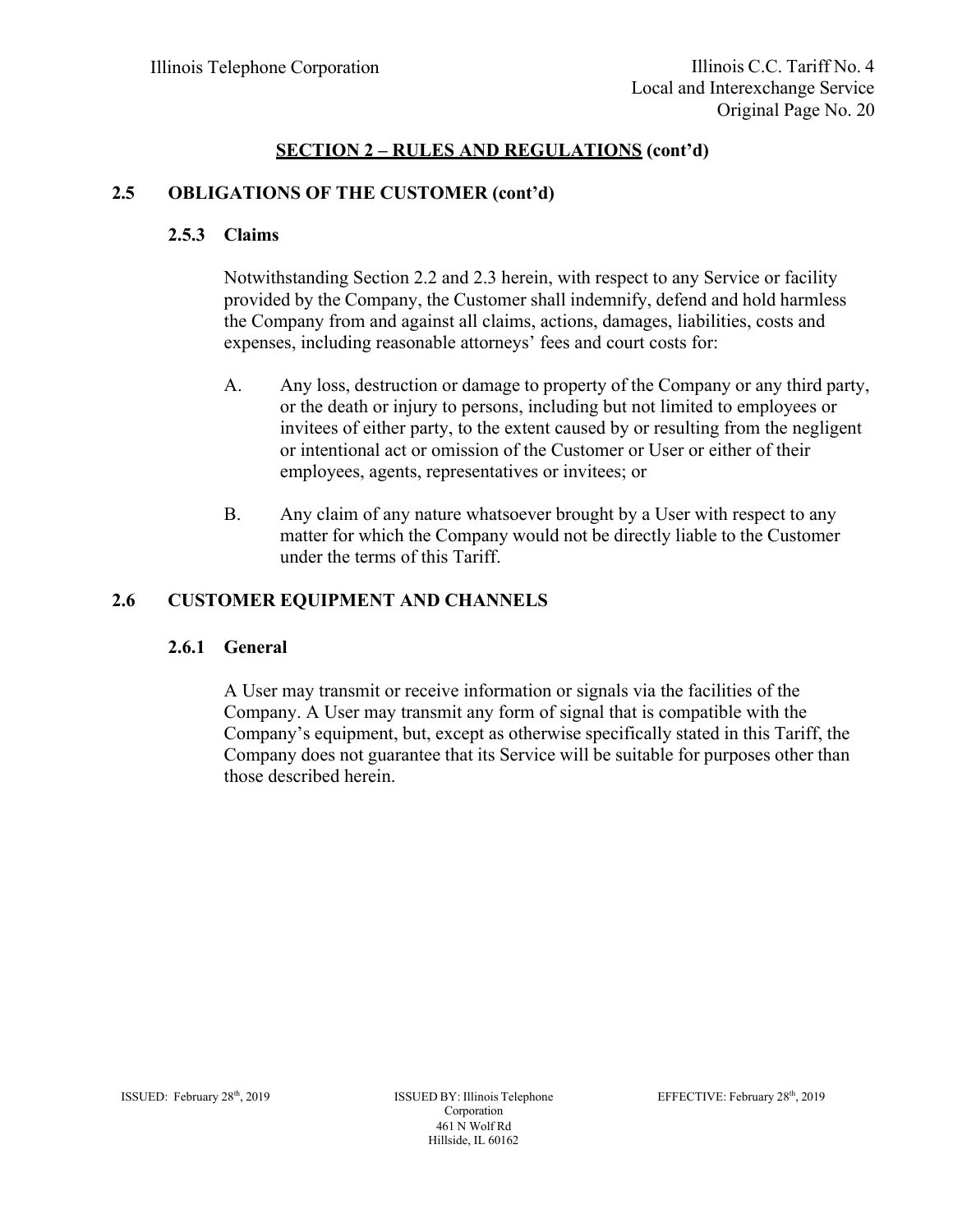# **2.6 CUSTOMER EQUIPMENT AND CHANNELS (cont'd)**

# **2.6.2 Station Equipment**

- A. Terminal equipment on the User's premises and the electric power consumed by such equipment shall be provided by and maintained at the expense of the User. The User is responsible for the provision of wiring or cable to connect its terminal equipment to the Company's point of connection.
- B. The Customer is responsible for ensuring that CPE connected to the Company equipment and facilities is compatible with such equipment and facilities. All such CPE shall be registered by the Federal Communications Commission pursuant to Part 68 of Title 47, Code of Federal Regulations; and all Userprovided wiring shall be installed and maintained in compliance with those regulations. The magnitude and character of the voltages and currents impressed on Company-provided equipment and wiring by the connection, operation or maintenance of such equipment and wiring shall be such as not to cause damage to Company-provided equipment and wiring or injury to the Company's employees or to other persons. Any additional protective equipment required to prevent such damage or injury shall be provided by the Company at the Customer's expense.
- C. The Company is not responsible for malfunctions of Customer-owned telephone sets or other CPE, or for misdirected calls, disconnects or other Service problems caused by the use of CPE.

## **2.6.3 Interconnection of Facilities**

- A. Any special interface equipment necessary to achieve compatibility between the facilities and equipment of the Company used for furnishing communications Service and the channels, facilities, or equipment of others shall be provided at the Customer's expense.
- B. The Service may be connected to the services or facilities of other communications carriers only when authorized by, and in accordance with, the terms and conditions of this Tariff and the tariff of the other communications carriers which are applicable to such connections.
- C. Facilities furnished under this Tariff may be connected to CPE in accordance with the provisions of this Tariff.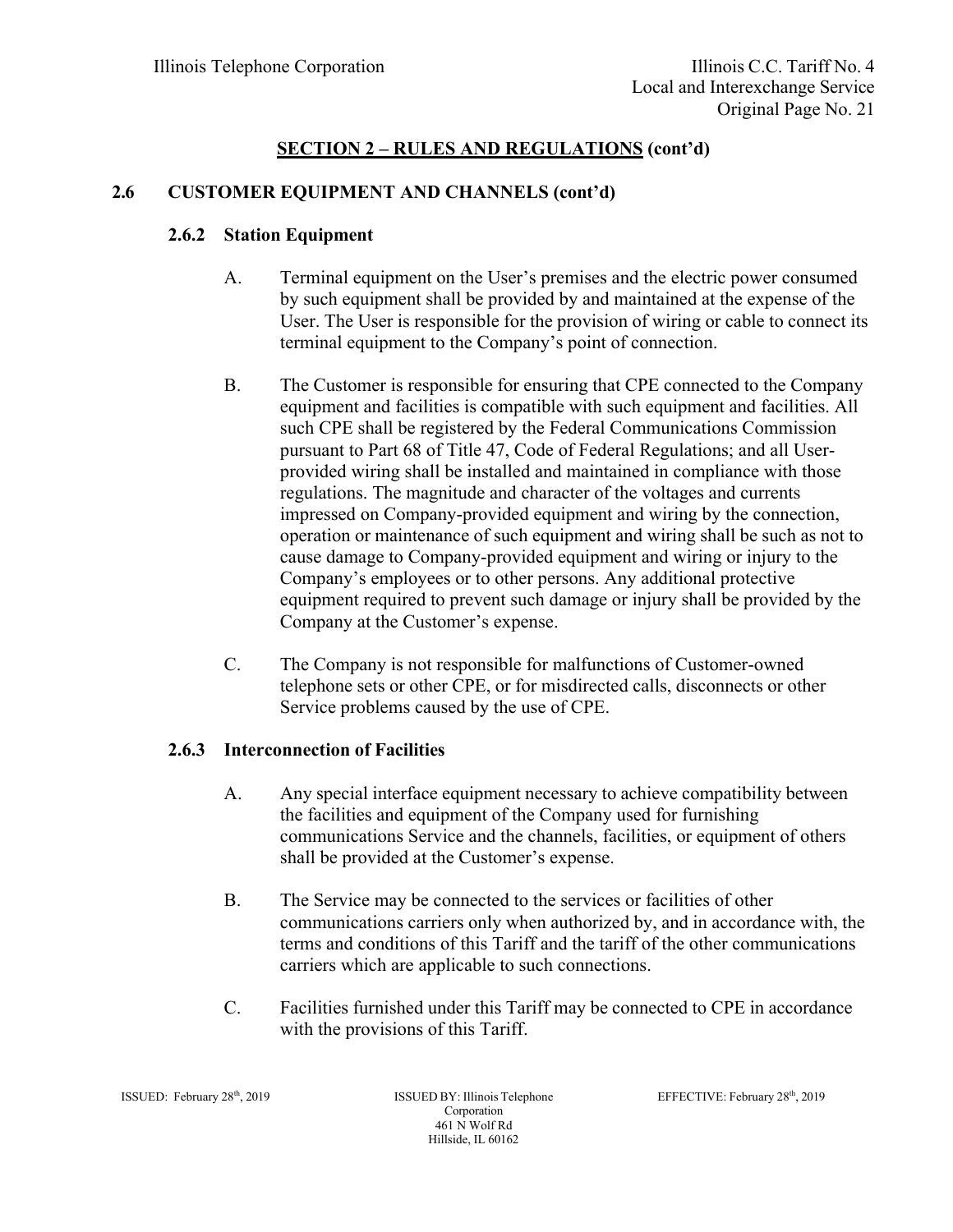# **2.6 CUSTOMER EQUIPMENT AND CHANNELS (cont'd)**

#### **2.6.4 Inspections**

If the protective requirements for CPE are not being complied with, the Company may take such action as it deems necessary to protect its facilities, equipment and personnel. The Company will notify the Customer promptly if there is any need for further corrective action. Within ten (10) days of receiving this notice, the Customer must take this corrective action and notify the Company of the action taken. If the Customer fails to do this, the Company may take whatever additional action is deemed necessary, including the suspension of Service, to protect its facilities, equipment and personnel from harm.

## **2.7 OUT OF SERVICE CONDITIONS**

#### **2.7.1 General**

- A. If a company fails to repair an out-of-service condition for basic local exchange service within 30 hours, the company shall provide a credit to the customer. If the service disruption is for over 30 hours but less than 48 hours, the credit must be equal to a pro-rata portion of the monthly recurring charges for all local services disrupted. A pro-rata portion shall be based upon a 30 day month. If the service disruption is for more than 48 hours, but not more than 72 hours, the credit must be equal to at least 33% of one month's recurring charges for all local services disrupted. If the service disruption is for more than 72 hours, but not more than 96 hours, the credit must be equal to at least 67% of one month's recurring charges for all local services disrupted. If the service disruption is for more than 96 hours, but not more than 120 hours, the credit must be equal to one month's recurring charges for all local services disrupted. For each day or portion thereof that the service disruption continues beyond the initial 120-hour period, the company shall also provide either alternative telephone service or an additional credit of \$20 per day.
- B. No credit allowance will be made for an out of service condition that is:
	- 1. the result of a negligent or willful act on the part of the customer or due to the negligence of any person other than the Company, including but not limited to the Customer or other common carriers connected to the Company's facilities;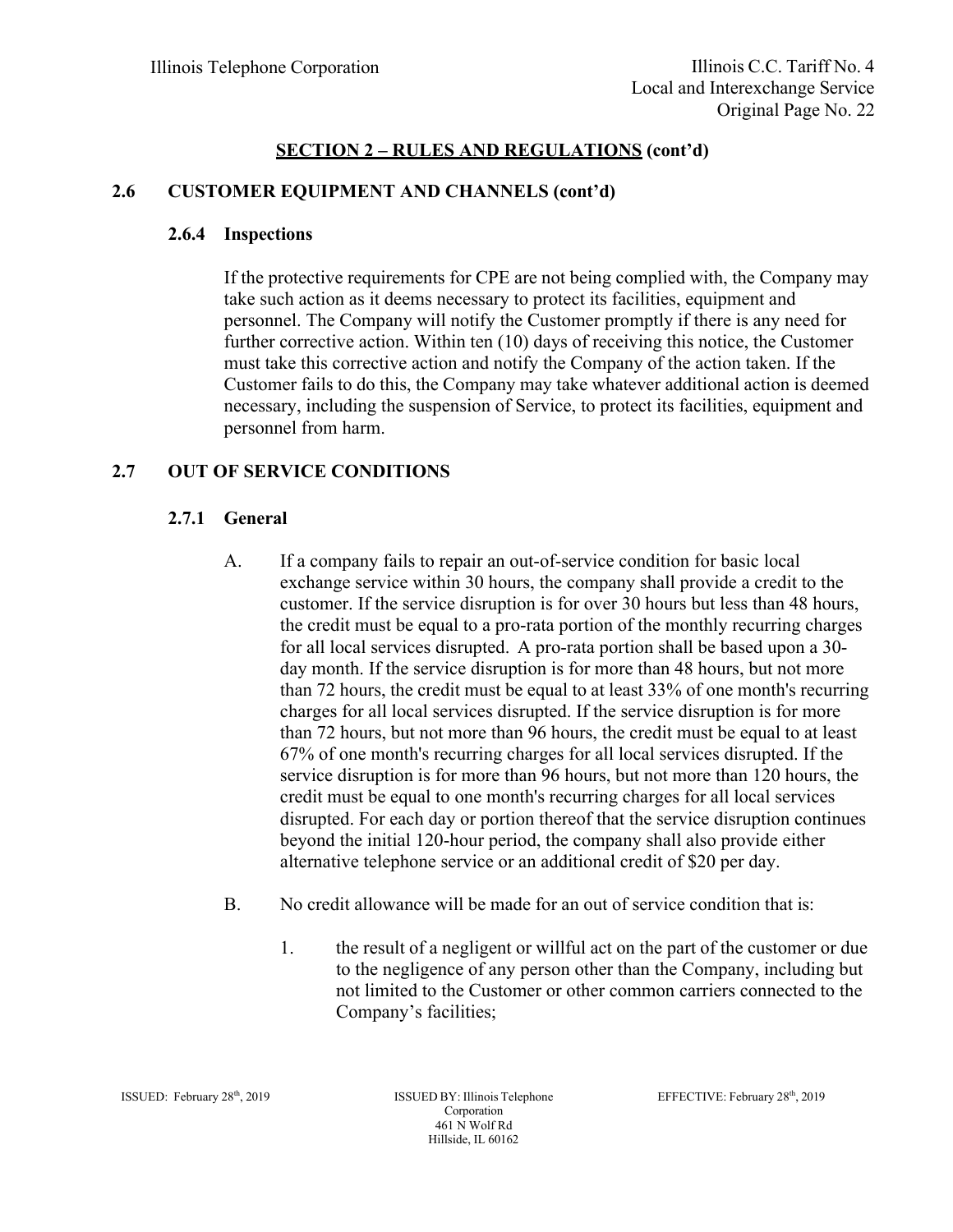# **2.7 OUT OF SERVICE CONDITIONS (cont'd)**

# **2.7.1 General** (cont'd)

- 2. the result of the negligence of, or noncompliance with the provisions of this Tariff by the Customer, User, or other common carrier providing service connected to the Service of the Company;
- 3. the result of a malfunction of customer-owned telephone equipment or inside wiring;
- 4. the result of, or is extended by, an emergency situation;
- 5. extended by the Company's inability to gain access to the customer's premises due to the customer missing an appointment, provided that the violation is not further extended by the Company;
- 6. the result of a customer request to change the scheduled appointment, provided that the violation is not further extended by the Company;
- 7. the result of a Company's right to refuse service to a customer as provided in 83 Ill. Adm. Code 735;
- 8. the result of a lack of facilities where a customer requests service at a geographically remote location, a customer requests service in a geographic area where the Company is not currently offering service, or there are insufficient facilities to meet the customer's request for service, subject to a Company's obligation for reasonable facilities planning; or
- 9. the result of a use during a period when the Customer has released Service to the Company for maintenance purposes or for implementation of a Customer order for a change in Service arrangements; or
- 10. as a result of circumstances or causes beyond the control of the Company.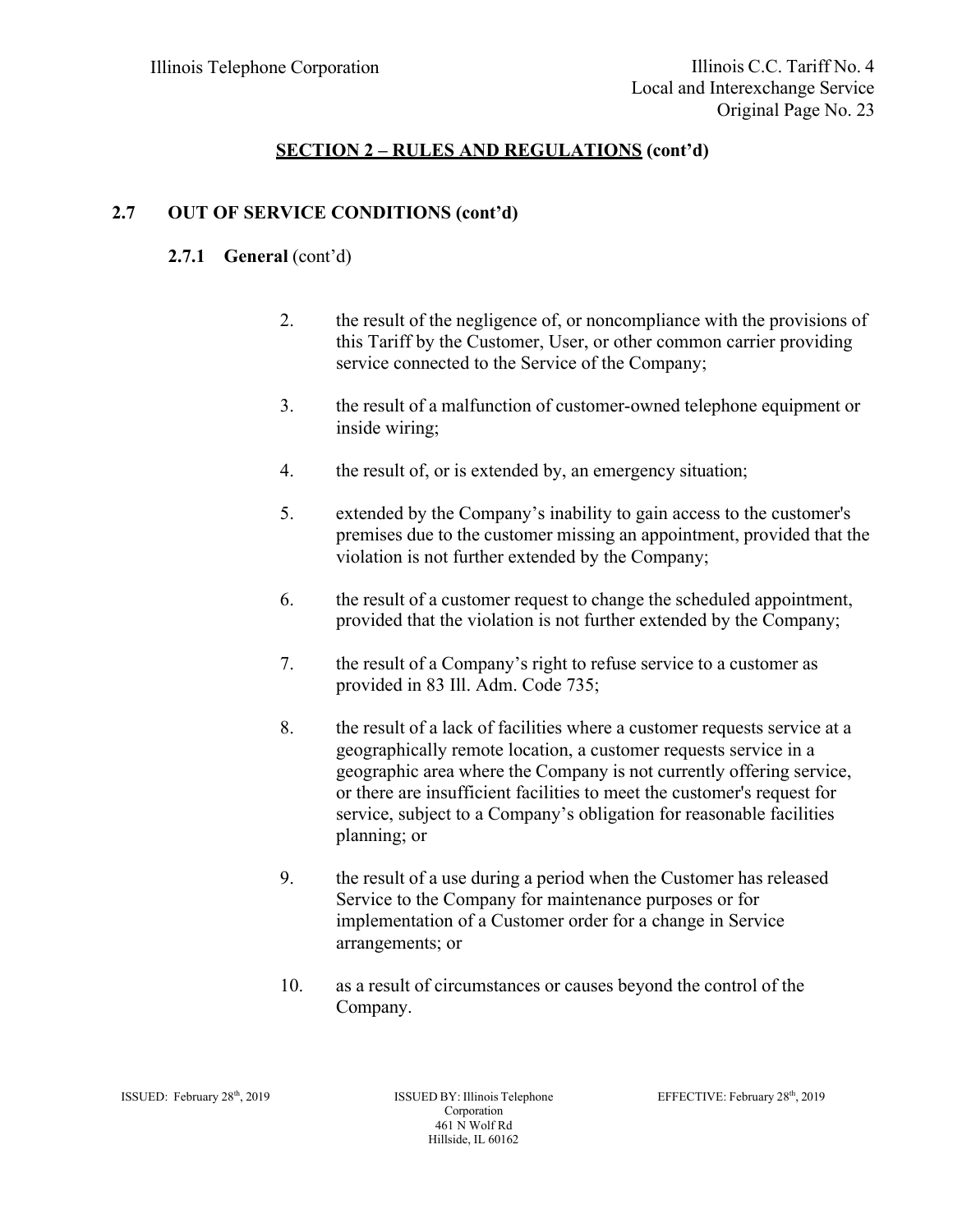## **2.7 OUT OF SERVICE CONDITIONS (cont'd)**

## **2.7.1 <b>General** (cont'd)

C. For the purposes of applying this provision, "out of service" means that, after reporting an out of service condition to the local exchange carrier, the customer still has no dial tone, cannot be called, or cannot call out. This defined term excludes call blocking or any other intentional alteration to a Customer's calling or call receiving ability. Out of service does not include and no allowance shall be given for service difficulties such as slow dial tone, circuits busy or other network capacity shortages. Nor shall the out of service allowance apply where Service is interrupted by the negligence or willful act of the Customer or where the Company, pursuant to the terms of this Tariff, suspends or terminates Service because of nonpayment of bills due to the Company, unlawful or improper use of facilities or Service, or any other reason covered by this Tariff. No allowance shall be made for an out of service condition due to electric power failure.

#### **2.8 PAYMENT ARRANGEMENTS**

#### **2.8.1 Payment**

The Customer is responsible for the payment of all charges for facilities and Service furnished by the Company to the Customer and to all Users authorized by the Customer, and for all calls charged to the Customer's line where any person answering the Customer's line agrees to accept such charge.

#### **2.8.2 Billing and Collection of Charges**

A. All Customer bills are due and payable on or before the due date provided on the bill. If any portion of the bill is received by the Company more than seven (5) days after the due date, or if any portion of the payment is received in funds which are not immediately available, then a late payment penalty may be assessed by the Company and the Company may proceed with collection activities.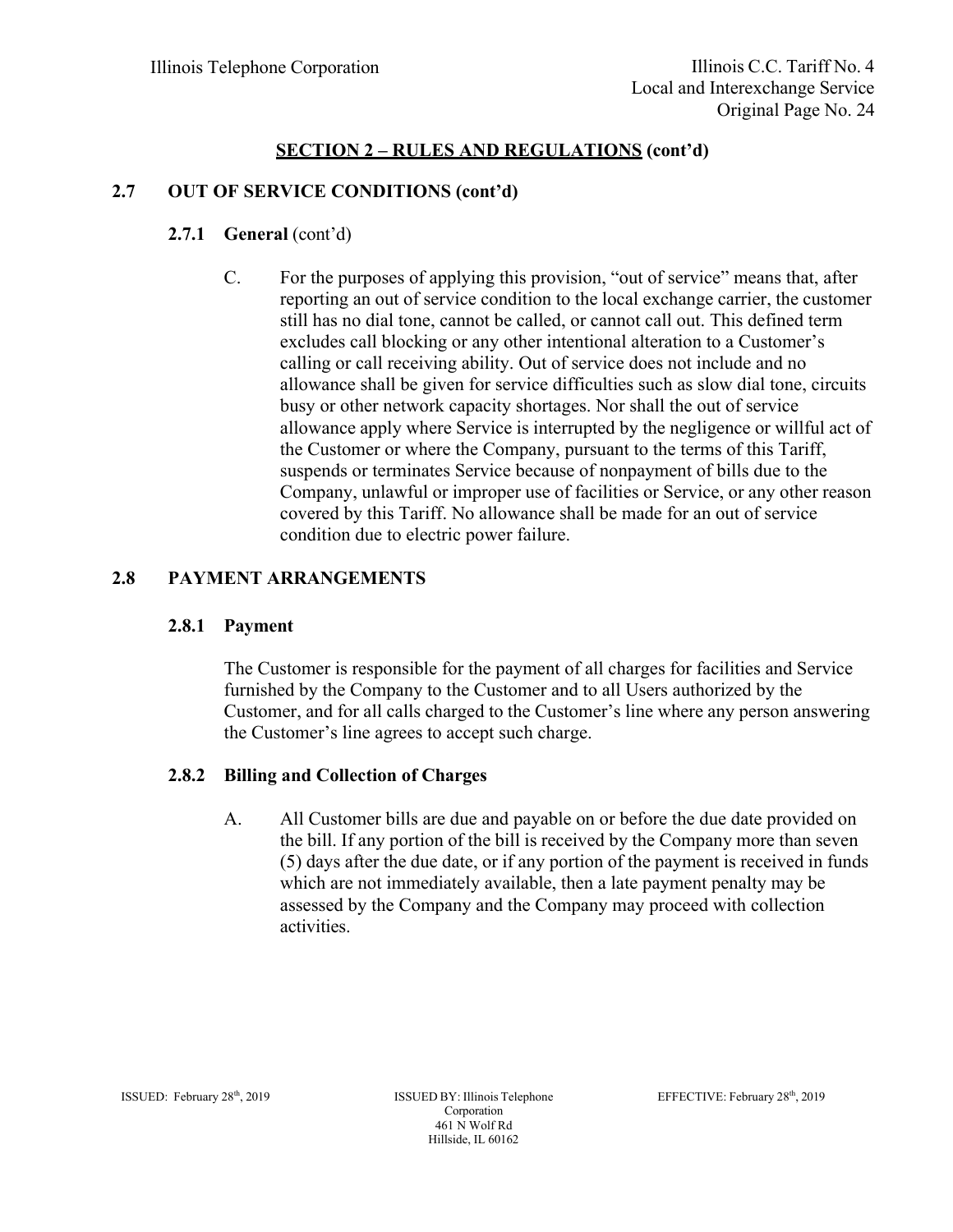# **2.8 PAYMENT ARRANGEMENTS (cont'd)**

# **2.8.2 Billing and Collection of Charges (cont'd)**

- B. If objection is not received by the Company within three (3) months after the bill is rendered, the items and charges appearing thereon shall be determined to be correct and binding upon the Customer, provided that the customer shall, within twelve (12) months of the rendering by the Company of the disputed bill, be able to bring the matter to the Commission for resolution.
- C. When a check which has been presented to the Company by a Customer in payment for charges is returned by the bank, the Customer shall be responsible for the payment of a Returned Check Charge in an amount up to \$25.00.

## **2.8.3 Disputed Bills**

If the Customer has a complaint, or has a question about or seeks to dispute charges on the bill, the Customer should contact the Company at the address, telephone number, or mail address provided on the bill.

## **2.8.4 Late Payment Charges**

- A. Customer bills are due on the due date specified on the bill. A Customer is in default unless payment is made on or before the due date specified on the bill. If payment is not received by the Customer's next billing date, a late payment charge of \$5 may be applied to all amounts previously billed under this Tariff, excluding one month's Service charge, but including arrears and unpaid late payment charges.
- B. Late payment charges do not apply to those portions (and only those portions) of unpaid balances that are associated with disputed amounts. Undisputed amounts on the same bill are subject to late payment charges if unpaid and carried forward to the next bill.
- C. Late payment charges do not apply to final accounts.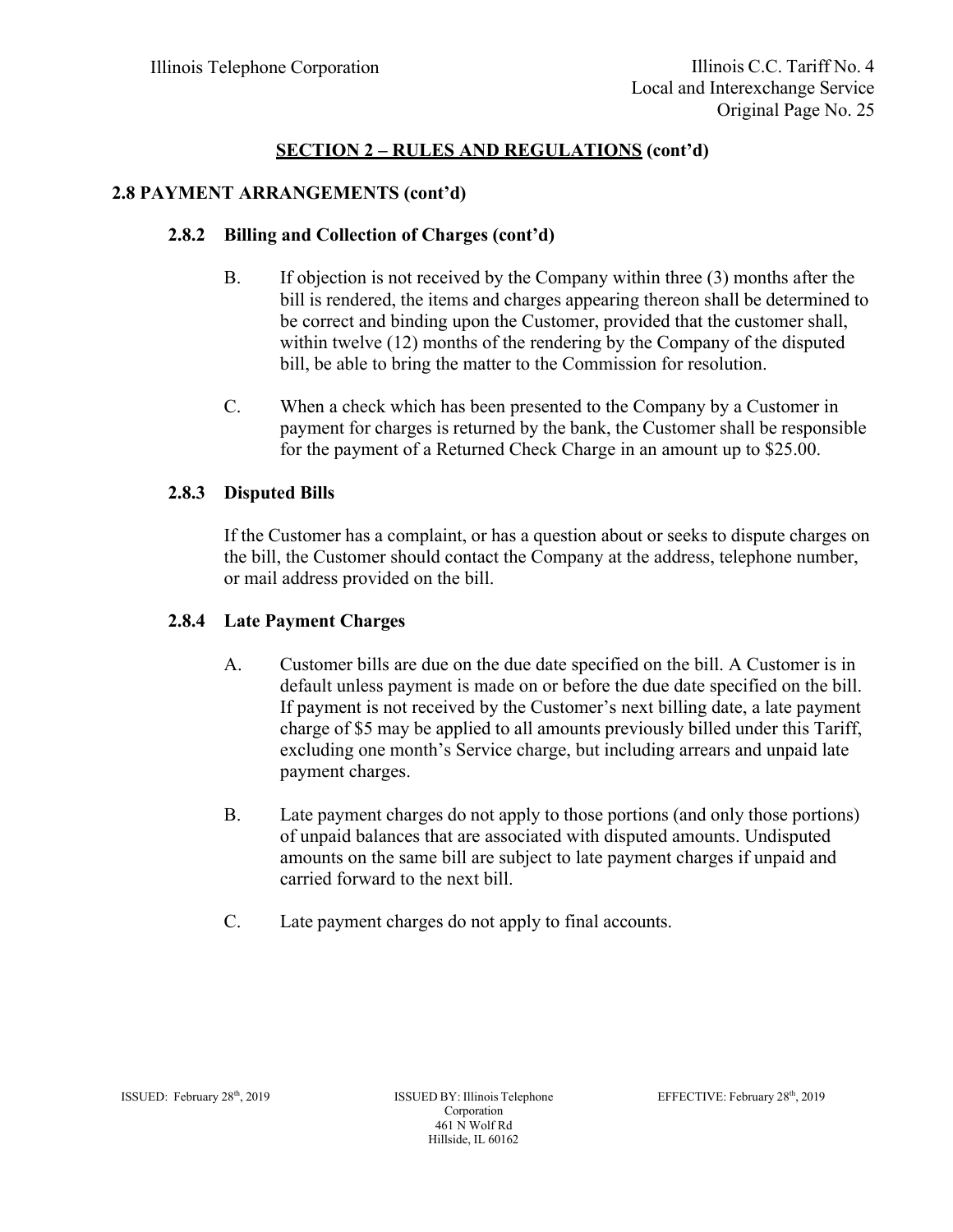## **2.8 PAYMENT ARRANGEMENTS (cont'd)**

#### **2.8.5 Advance Payments**

To safeguard its interests, the Company may require a Customer to make an advance payment before Service and facilities are furnished. The advance payment for residential customers will not exceed an amount equal to one-twelfth the annual estimated recurring charges for the Service or facility. The amount for business customers shall not exceed two and one-half month's estimated recurring charges for the Service or facility. In addition, where special construction is involved, the advance payment may also include an amount equal to the estimated nonrecurring charges for the special construction and recurring charges (if any) for a period to be set between the Company and the Customer. The advance payment for special construction will be credited to Customer's initial bill.

#### **2.8.6 Backbilling**

The Company shall not charge Customers for previously unbilled Service or adjust upward a bill previously rendered when the period for the unbilled Service or billing adjustment is more than twenty-four (24) months prior to the mailing of the bill or the upward adjustment unless the conduct of the Customer caused or contributed to the failure of the Company to render timely accurate billing. Unless the Customer causes the late billing, the Company shall explain the reason for the late billing and shall advise the Customer that suspension/termination of Service is not permitted for charges billed in excess of six (6) months after the Service was provided. The Customer will be given the opportunity to pay the charges under an installment plan on a schedule equal in time to the length of the backbilling period.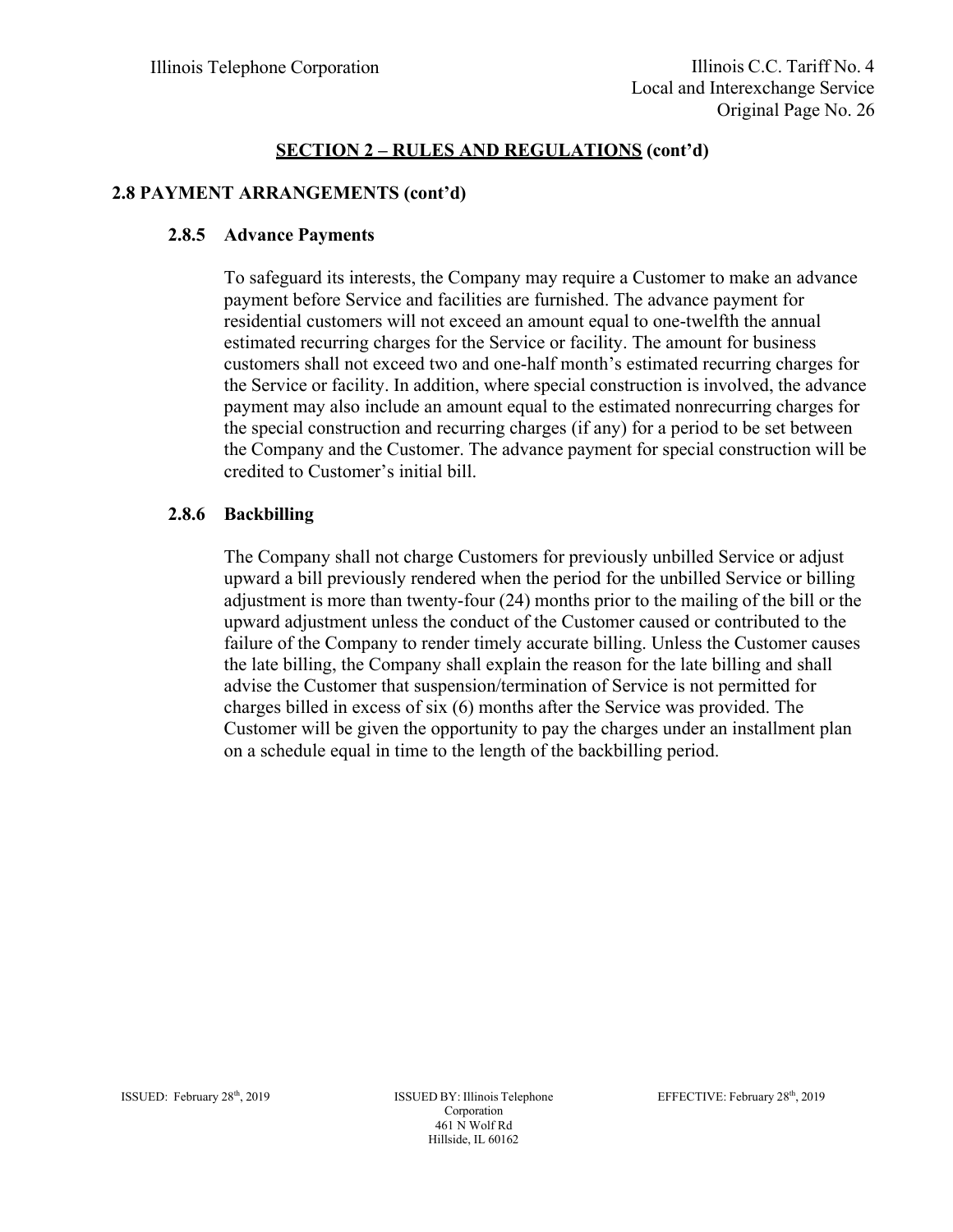## **2.9 DISCONTINUANCE OF SERVICE**

#### **2.9.1 Suspension or Termination of Service for Nonpayment**

- A. Notice of discontinuance shall not be delivered or mailed before the third business day following the due date shown on the bill. Service shall not be discontinued until at least five (5) days after the notice is delivered in person or eight (8) days after the notice is mailed to the customer. Service will be terminated no sooner than (7) days after service has been discontinued.
- B. If the Company does not terminate service within seven (7) days after a proposed termination date, and the matter is not the subject of a pending complaint before the Commission, or if other arrangements have not been made with the Customer, the Company will attempt to contact the Customer to advise the Customer of the proposed action. If the Company has not terminated service within twenty-eight (28) days of mailing a written notice of termination, but still intends to terminate, the company will again issue a written notice.

## **2.9.2 Exceptions to Suspension and Termination for Nonpayment**

Service shall not be suspended or terminated for:

- A. Nonpayment for Service for which a bill has not been rendered;
- B. Nonpayment for Service which has not been rendered;
- C. Nonpayment of any billed charge which is in dispute during the period before a determination of the dispute is made by the Company in accordance with the Company's complaint handling procedures.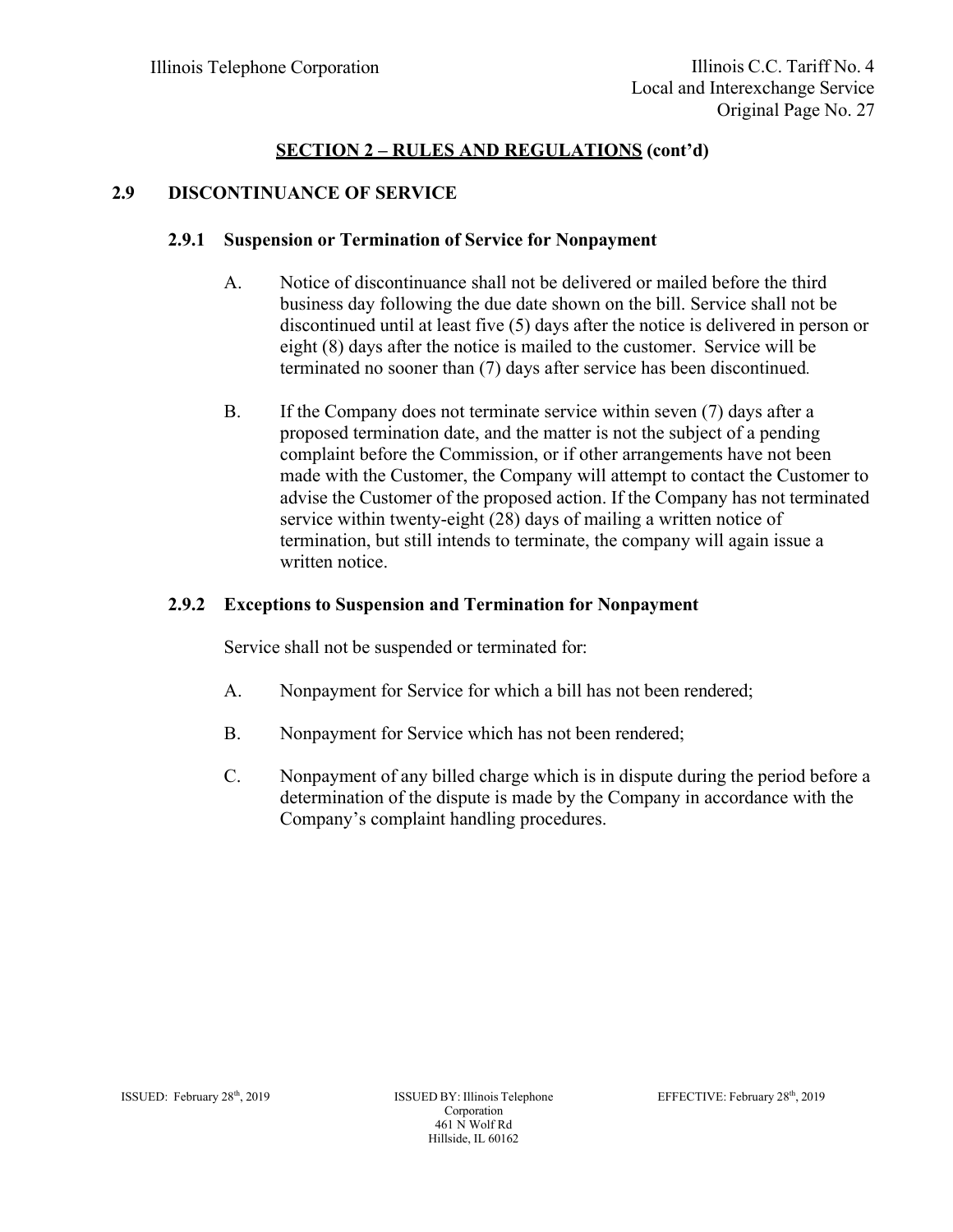#### **2.9 DISCONTINUANCE OF SERVICE (cont'd)**

#### **2.9.3 Termination for Cause Other than Nonpayment**

The Company after notice in writing to the Customer and after having given the Customer an appropriate opportunity to respond to such notice, may terminate Service and sever the connection(s) from the Customer's premises under the following conditions:

- A. In the event of prohibited, unlawful or improper use of the facilities or Service, or any other violation by the Customer of this Tariff or the rules and regulations governing the facilities and Service; or
- B. If, in the judgment of the Company, any use of the facilities or Service by the Customer may adversely affect the Company's personnel, plant, property or Service. The Company shall have the right to take immediate action, including termination of the Service and severing of the connection, without notice to the Customer when injury or damage to personnel, plant, property or Service is occurring, or is likely to occur; or
- C. In the event of unauthorized use, where the Customer fails to take reasonable steps to prevent the unauthorized use of the facilities or Service received from the Company; or
- D. In the event that Service is connected for a Customer who is indebted to the Company for Service or facilities previously furnished, that Service may be terminated by the Company unless the Customer satisfies the indebtedness within twenty (20) days after written notification.

## **2.9.4 Prohibited, Unlawful or Improper Use of Facilities or Service**

Prohibited, unlawful or improper use of the facilities or Service includes, but is not limited to:

- A. The use of facilities or Service of the Company without payment of Tariff charges;
- B. Calling or permitting others to call another person or persons so frequently or at such times of the day or in such manner as to harass, frighten, abuse or torment such other person or persons;
- C. The use of profane or obscene language;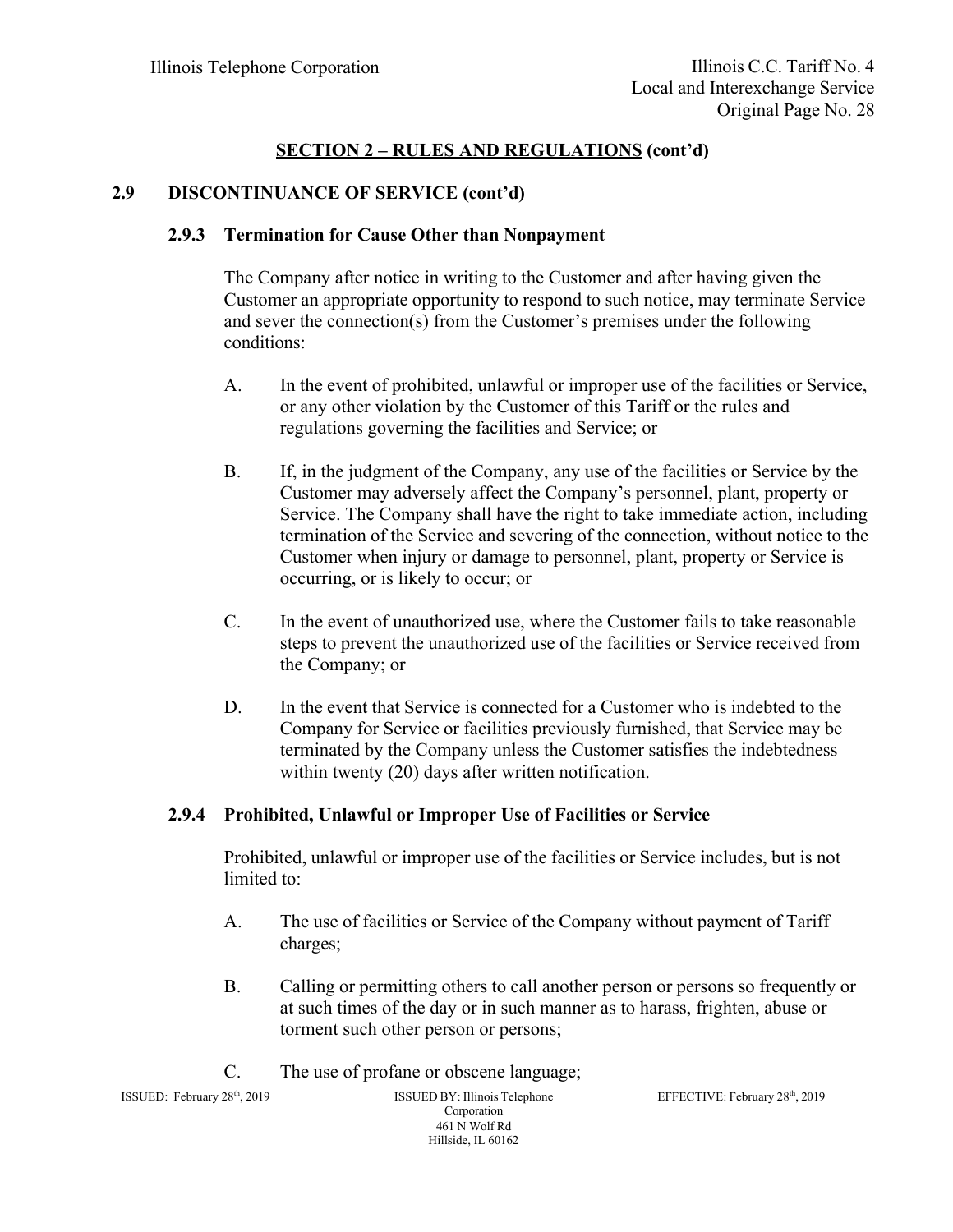#### 2.9 DISCONTINUANCE OF SERVICE (cont'd)

#### **2.9.4 Prohibited, Unlawful or Improper Use of Facilities or Service (cont'd)**

- D. The use of the Service in a manner such that it interferes with the Service of other Customers or prevents them from making or receiving calls;
- E. The use of a mechanical dialing device or recorded announcement equipment to seize a Customer's line, thereby interfering with the Customer's use of the Service; or
- F. Permitting fraudulent use.

#### **2.9.5 Abandonment or Unauthorized Use of Facilities**

- A. If the Company determines that facilities have been abandoned, or are being used by unauthorized persons, or that the Customer has failed to take reasonable steps to prevent unauthorized use, the Company may terminate the Service.
- B. The Company may suspend or terminate service for abandonment or unauthorized use if the Company makes a reasonable attempt to determine occupancy or authorized use, or the Customer takes reasonable steps to prevent unauthorized use. A notice will be sent to the Customer five (5) days before such suspension or termination. The notification requirement is waived when previous mailings were returned by the Post Office or the Company is advised that a new Customer has moved into the location.
- C. In the event that Service is terminated for abandonment of facilities or unauthorized use and Service is subsequently restored to the same Customer at the same location:
	- 1. No charge shall apply for the period during which Service has been terminated; and
	- 2. Reconnection charges will apply when Service is restored. However, no charge shall be made for reconnection if the Service was terminated due to an error on the part of the Company.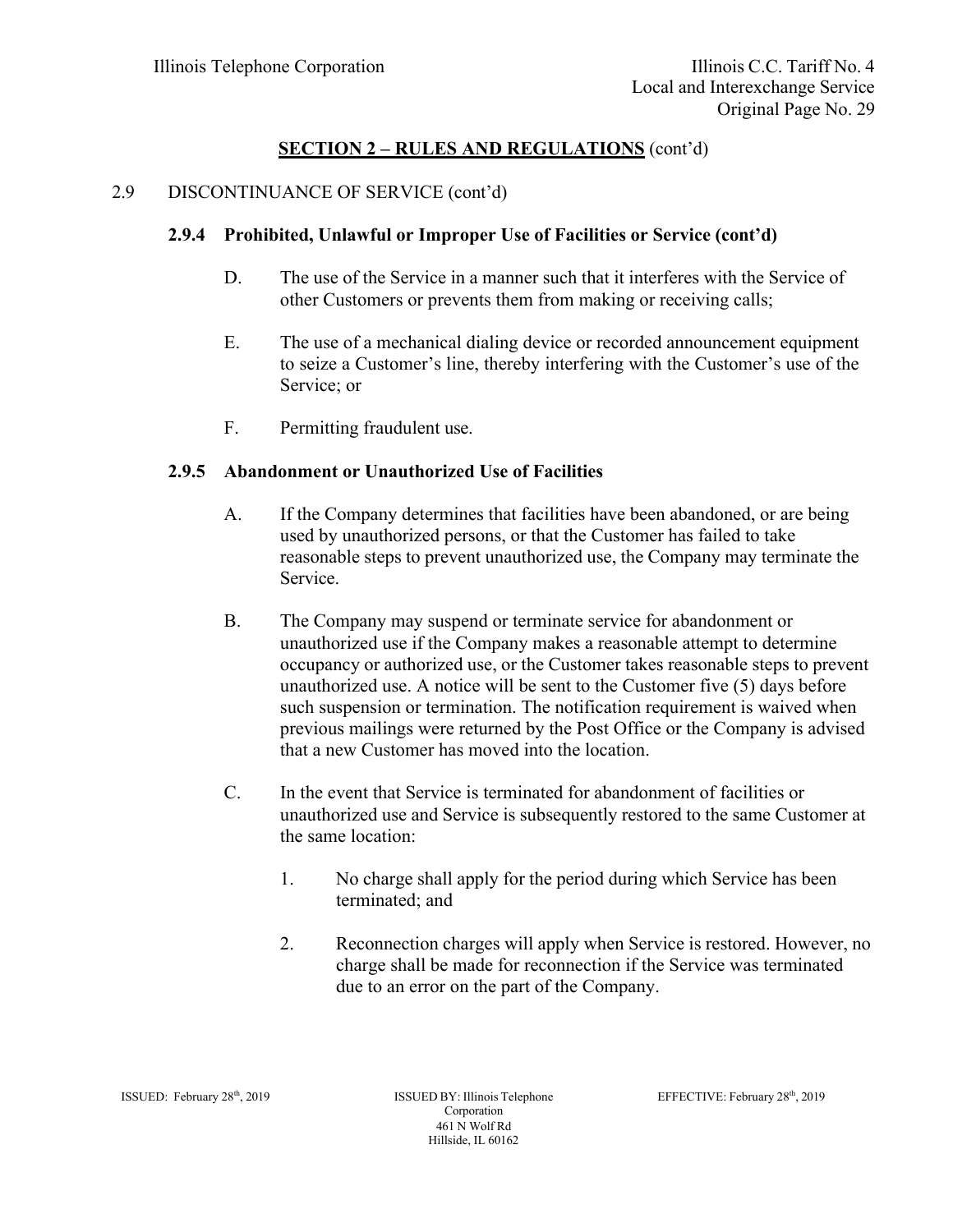## **2.9 DISCONTINUANCE OF SERVICE (cont'd)**

#### **2.9.6 Change in Company's Ability to Secure Access**

Any change in the Company's ability (a) to secure and retain suitable facilities and rights for the construction and maintenance of the necessary facilities and equipment, or (b) to secure and retain suitable space for its plant and facilities in the building where Service is provided to the Customer may require termination of a Customer's Service until such time as new arrangements can be made. Under such circumstances, no charges will be assessed the Customer while Service is terminated, and no connection charges will apply when Service is restored.

## **2.9.7 Emergency Termination of Service**

The Company will immediately terminate the Service of any Customer, on request, when the Customer has reasonable belief that the Service is being used by an unauthorized person or persons. The Company may require that the request be submitted in writing as a follow-up to a request made by telephone.

## **2.10 TAXES AND OTHER CHARGES**

The Customer may be responsible for payment of any Federal, Illinois or local sales, use, gross receipts, access or other taxes, charges, surcharges (however designated), franchise and permit fees, and all taxes, fees, and other exactions imposed on the Company or its Service by governmental jurisdictions, other than taxes imposed generally on the Company's net income.

# **2.11 USE OF CUSTOMER'S SERVICE BY OTHERS**

#### **2.11.1 Customers and Authorized Users**

Services provided hereunder are provided solely for the use of the Customer, except for occasional use of such Service by visitors and other invitees. Customers may not resell such Service to a third party for any form of compensation.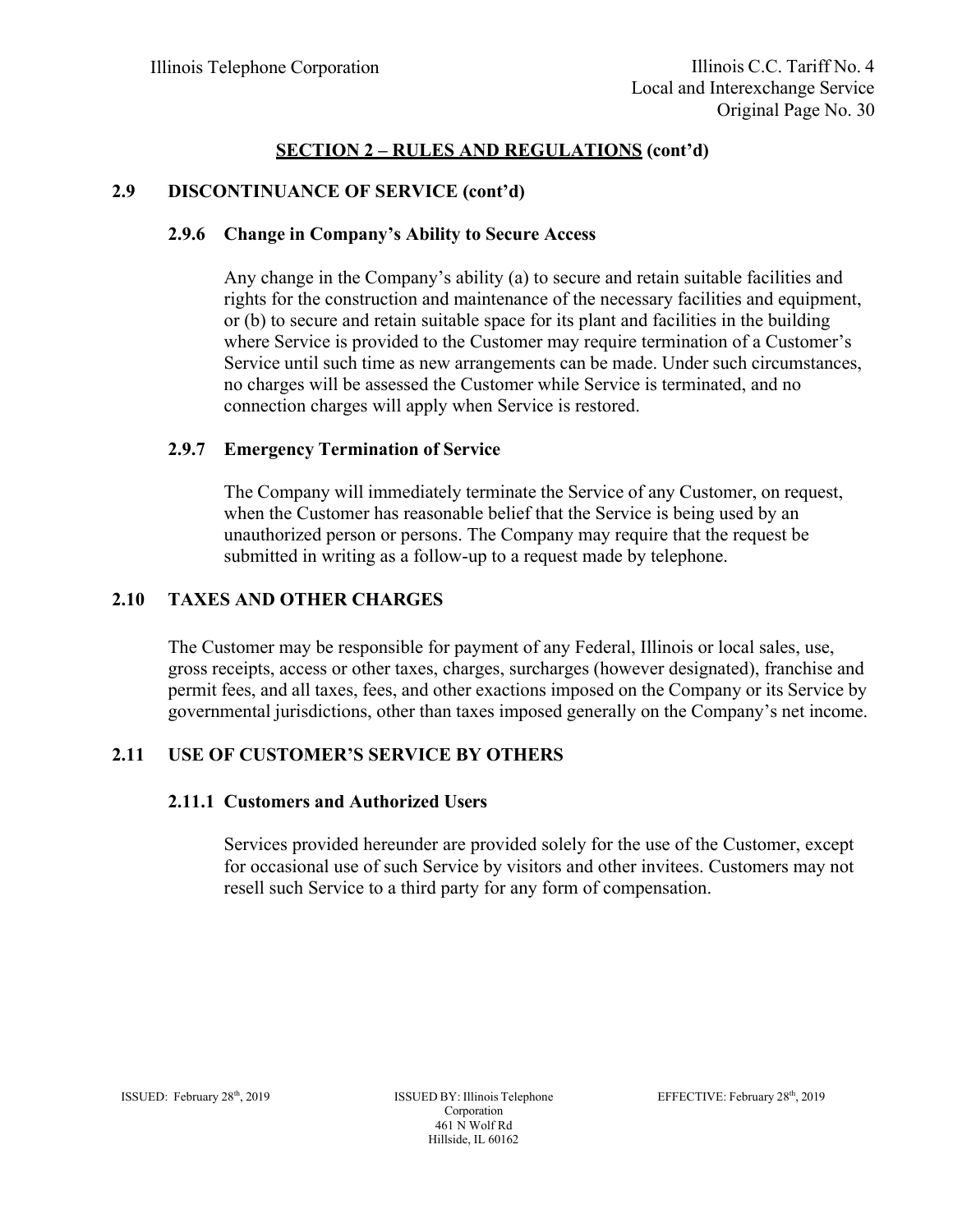#### **2.11 USE OF CUSTOMER'S SERVICE BY OTHERS (cont'd)**

#### **2.11.2 Transfers and Assignments**

Neither the Company nor the Customer may assign or transfer its rights or duties in connection with the Service and facilities provided by the Company without the written consent of the other party, except that the Company may assign its rights and duties (a) to any subsidiary, parent company or affiliate of the Company, (b) pursuant to any sale or transfer of substantially all the assets of the Company; or (c) pursuant to any financing, merger or reorganization of the Company. Transfer of all or a portion of a Customer's account, the Service or the Company's equipment by the Customer to any other person or entity, or to a new residence or other location, is prohibited.

#### **2.12 CANCELLATION OF SERVICE**

If a Customer cancels a service order or terminates Service before the completion of the term for any reason whatsoever other than a Service interruption (as defined in Section 2.7), the Customer agrees to pay to the Company:

- A. All nonrecurring charges as specified in this Tariff; plus
- B. Any disconnection, early cancellation or termination charges as specified in a contract entered into with the Company and the Customer; plus

## **2.13 NOTICES AND COMMUNICATIONS**

All notices or other communications required to be given pursuant to this Tariff will be delivered via e-mail and/or first-class mail. The Company or the Customer shall advise the other party of any changes to the addresses designated for notices, other communications or billing, by following the procedures for giving notice set forth herein.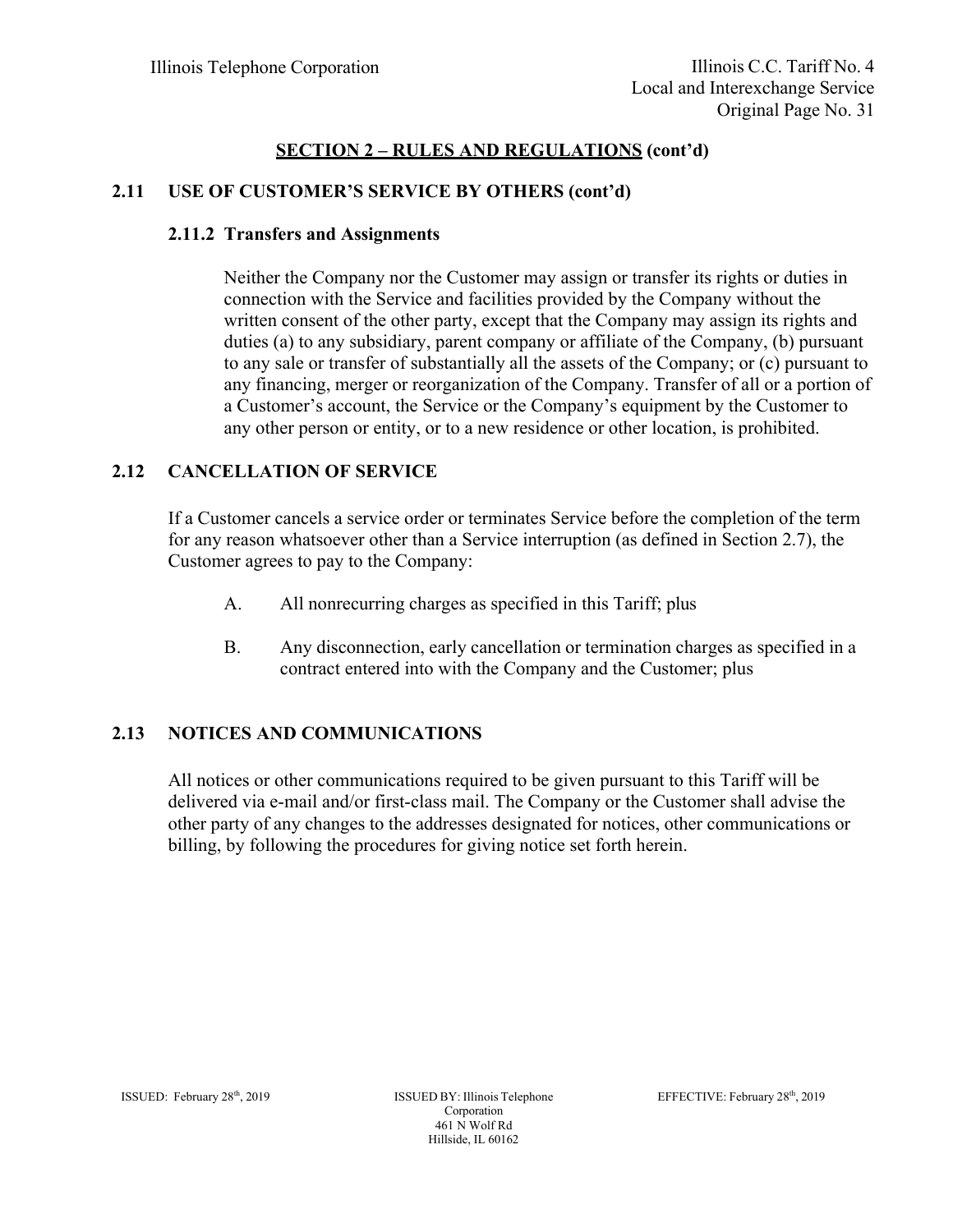## **2.14 SPECIAL CONSTRUCTION AND SPECIAL ARRANGEMENTS**

#### **2.14.1 Special Construction and Non-Routine Maintenance**

- A. Subject to the agreement of the Company and to all of the regulations contained in this Tariff, special construction, special arrangements, and nonroutine maintenance may be undertaken on a reasonable-efforts basis at the request of the Customer. Such special construction, special arrangements and non-routine maintenance may be performed outside the Company's regular business hours or (in the Company's sole discretion and subject to any conditions it may impose) in hazardous locations. Special arrangements include any service or facility relating to a regulated telecommunications service not otherwise specified under this Tariff, or for the provision of Service on an expedited basis or in some other manner different from the normal tariff conditions. In such cases, charges based on the cost of labor, material and other costs incurred by or charged to the Company will apply. If installation is started during regular business hours but, at the Customer's request, extends beyond regular business hours into time periods including, but not limited to weekends, holidays and/or nights, additional charges may apply.
- **2.14.2** Where the Company furnishes a facility or Service for which a rate or charge is not specified in this Tariff, charges will be based on the costs incurred by the Company and may include:

 Nonrecurring charges; Recurring charges; Termination liabilities; or Combinations thereof.

The agreement for special construction will ordinarily include a minimum Service commitment based upon the estimated service of the facilities provided.

#### **2.14.3 Termination Liability**

To the extent that there is no other requirement for use by the Company, a termination liability may apply for facilities specially constructed at the request of the Customer.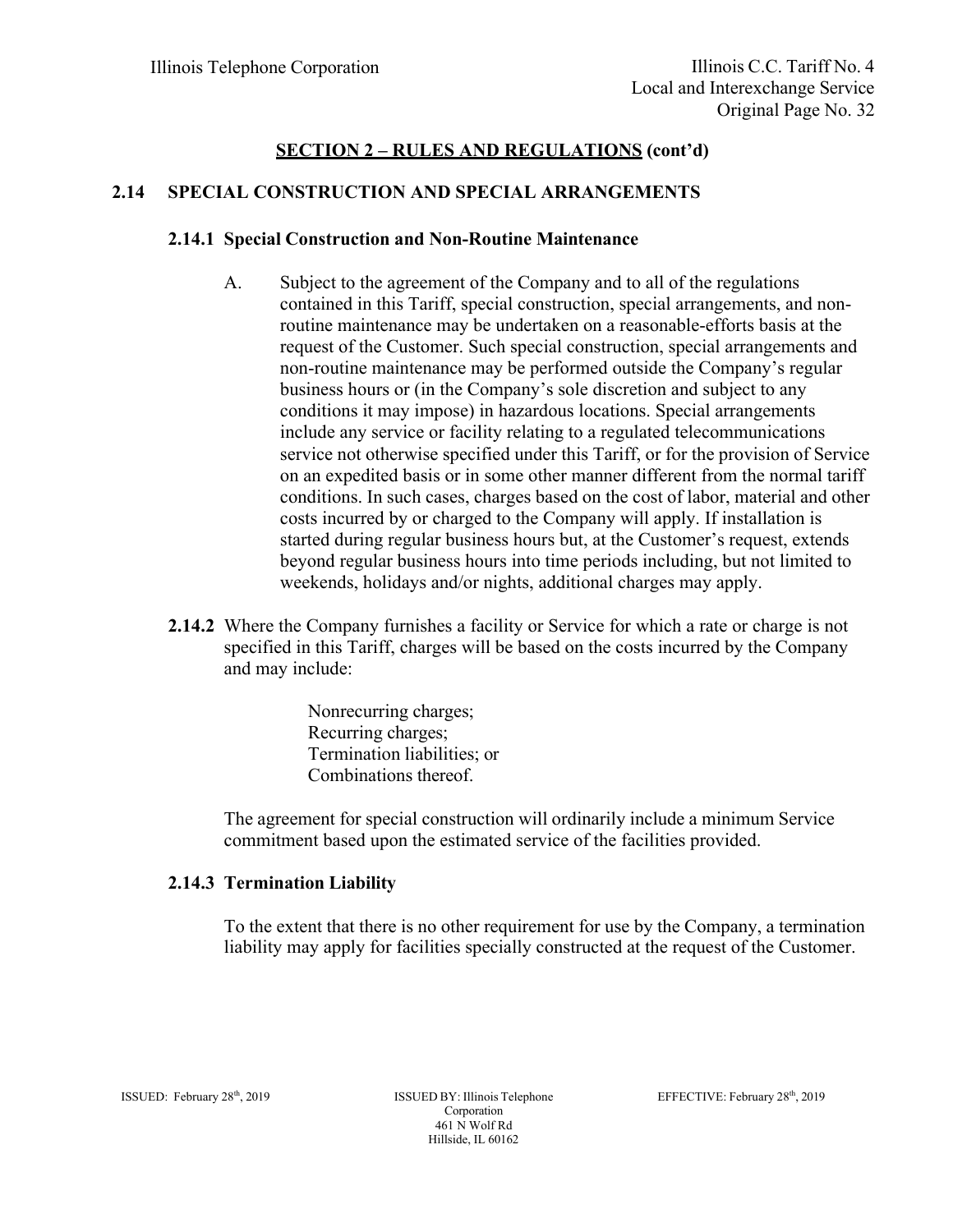## **2.15 INDIVIDUAL CASE BASIS ARRANGEMENTS**

Rates for Individual Case Basis (ICB) arrangements will be developed on a case-by-case basis in response to a bona fide request from a Customer or prospective Customer for services which vary from tariffed arrangements. Rates quoted in response to such requests may be different than those specified for such service in this Tariff. ICB rates will be offered to Customers in writing and will be made available to similarly situated Customers.

#### **2.16 TELEPHONE ASSISTANCE PROGRAMS**

#### **2.16.1 General**

The Company currently does not provide service to other than business customers. In the event the Company offers services to residential Customers, the Company will provide service consistent with the Telephone Assistance Programs.

#### **2.16.2 Voluntary Contributions**

A. Customers wishing to participate in the funding of UTSAP may do so by electing to contribute, on a monthly basis, a fixed amount to be included by the Company on the Customer's monthly bill. The voluntary contribution shall not reduce the Customer's total monthly bill amount due the Company for telephone services or other charges.

Business Customers may elect to contribute: (a) \$ 1.00 (b) \$ 5.00

- (c) \$10.00
- (d) \$25.00
- 
- B. Customers may elect to discontinue or change the amount of monthly contribution on their bill at any time upon providing at least thirty (30) days notice to the Company.
- C. Failure by the Customer in any month to remit the entire billed amount shall reduce the UTSAP contribution accordingly.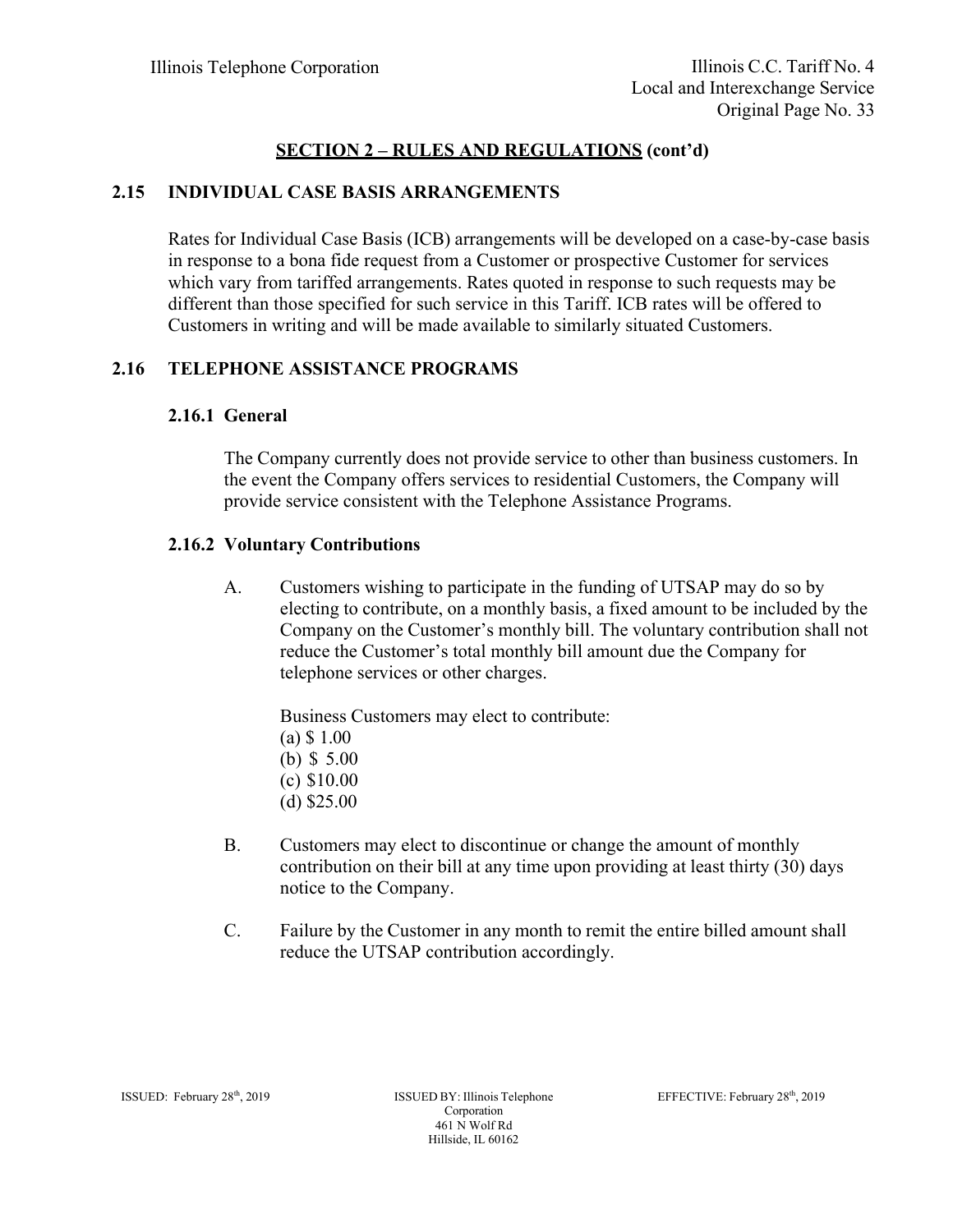# **2.17 TELECOMMUNICATIONS RELAY SERVICE**

- **2.17.1** The Company concurs in the Rates, Rules and Regulations governing: (1) intrastate Telecommunications Provisions for the Hearing-and-Voice-Impaired as filed by the Illinois Telecommunications Access Corporation in its ILL. C.C. No. 1 tariff; (2) intrastate Telecommunications Provisions for the Deaf and Severely Hearing-Impaired for Telecommunications Relay Service as filed by the Illinois Telecommunications Access Corporation in its ILL. C.C. No. 2 tariff.
- **2.17.2** The Company extends this concurrence to any and all changes which may be made subsequent to this date by the Illinois Telecommunications Access Corporation in its ILL. C.C. No. 1 and ILL. C.C. No. 2 tariffs.
- **2.17.3** The Company hereby expressly reserves the right to cancel and make void this statement of concurrence at any time.

# **2.17.4 ITAC Supplemental Charge**

Pursuant to the Order of the Commission dated April 28, 2015 in Docket No. 15-0236, the Company will impose a supplemental charge of 7 cents (\$.07) per month per line for all Illinois telephone and VoIP residential subscriber lines other than Centrex-type and PBX lines, a charge of 1.4 cents (\$.014) for each Centrex-type line and VoIP business subscription, and a charge of 35 cents (\$.35) per PBX trunk. Charges for services provisioned by T-1 lines and other advanced services shall mirror the Company's application of 9-1-1 charges.

## **2.18 DIGITAL DIVIDE ELIMINATION FUND**

Digital Divide Elimination Fund Program is created as a special fund in the State Treasury to foster elimination of the Digital Divide. All monies in the Fund will be collected by the Company and reported to the Department of Commerce and Community Affairs, who will issue grants to the various communities based upon their needs.

- 2.18.1 Customers wishing to participate in the funding of the Program may do so by electing to contribute, on a monthly basis, a fixed amount to be included on the Customer's monthly bill. This contribution shall not reduce the Customer's total amount due for telecommunications services or other charges appearing on the bill.
- 2.18.2 This contribution will be a line item on the bill and identified as the Digital Divide Fund.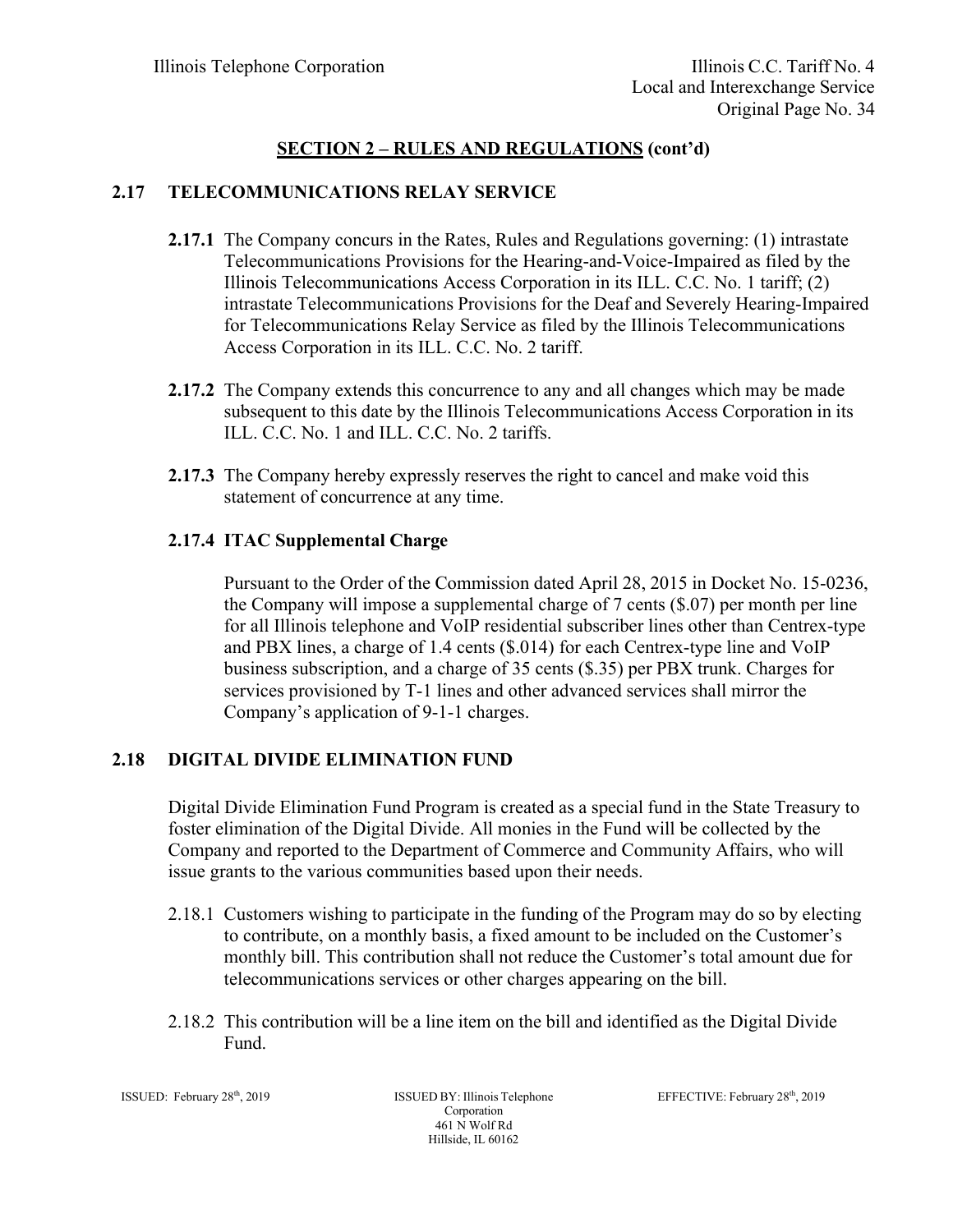#### **2.18 DIGITAL DIVIDE ELIMINATION FUND (cont'd)**

- 2.18.3 Customers may elect to contribute \$0.50, \$1.00, \$2.00, \$5.00, \$10.00, \$15.00, or \$25.00 per month per line.
- 2.18.4 Customers may elect to discontinue or change the amount of the monthly contribution on their bill at any time upon providing at least thirty (30) days' notice by telephone to the Company.
- 2.18.5 Failure by the Customer in any month to remit the entire billed amount may reduce the contribution accordingly.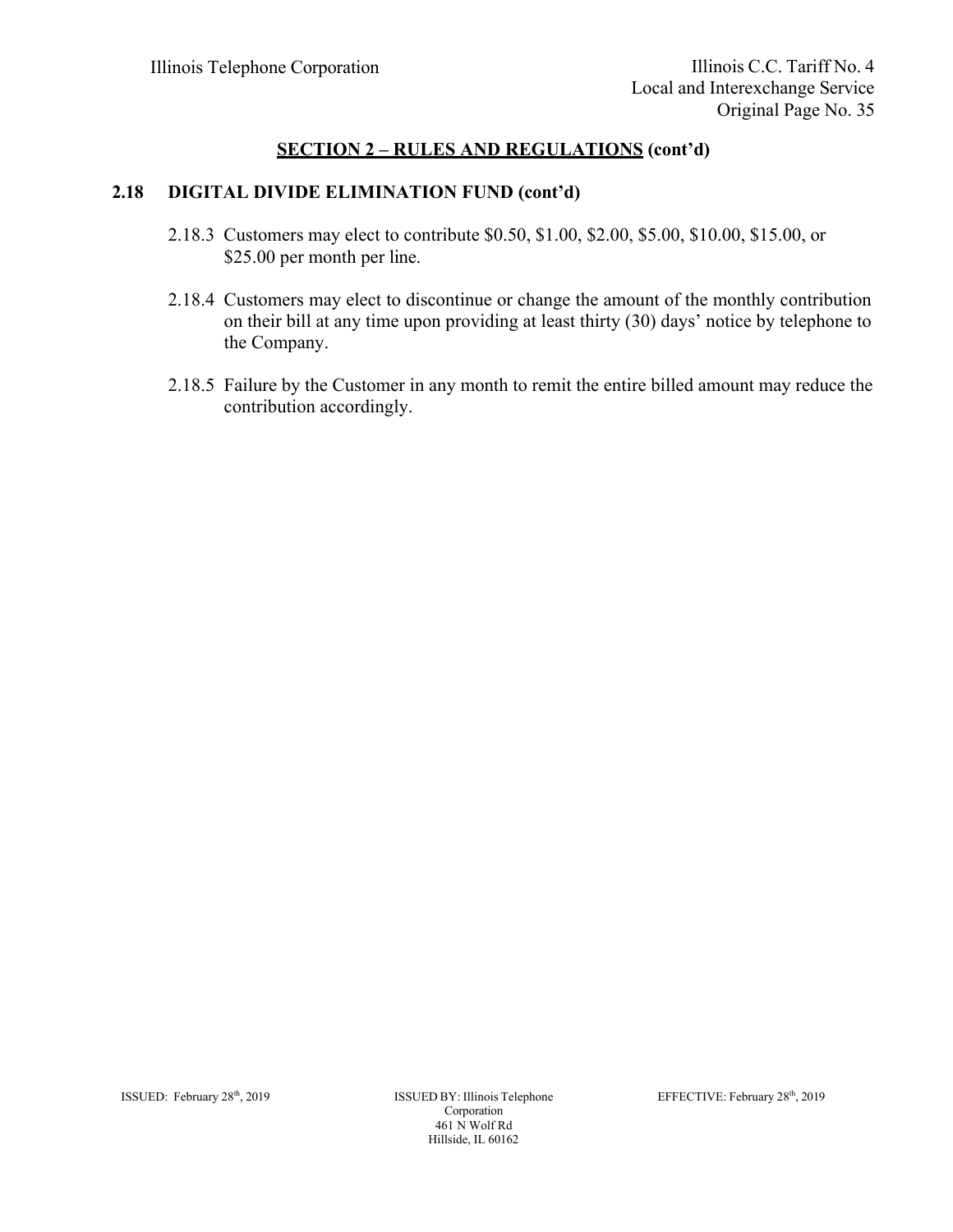## **SECTION 3 – SERVICE DESCRIPTIONS**

# **3.1 TRIAL SERVICES**

The Company may offer new services, not otherwise tariffed, from time to time on a trial basis subject to Commission approval. Such trials are limited to a maximum of six (6) months at which time the trial offering must be either withdrawn or made available on permanent basis.

# **3.2 HIGH CAPACITY TRANSMISSION SERVICES**

## **3.2.1 General Description of Service**

High Capacity Transmission Services provide a point-to-point, point-to-multipoint, and multipoint-to-multipoint dedicated connection between one or more customerdefined locations and/or the Company. The service may utilize Ethernet interfaces, optical fiber and/or coaxial cable facilities, is scalable from 1 Mbps to 10 Gbps, and will be designed and provisioned on an Individual Case Basis (ICB) pursuant to contracts with Customers. All requesting Customers shall have non-discriminatory access to ICB Services and facilities at nondiscriminatory rates, terms and conditions.

# **3.3 LOCAL INTERCONNECTION SERVICE**

## **3.3.1 Description of Local Interconnection Service**

- A. Local Interconnection Service enables two-way interconnection between a Customer's facilities and the public switched telephone network ("PSTN"), and access to related services described herein. The Service provides interconnection for voice calls within the Customer's local calling area or other geographic areas defined by the Company. Local Interconnection Service utilizes soft switch technologies.
- B. Local Interconnection Service is offered only to facilities-based providers of interconnected VoIP services and provides access to, but does not include, domestic and international toll service, operator services, telephone number resources, 911 capabilities, and other services as defined by the Company and the Customer. These additional services are available on an Individual Case Basis upon the Customer's request.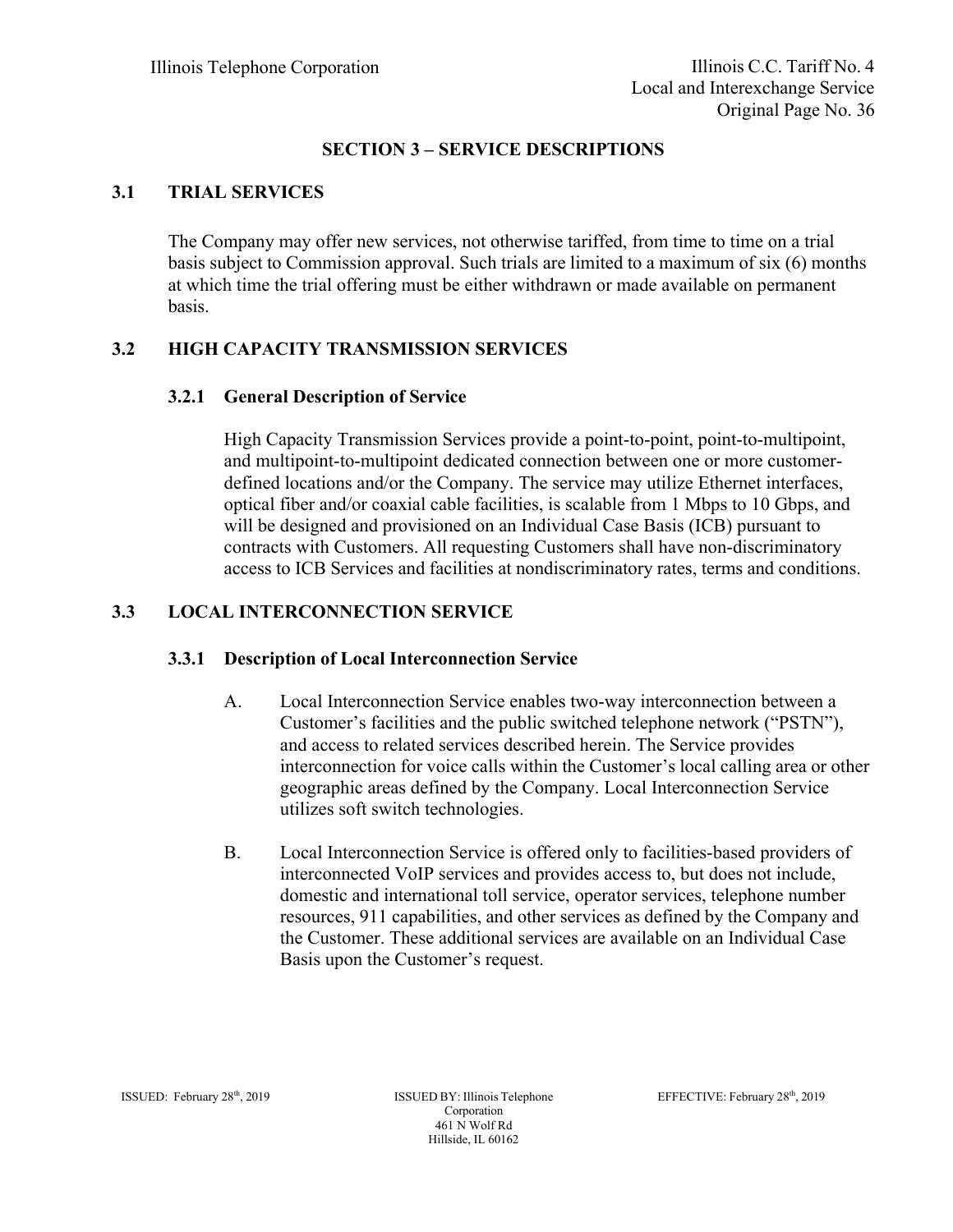## **3.3 LOCAL INTERCONNECTION SERVICE (cont'd)**

## **3.3.1 Description of Local Interconnection Service (cont'd)**

- C. Facilities and equipment of a type and/or quantity necessary to provide Local Interconnection Service may not be available on a ubiquitous basis in the Company's service area(s). Local Interconnection Service is available to Customers only where the Company (a) has suitable facilities and can operate in a technically and economically feasible manner, and (b) has been authorized to provide Service.
- D. In order to make use of Local Interconnection Service, the Customer's facilities must consist of an IP-based, broadband network that uses a Cable Modem Termination System ("CMTS"). Local Interconnection Service does not support Customers providing services to End Users that operate using a different format.
- E. Local Interconnection Service does not support "nomadic" VoIP services. The Customer must provide its services to each End User at a fixed service address.

## **3.3.2 Availability of Local Interconnection Service on an Individual Case Basis**

- A. Upon receipt of a bona fide request for Local Interconnection Service from a Customer, the Company may or may not negotiate in good faith with the Customer to enter into an agreement that effectuates the terms and conditions set forth in this tariff.
- B. Recurring and nonrecurring costs for components of Local Interconnection Service other than those identified in Section 4 will be developed on an Individual Case Basis in response to a bona fide request from a Customer or prospective Customer to develop a competitive bid for service. Charges will be offered to the Customer in writing and on a nondiscriminatory basis.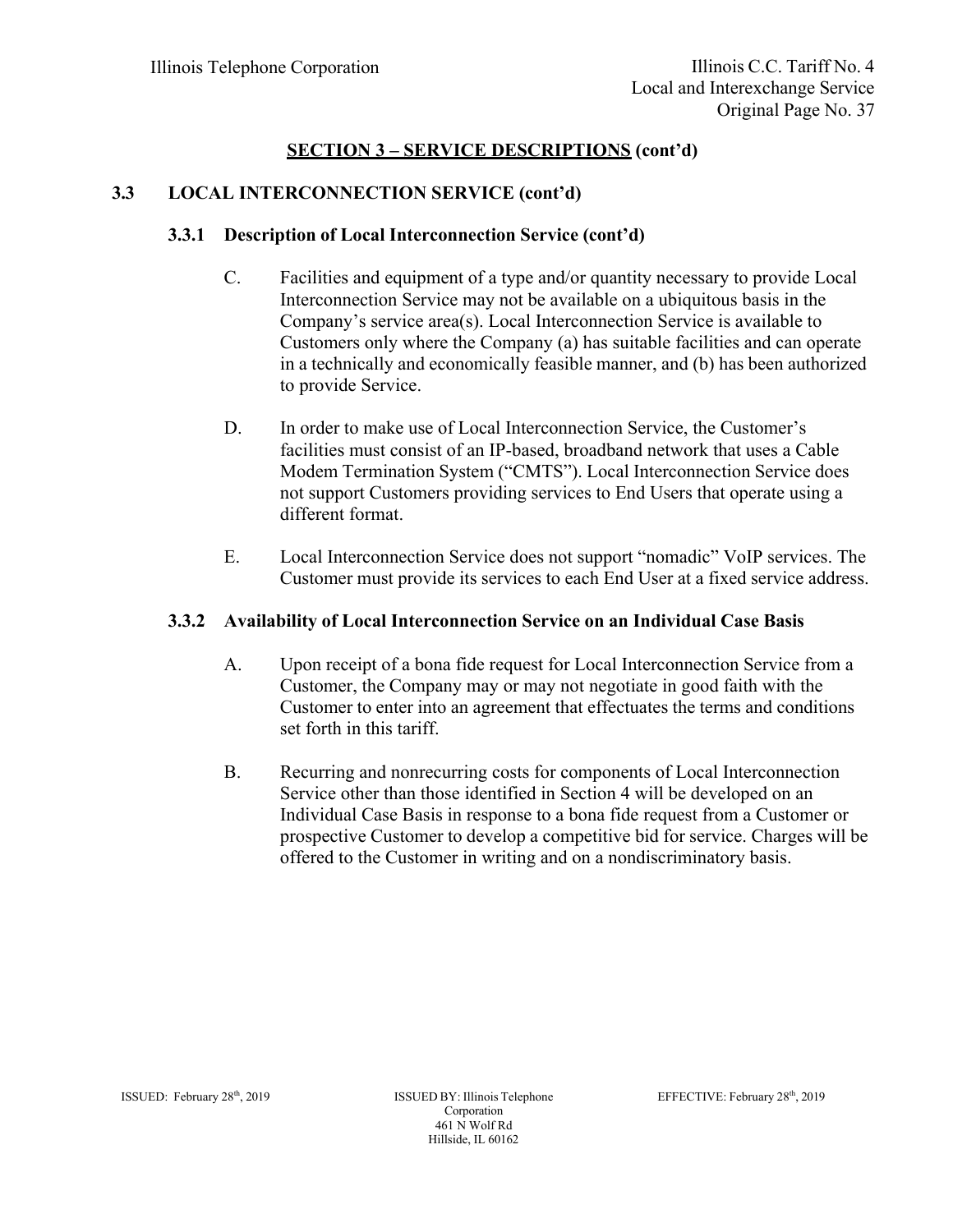# **3.3 LOCAL INTERCONNECTION SERVICE (cont'd)**

## **3.3.3 Customer Use of Local Interconnection Service**

- A. The Customer shall, at its sole cost, be responsible for providing all equipment, software, facilities, and IP connectivity necessary for the Customer to provide interconnected VoIP service to its End Users. The IP-based, broadband connecting facility between Customer and End Users, the CMTS, the soft switch, the connecting facilities to the Company's media gateway, and all customer premises equipment must be provided by the Customer or its End Users and is not included as part of Local Interconnection Service.
- B. The Customer must provide the proper signaling information for all calls. To the extent that failure to provide ANI or other signaling information leads to increased charges from third parties to the Company, the Company may recover all such increased charges, as well as the Company's reasonable costs associated with defending against and/or administering such increased charges, from the Customer. If for two (2) months in any twelve (12) month period the Customer sends calls to the Company lacking required signaling information in excess of five percent (5%) of all calls during such months, the Company may terminate Local Interconnection Service to the Customer immediately with no liability from the Company to the Customer for such termination.
- C. The Customer shall input, validate, and maintain accurate End User information so that the Company can provide such Customer-provided information to applicable national databases, including but not limited to Automatic Local Identification ("ALI") Database, Directory Listing information, Line Information Database ("LIDB"), and Caller ID with NAME Database ("CNAM"). The Customer shall deliver to the Company valid postal addresses that can be confirmed against the Master Street Address Guide ("MSAG").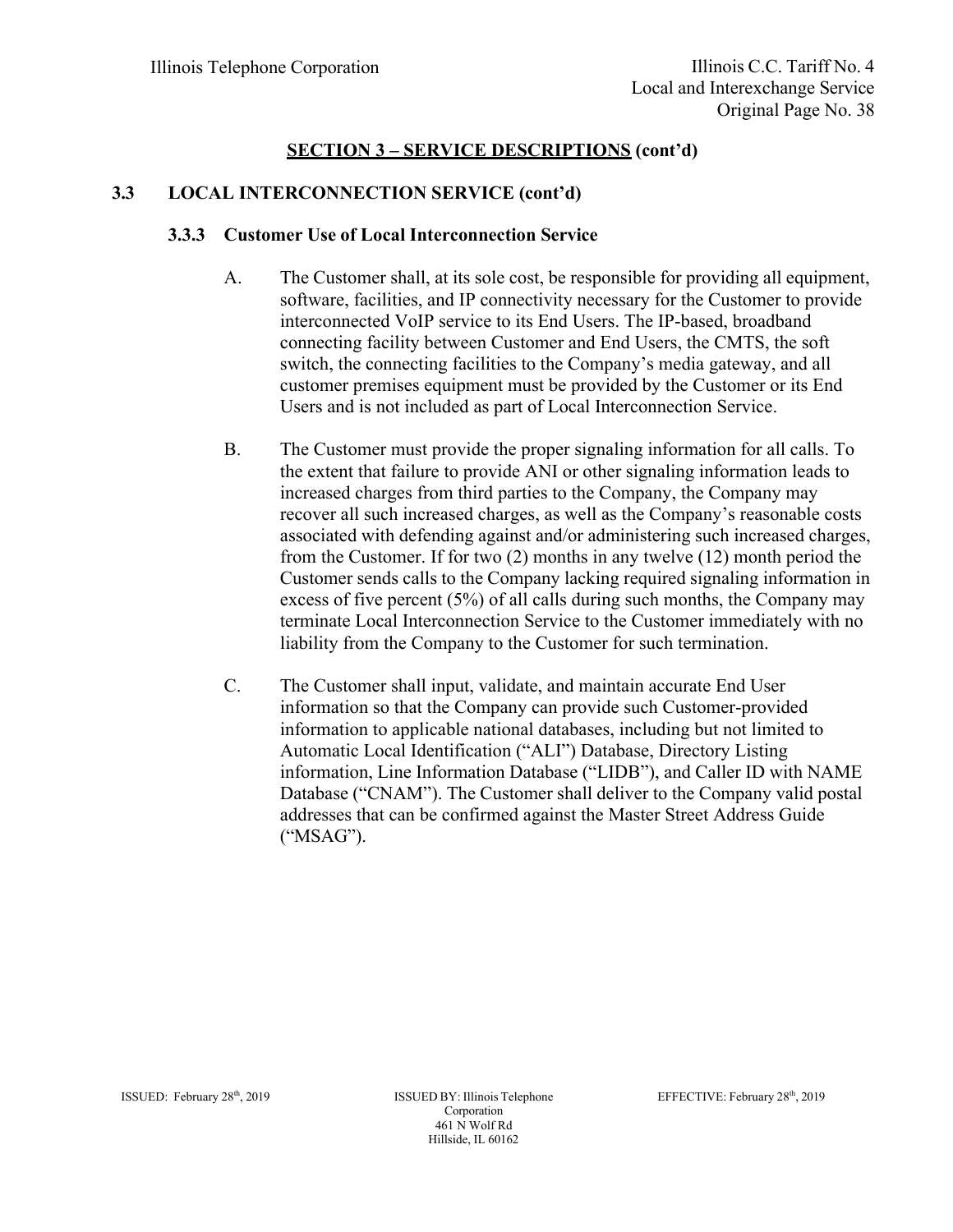## **3.3 LOCAL INTERCONNECTION SERVICE (cont'd)**

## **3.3.3 Customer Use of Local Interconnection Service (cont'd)**

- D. The Customer shall not: (a) re-classify or re-originate traffic or take any other action to make traffic appear as if it: (i) is anything other than the type of traffic delivered to such party (including but not limited to making TDMoriginated traffic appear to be IP-originated) or (ii) originated from a place or on a type of equipment different from the place or type of equipment from where it, in fact, originated; or (b) modify, alter or delete in any manner calling party number information, originating point codes or any other signaling information, or call detail in connection with the transport and termination of traffic to the called party.
- E. Local Interconnection Service is limited to End Users physically located in areas served by the Company. The Customer shall in all cases assign telephone numbers to End Users based on the End Users' locations and fully in accordance with NANPA guidelines associating NPA-NXX codes with particular exchange areas. Unless otherwise agreed by the Company and the Customer on and Individual Case Basis, Local Interconnection Service is not to be used with any "virtual numbering" or foreign-exchange-like arrangements.
- F. The Company and the Customer will conduct interoperability testing prior to the Customer's implementing any software or call flow upgrade, enhancement or modification thereto. All special configurations are subject to the Company's approval. The Company may terminate (without liability) Local Interconnection Service where proper interoperability testing has not been completed.

## **3.3.4 Telephone Number Resources and Local Number Portability**

- A. Upon Customer request and when possible, the Company will assist the Customer in obtaining telephone number resources through a third-party service provider.
- B. The Customer shall bear responsibility for all costs incurred by the Company in the provision of telephone number resources to the Customer's End Users, including any charges or liability resulting from the Customer's use of services provided by a third-party service provider. Such costs are not included in the rates specified in Section 4 of this tariff.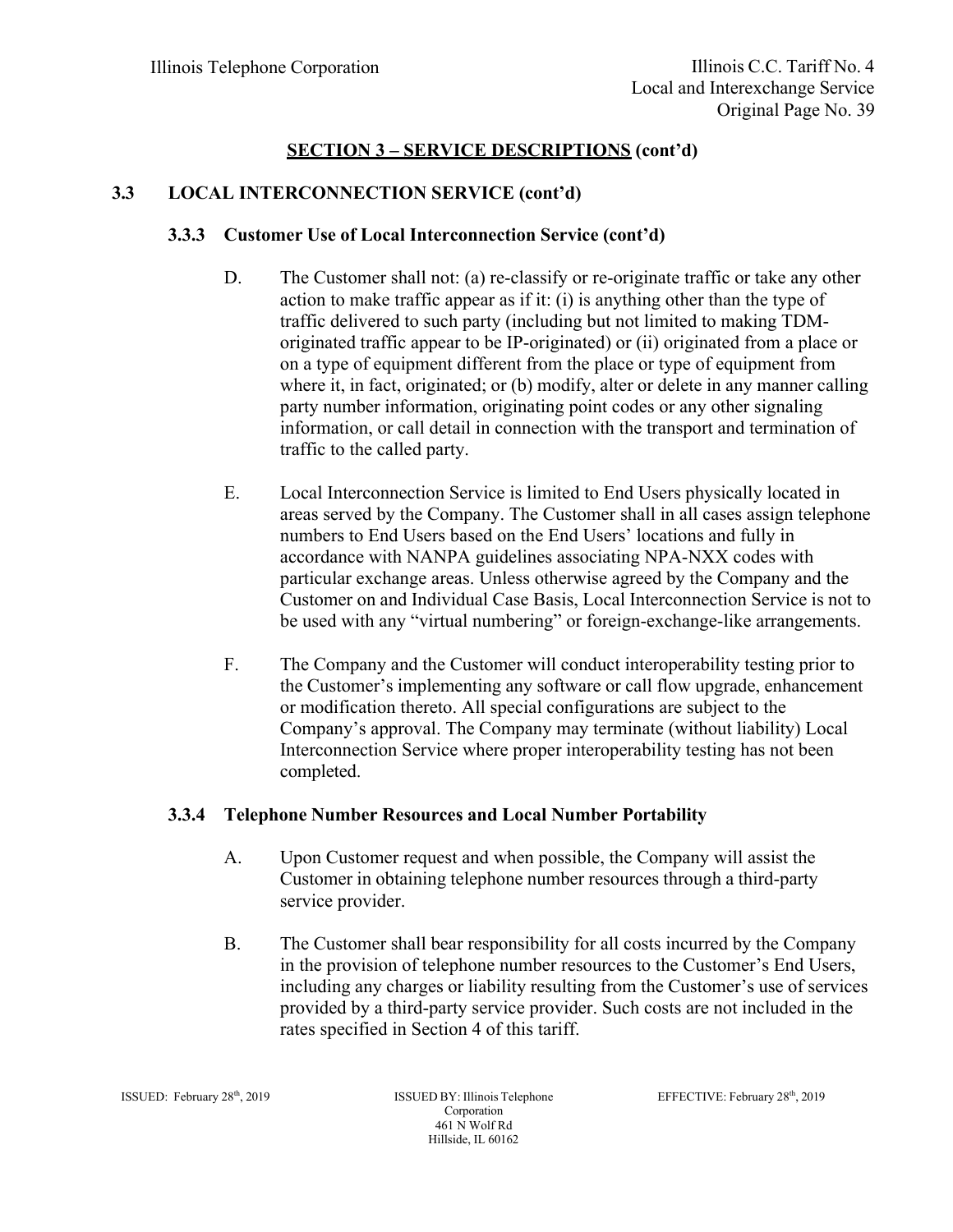# **3.3 LOCAL INTERCONNECTION SERVICE (cont'd)**

## **3.3.5 Telephone Number Resources and Local Number Portability (cont'd)**

- C. The Customer may act as the Company's agent in obtaining End User requests to port a telephone number from a third-party telecommunications provider to the Company so that the Customer may provide interconnected VoIP service to the End User using that ported number ("Port-In"). The Customer represents and warrants that it has all necessary rights and authority necessary for any Port-In it requests, will provide copies of letters of authority authorizing the same (or access to recordings of third-party verification of customer ports) upon request, and shall indemnify, defend, and hold harmless the Company and its affiliates from any third party claim related to or arising out of any Port-In (or request for Port-In). The Customer shall not request a Port-In in any situation that does not meet the definition of "number portability" contained at 47 C.F.R. § 52.21(m).
- D. The Company shall honor requests received from third-party providers of telephone exchange service to port to such a provider a telephone number currently assigned to an End User ("Port-Out"). Prior notice of Port-Outs will not be provided. The Company will support such third-party Port-Out requests in accordance with the Company's standard operating procedures.

## **3.3.5 911 Capabilities**

- A. The Company will assist the Customer in the provision of 911 capabilities to its End Users through a third-party service provider and subject to the limitations stated herein.
- B. The Customer shall bear responsibility for all costs incurred by the Company in the provision of 911 capabilities to the Customer's End Users, including any charges or liability resulting from the Customer's use of services provided by a third-party service provider. Such costs are not included in the rates specified in Section 4 of this tariff.
- C. The Customer shall ensure that an End User does not use Local Interconnection Service from a location different from the End User's address and shall further ensure that telephone numbers are assigned to End Users whose primary address is within the rate center (as defined by the ILEC) associated with such telephone number.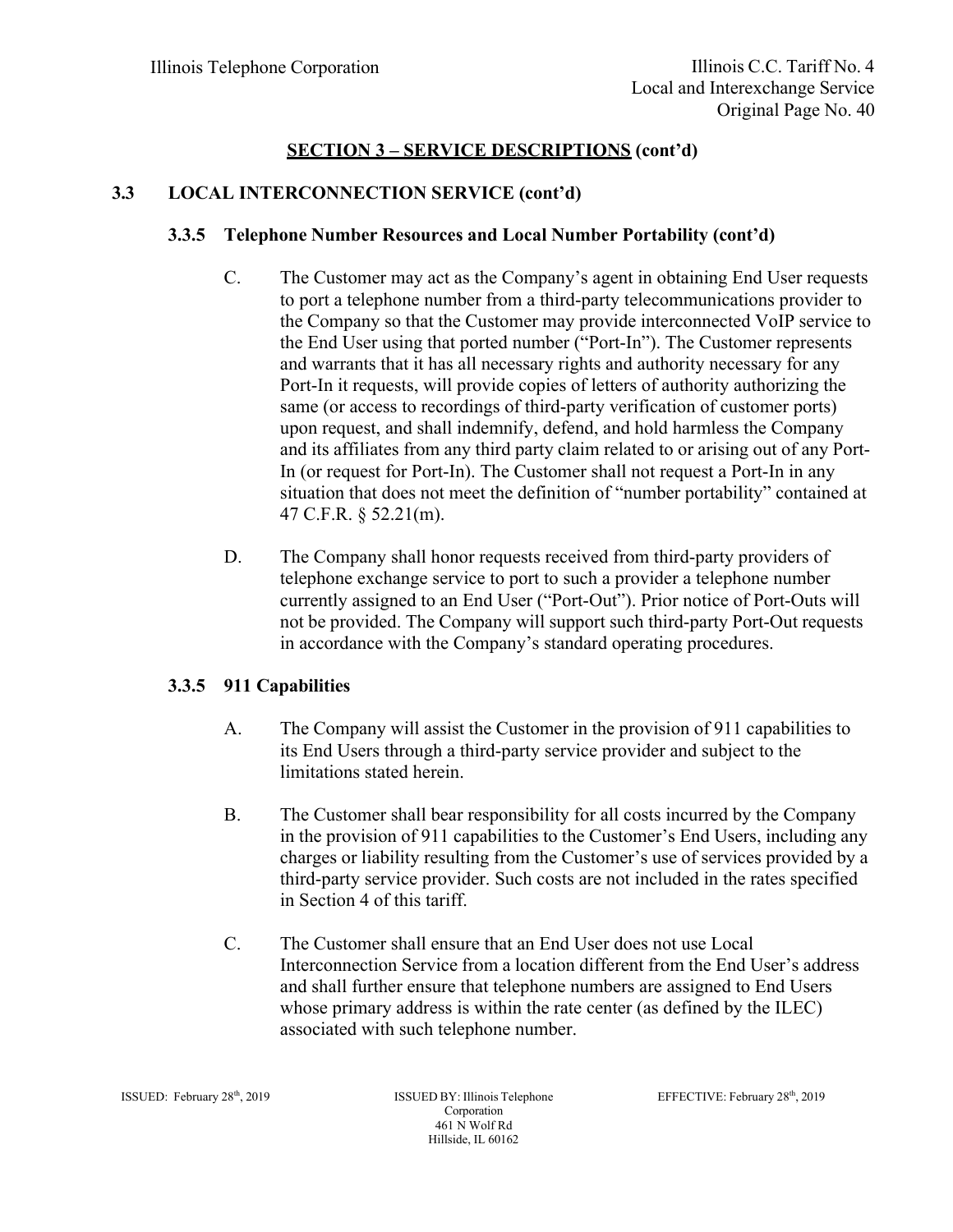# **3.3 LOCAL INTERCONNECTION SERVICE (cont'd)**

# **3.3.5 911 Capabilities (cont'd)**

- D. 911 capabilities may not function, or may not function properly: (a) if a telephone number is assigned to an End User located outside of the ILEC rate center associated with such telephone number; (b) if an End User attempts a 911 call from a location different from the End User's address provided to the Company by the Customer; (c) during a disruption of power at the End User location; (d) during a loss of connectivity to the End User location due to network outages or other degradations of service, whether in the Company's network or an interconnecting network; (e) during any period where service to an End User has been cancelled or suspended for any reason (including suspensions or cancellations for failure to pay or other default); (f) if incorrect or invalid End User address information is provided, or if such information is not updated in the event of a change in primary location; or (g) if equipment provided to or used by the End User fails to function or is improperly installed or configured.
- E. 911 capabilities may not function correctly until correct and valid address information has been input into the appropriate database(s), which may occur after initial service activation.
- F. The Customer's agreements with End Users shall contain the following: (a) an explanation of the limitations on the functionality of 911 capabilities noted herein, which the Company may supplement from time to time; and (b) a release in favor of the Customer and the Company relating to claims arising out of the failure of 911 capabilities to function properly for the reasons set forth in this Section.
- G. Limitation of Liability. See Sections 2.2.1.A(5) and (11) of this Tariff.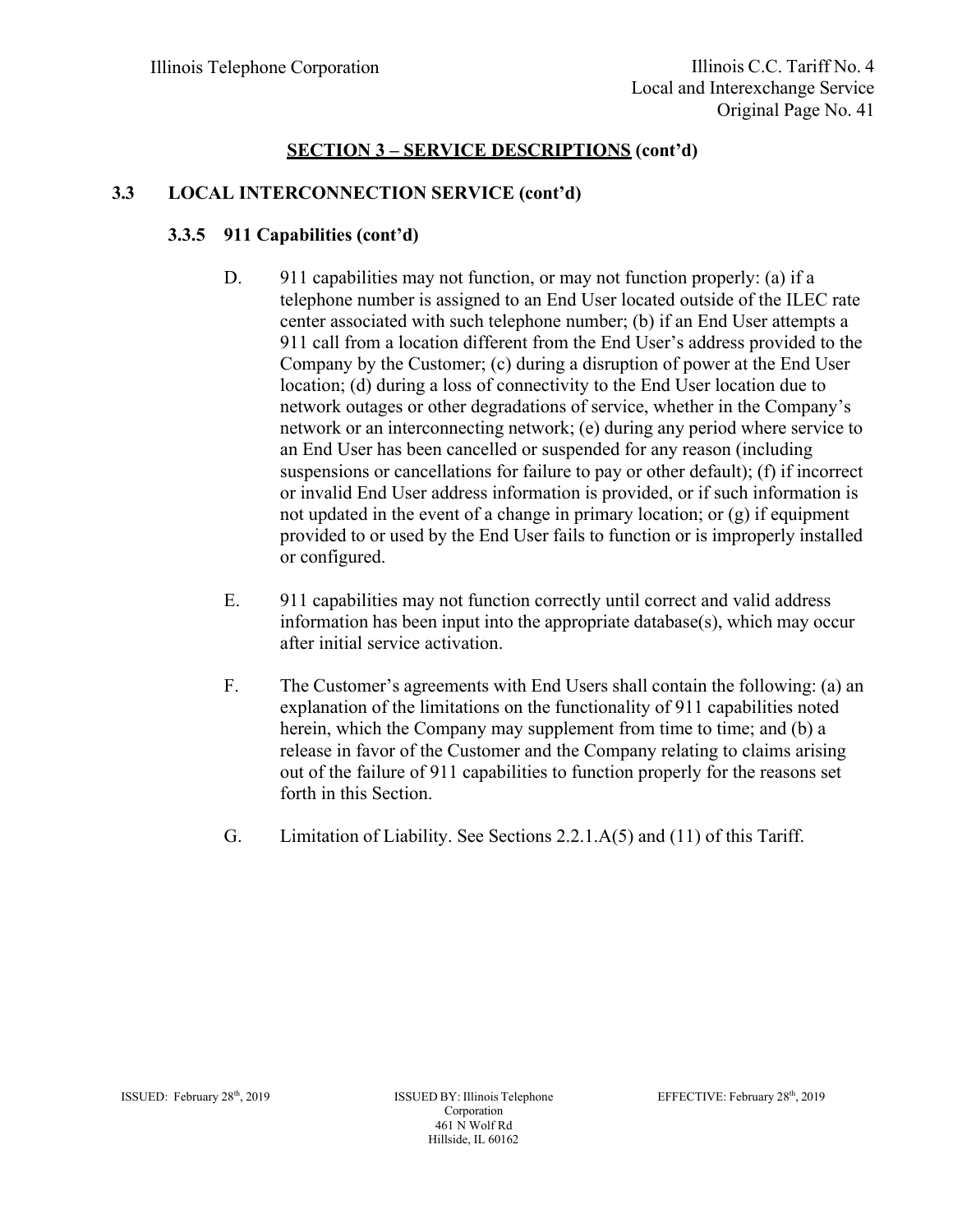# **3.3 LOCAL INTERCONNECTION SERVICE (cont'd)**

## **3.3.6 Directory Listings**

- A. The Company will assist the Customer in the provision of directory listings to its End Users through third-party providers.
- B. The Customer shall bear responsibility for all costs incurred by the Company in the provision of directory listing services to the Customer's End Users, including any charges or liability resulting from the Customer's use of services provided by a third-party service provider. Such costs are not included in the rates specified in Section 4 of this tariff.
- C. The Company is not liable for damages arising from errors or omissions in the making up or printing of directories by such any third-party service provider, or in accepting listings as presented by the Customer on behalf of any such third-party service provider.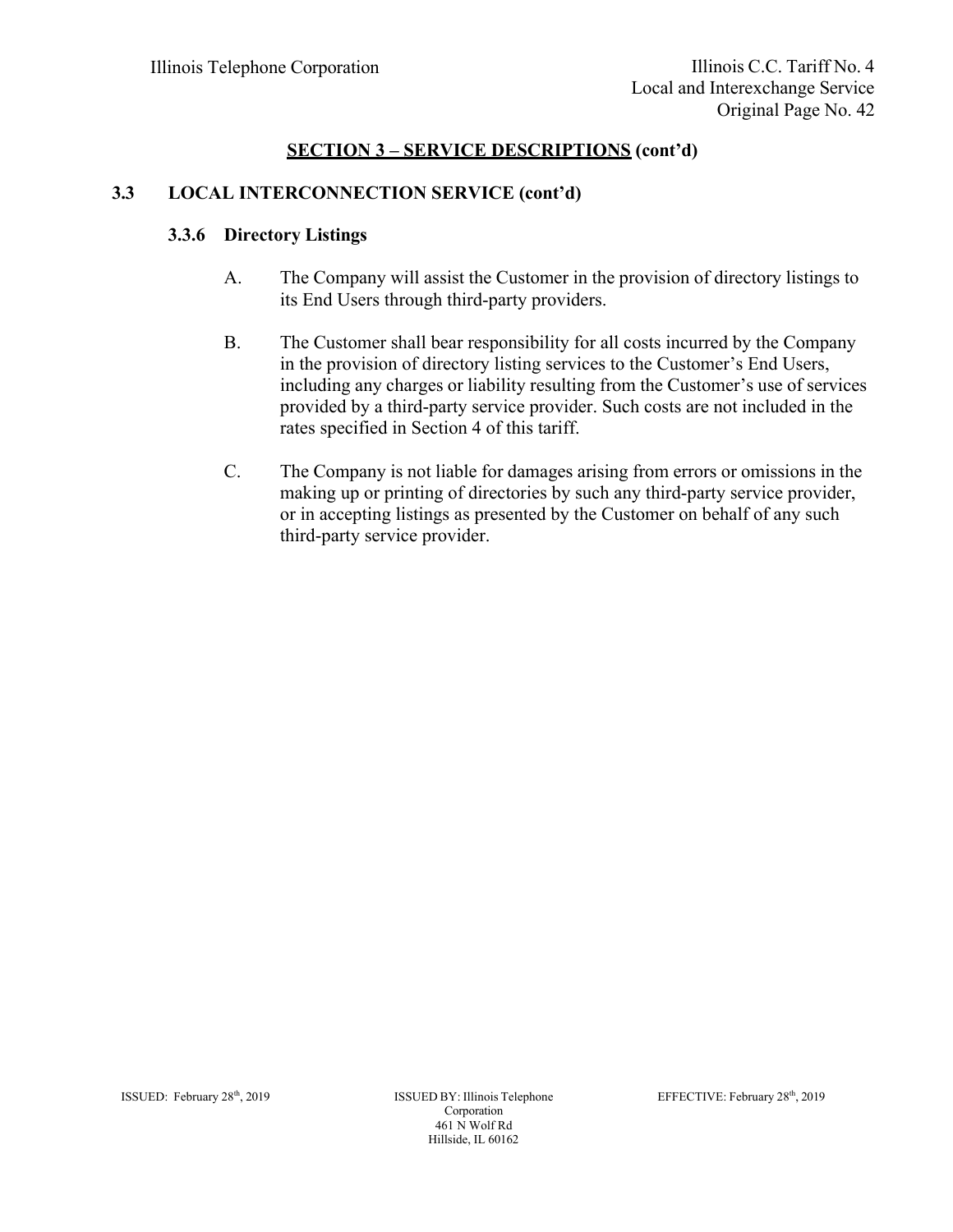# **SECTION 4 – SERVICE CHARGES AND SURCHARGES**

#### **4.1 SERVICE ORDER CHARGES**

Unless otherwise stated on Service Orders, Contracts, or Service Level Agreements, non-recurring charges apply to processing for new service, moves of service, directory listing changes, and including but not limited to any other changes in service. Charges are added on a per number basis.

|                                 | Residential | <b>Business</b> |
|---------------------------------|-------------|-----------------|
| Line Connection Fee             | \$25.00     | \$75.00         |
| Line Conversion Fee             | N/A         | \$75.00         |
| Move Order Charge               | \$25.00     | \$75.00         |
| Phone Number Change Charge      | \$35.00     | \$50.00         |
| Feature Change Charge           | \$15.00     | \$15.00         |
| Directory Listing Change Charge | \$20.00     | \$20.00         |
| Service Restoral Charge         | \$20.00     | \$20.00         |
| Call Detail Report              | \$20.00     | \$20.00         |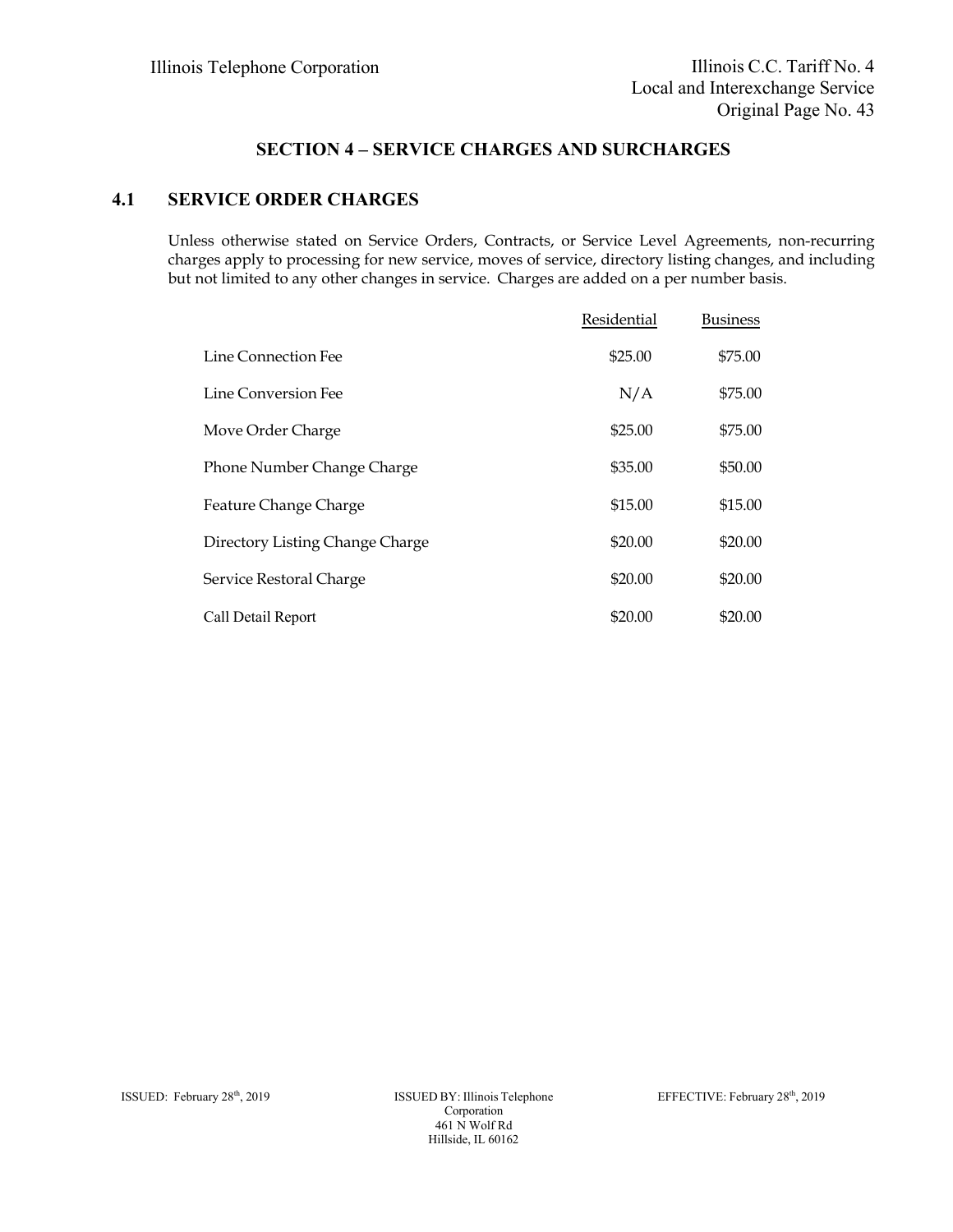# **SECTION 4 – SERVICE CHARGES AND SURCHARGES (cont'd)**

## **4.2 MAINTENANCE AND SERVICE CALL CHARGES**

Maintenance Visit Charges apply when the Company dispatches personnel to a Customer's premises to perform work necessary for installing new service, satisfying a service request from the Customer, employing troubleshooting measures to isolate a service issue, resolving troubles reported by the Customer when the trouble is found to be caused by the Customer's facilities.

Maintenance Visit Charges will be credited to the Customer's account in the event a maintenance visit results in charges and it is later determined the repair made was in the Company's facilities.

Trip charge includes 45 minutes of travel time. Once 45 minutes of travel is exceeded or technician arrives at parking location nearest Customer premise incremental charges will start.

Service call charges also may include, but are limited to, material charges for various items that include, but are not limited to, low voltage wire, bridal rings, rj11 & rj45 jacks, faceplates, conduit, beam clamps, wire crimps, patch panels, patch cords, wiring blocks.

| Duration of time, per technician            | Residential | <b>Business</b> |
|---------------------------------------------|-------------|-----------------|
| Trip charge to dispatch to customer premise | \$50.00     | \$50.00         |
| Per 15 minute increment                     | \$25.00     | \$25.00         |
| No Access                                   | \$80.00     | \$80.00         |

#### **4.3 SURCHARGES**

#### **4.3.1 Federal Subscriber Line Charge**

The Federal Subscriber Line Charge helps phone companies recover some of the costs associated with connecting your home or business to the telephone network.

|           | Residential | <b>Business</b> |
|-----------|-------------|-----------------|
| Per month | \$6.00      | \$6.00          |

#### **4.3.2 Regulatory Recovery Fee**

Fee is charged to offset costs incurred in complying with obligations imposed by regulatory agencies such as filings and reporting. This fee is set to 4% of gross charges.

#### **4.3.3 Account Management Fee**

Recovery mechanism to offset various administrative costs on resold accounts capped at \$5 per line.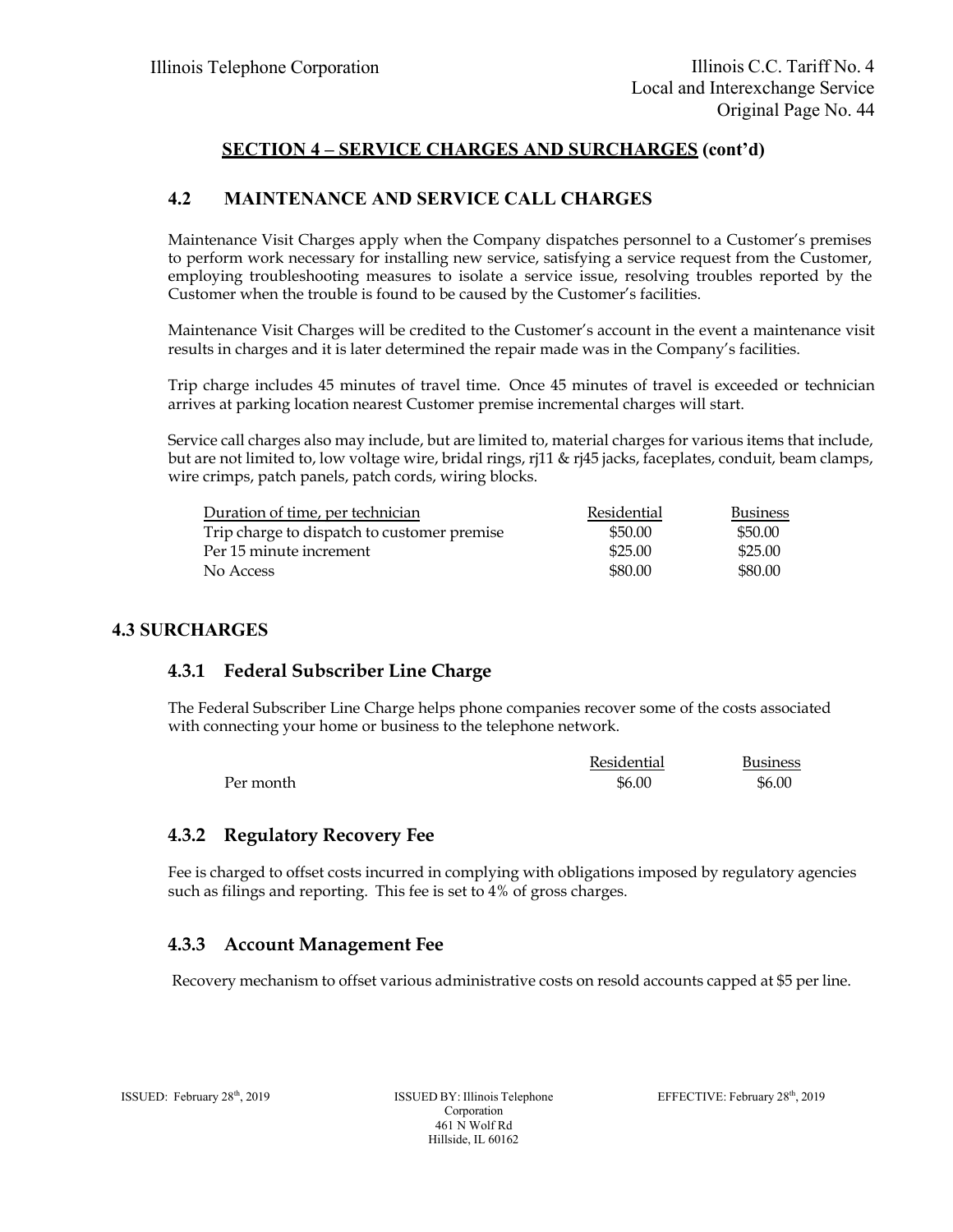## **SECTION 5 – NETWORK SERVICES**

## **5.1 OPTIONAL CALLING FEATURES**

The features listed in Section 5.1 are offered by the Company to Residential and Business Customers on an a la carte basis. Refer to Price Lists in Section 5.1.1 of this tariff for specific features offered with each type of local exchange service. Subscription to these services provides unlimited use and is billed on an monthly basis.

#### A. **Auto-callback (\*69)**

Allows an end user to automatically return the last incoming call, whether or not it was answered, by dialing an activation code

#### B. **Call Forward Busy**

Automatically transfers incoming calls to alternate designated telephone number when the called telephone number is busy

#### C. **Call Forward No Answer (Alternate Answer)**

Forward calls to another phone number when an incoming call isn't answered within a specified number of rings

#### D. **Call Screening**

Allows the end user to designate up to ten telephone numbers from which incoming calls will automatically be rejected

#### E. **Direct Connect**

Service provides automatic dialing from an individual central office line, or Plain Old Telephone Service (POTS), to a pre-selected telephone number after lifting a telephone handset

## F. **Repeat Dialing**

Allows an end user to automatically redial a telephone number that is busy on first attempt or to redial the number just dialed. The number will automatically be redialed for a 30-minute period until it becomes available. The end user can make and receive calls during the 30-minute period.

#### G. **Speed Calling**

Allows an end user to designate a list of up to 8 for Residential and 30 for business frequently called local and long-distance numbers that can be dialed using an abbreviated code until it becomes available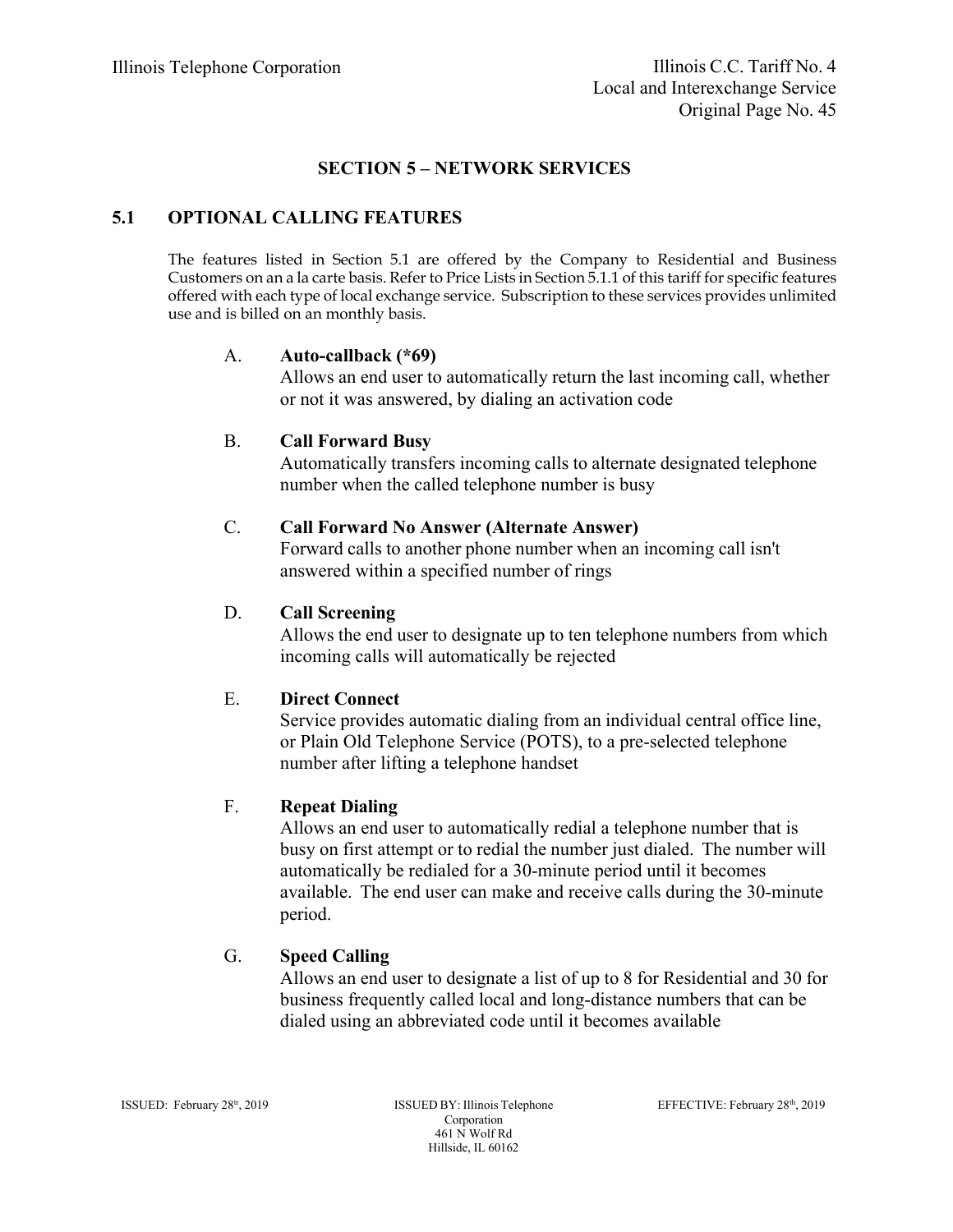# **5.1 OPTIONAL CALLING FEATURES (cont'd)**

#### H. **Three-way Calling**

Provides three-party conference calling capability from a standard touchtone or rotary phone without operator assistance

#### I. **Variable Call Forwarding**

Allows an end user to transfer all incoming calls to another telephone number. The end user controls the activation/deactivation of the feature and the number to which calls are forwarded each time Call Forwarding is activated

#### **5.1.1 Optional Calling Features Pricing Sheet**

|                                           | Residential | <b>Business</b> |
|-------------------------------------------|-------------|-----------------|
| Auto-Callback (*69)                       | \$4.00      | \$5.00          |
| Call Forward Busy                         | \$1.50      | \$1.50          |
| Call Forward No Answer (Alternate Answer) | \$1.50      | \$1.50          |
| Call Screening                            | \$4.00      | \$5.00          |
| Direct Connect                            | N/A         | \$45.00         |
| <b>Repeat Dialing</b>                     | \$4.00      | \$5.00          |
| <b>Speed Calling</b>                      | \$4.00      | \$12.00         |
| Three-way Calling                         | \$4.00      | \$12.00         |
| Variable Call Forwarding                  | \$4.00      | \$12.00         |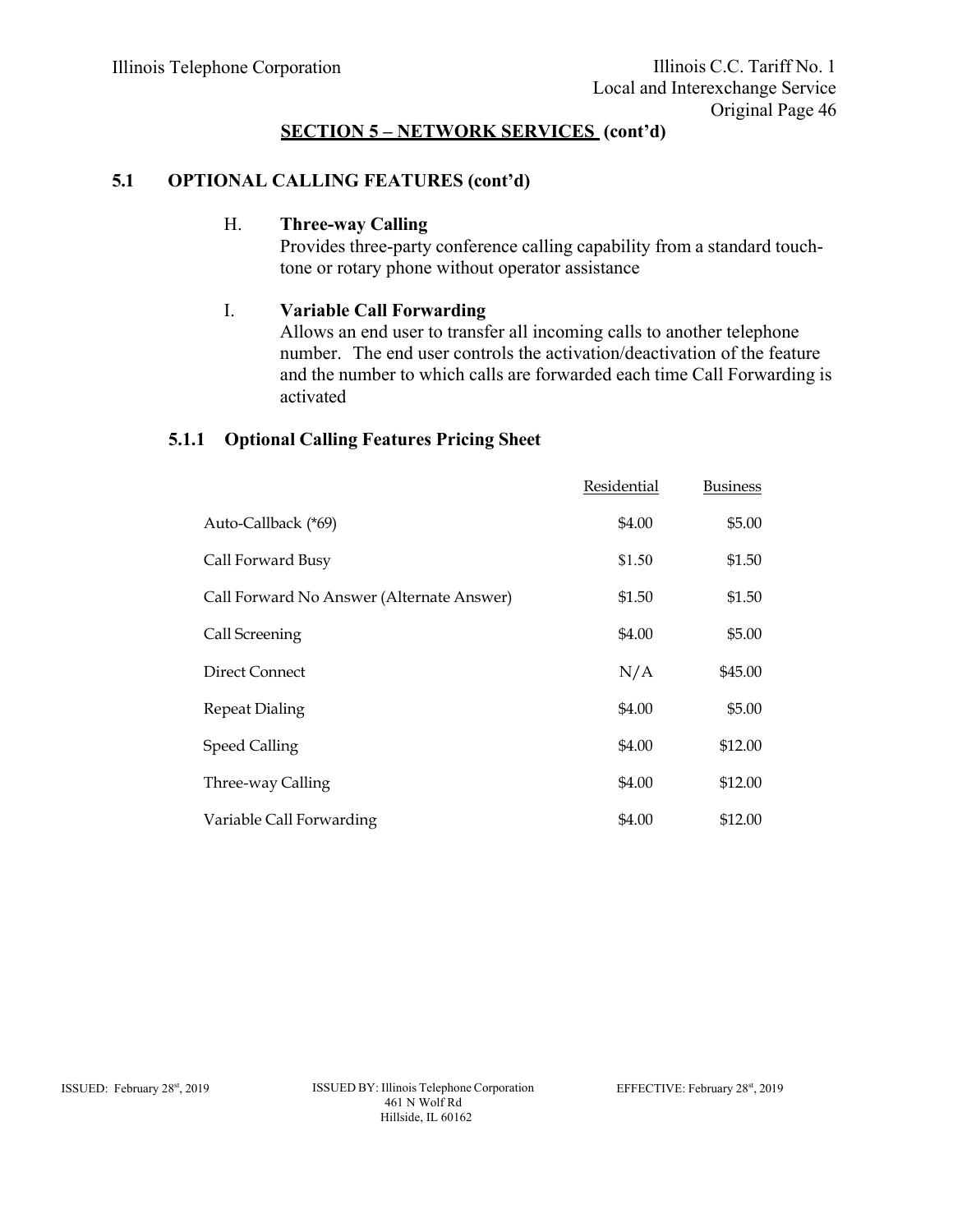## **5.2 MISCELLANEOUS SERVICES**

#### **5.2.1 Calling Services**

Calling services are billed only when applicable in relation to the calling plan subscribed to. For example, if a calling plan offers unlimited local toll calling the end user would not be billed local toll calling. End users must also be presubscribed to allow these calling services.

#### A. **ITC Call Pack 200**

Calling package for business or residential customers offering up to 200 minutes of billed local toll or domestic long distance calling depending on calling plan subscribed for a flat rate

#### B. **Local Toll Calling**

Calls made outside of your local calling area but within a designated geographic area called a LATA, or local access transport area

#### C. **Long Distance Calling**

Calls terminating outside of originating LATA within the contiguous United States

## **5.2.1.1 Calling Services Pricing Sheet**

|                                    | Residential | <b>Business</b> |
|------------------------------------|-------------|-----------------|
| ITC Call Pack 200                  | \$8.00      | \$8.00          |
| Local Toll Calling (per minute)    | \$0.05      | \$0.05          |
| Long Distance Calling (per minute) | \$0.05      | \$0.05          |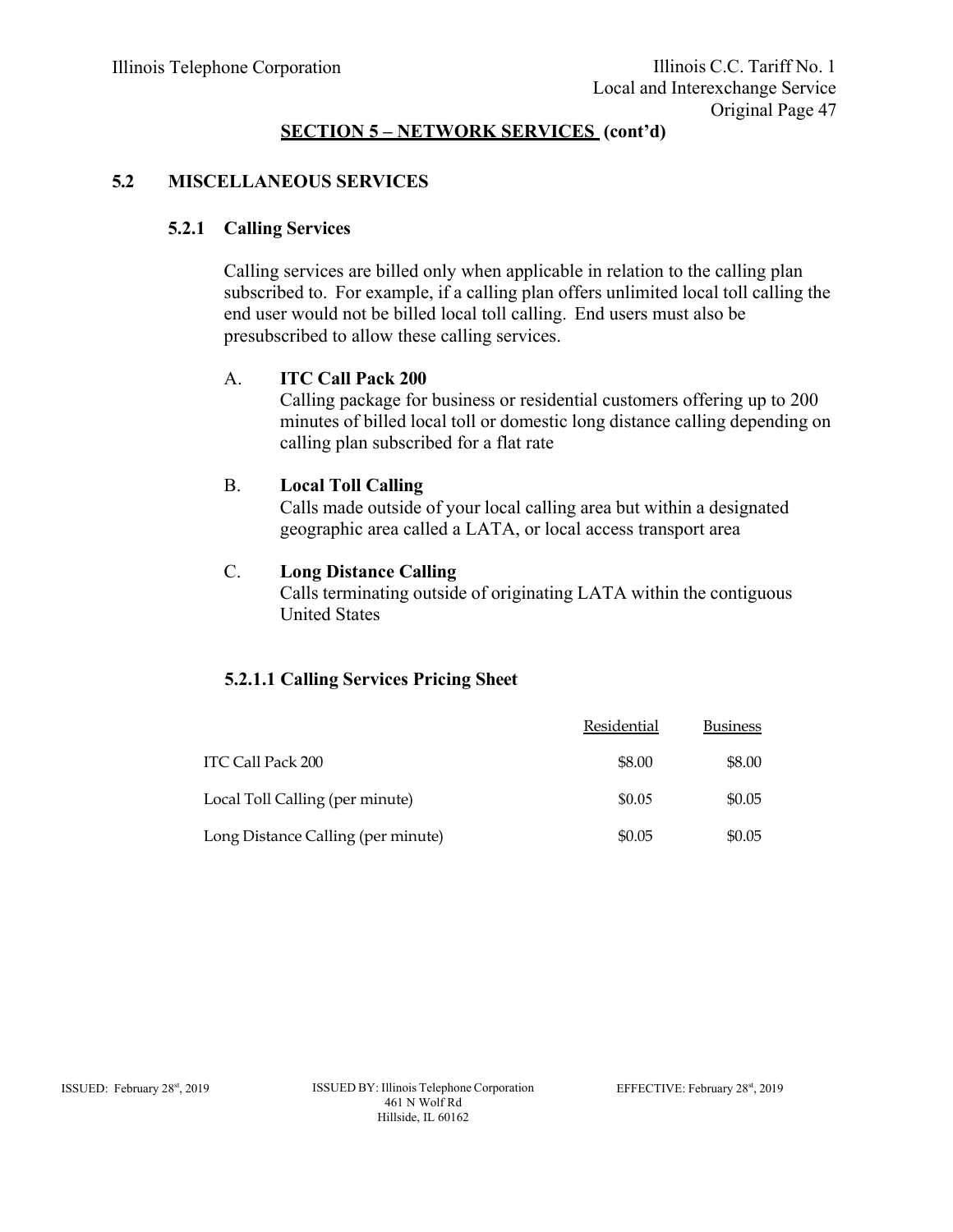## **5.2 MISCELLANEOUS SERVICES (cont'd)**

#### **5.2.2 Directory Assistance Services**

#### A. **Directory Assistance**

Service used to in find out a specific telephone number and /or address for business, residence, or government entity by dialing 411 or Area Code+555+1212

#### **5.2.2.1 Directory Assistance Services Pricing Sheet**

|                                | Residential | <b>Business</b> |
|--------------------------------|-------------|-----------------|
| Directory Assistance (per use) | \$2.50      | \$2.50          |

#### **5.2.3 Listing Services**

# A. **Additional Directory Listing**

Directory listing in addition to the first free listing

## B. **Non-published Service**

Account will not be listed in the phone directory or made available to 411 information

# **5.2.3.1 Listing Services Pricing Sheet**

|                                     | Residence | <b>Business</b> |
|-------------------------------------|-----------|-----------------|
| <b>Additional Directory Listing</b> | \$6.00    | \$6.00          |
| Non-published Services              | \$2.25    | \$2.25          |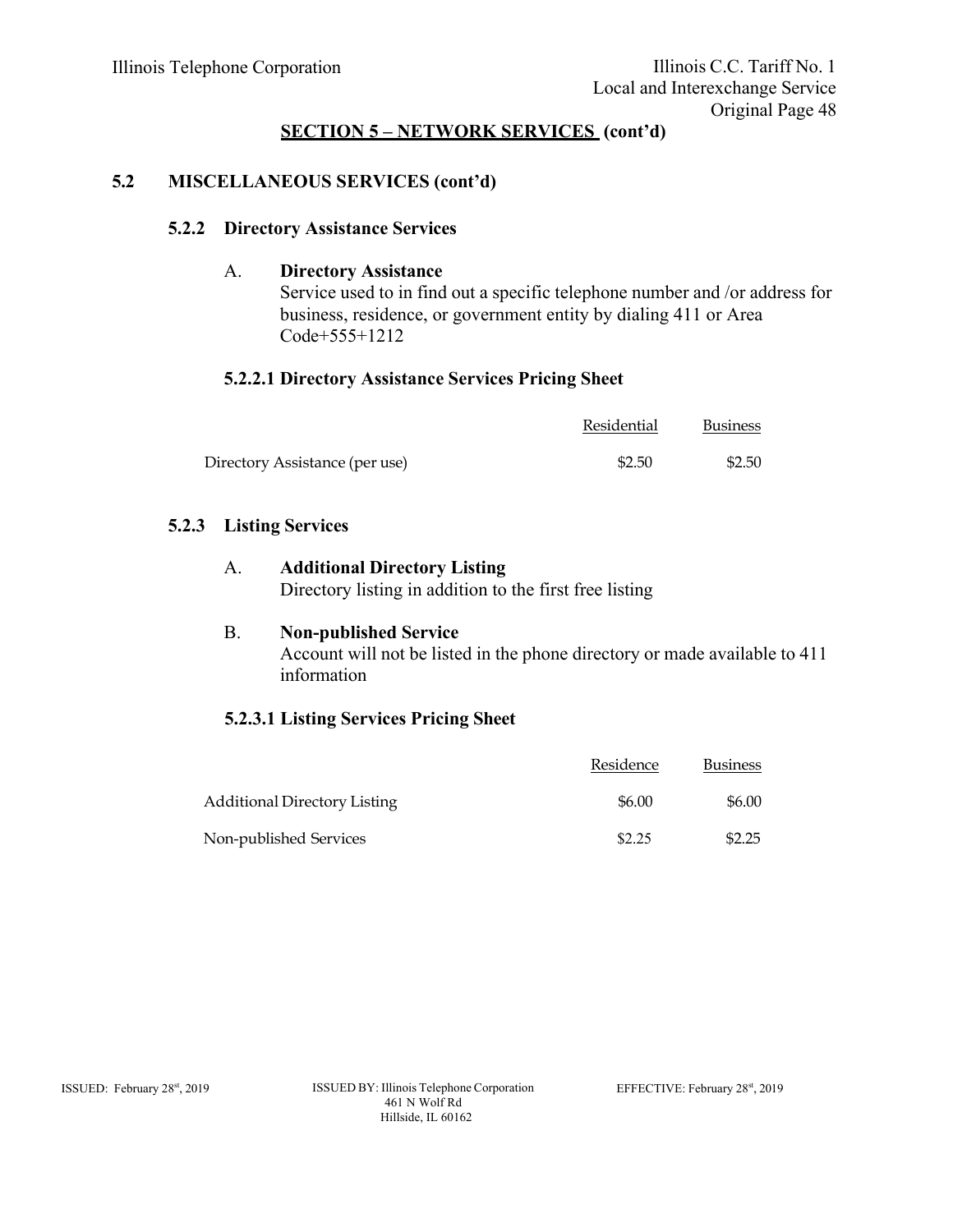# **5.2 MISCELLANEOUS SERVICES (cont'd)**

#### **5.2.4 Remote Call Forwarding Services**

#### A. **Remote Call Forwarding**

Incoming calls to remote call forwarding line are automatically forwarded to predetermined number. Forwarding can be set to a custom forwarding schedule. Incoming calls may be billed at \$0.05/minute.

#### B. **Toll Free Service**

Incoming calls to 8XX number are automatically forwarded to predetermined number. Forwarding can be set to a custom forwarding schedule. Incoming calls may be billed at \$0.05/minute.

#### **5.2.4.1 Remote Call Forwarding Services Pricing Sheet**

|                        | Residence | <b>Business</b>        |
|------------------------|-----------|------------------------|
| Remote Call Forwarding | N/A       | $$14.99$ to<br>\$24.99 |
| Toll Free Service      | N/A       | \$10.00                |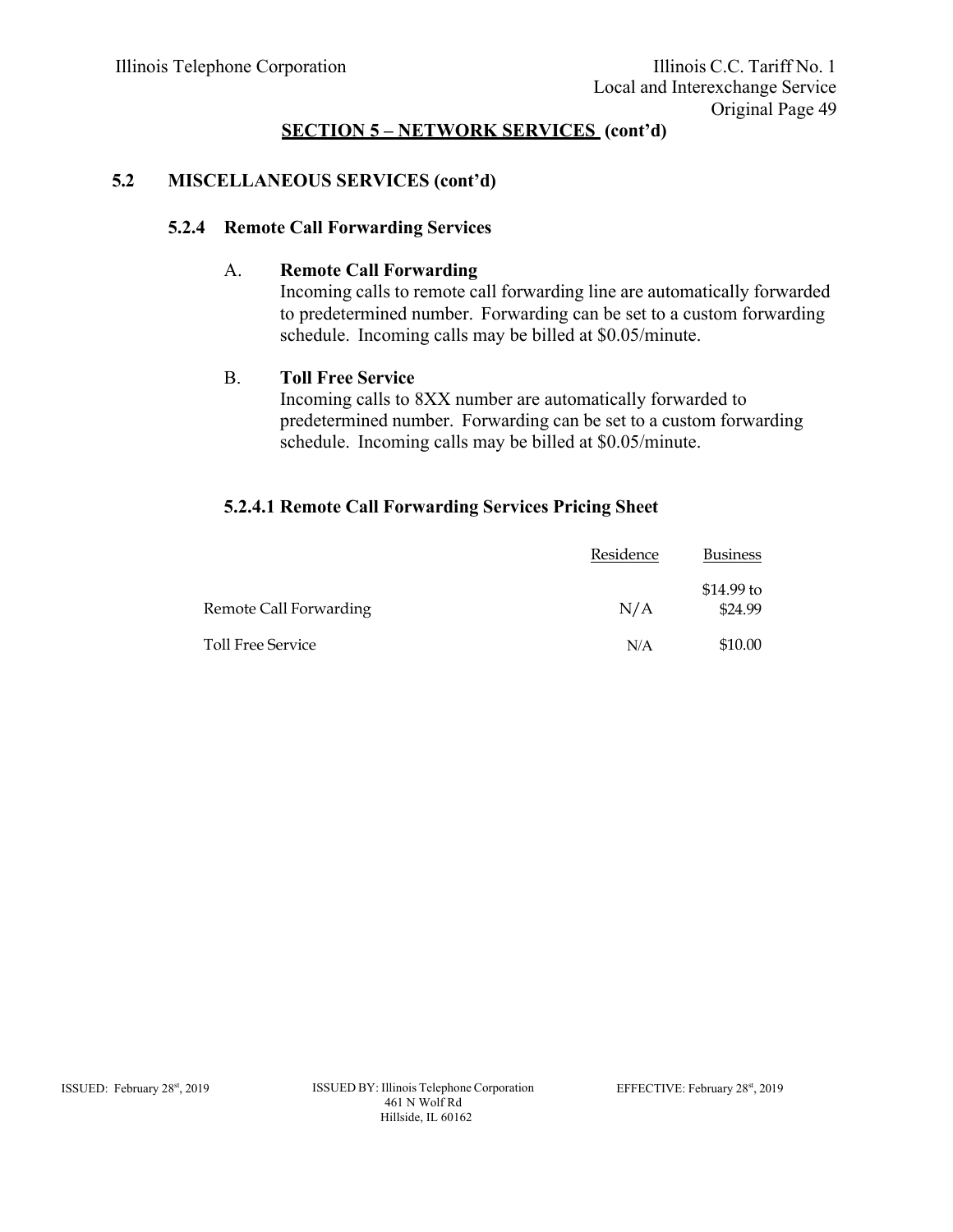## **5.2 MISCELLANEOUS SERVICES (cont'd)**

#### **5.2.5 Toll Limitation Services**

#### A. **Toll Limitation Services**

Only available to residential customers. Provides end user with a preset quantity of local toll and long distance calling within the contiguous United States. Ex. Customer with TLS Call-Pack 100 will be allotted 100 minutes of use. These minutes replenish every month on the 1<sup>st</sup> and do not roll over. Customers may purchase a refresh to add minutes from available allotments from the pricing guide below. These are one-time purchases which minutes also do not roll over.

# TLS Call-Pack 100 Residential \$2.50 Business N/A TLS Call-Pack  $250 \text{ N/A}$ TLS Call-Pack 500 \$12.50 N/A TLS Call-Pack 750  $\overline{S18.75}$  N/A TLS Call-Pack  $1000$   $$25.00$   $N/A$ TLS Call-Pack 100 Refresh  $$2.50$  N/A TLS Call-Pack 250 Refresh  $$6.25$  N/A TLS Call-Pack 500 Refresh  $$12.50$  N/A TLS Call-Pack 750 Refresh  $$18.75$  N/A

TLS Call-Pack 1000 Refresh \$25.00  $N/A$ 

#### **5.2.5.1 Toll Limitation Services Pricing Sheet**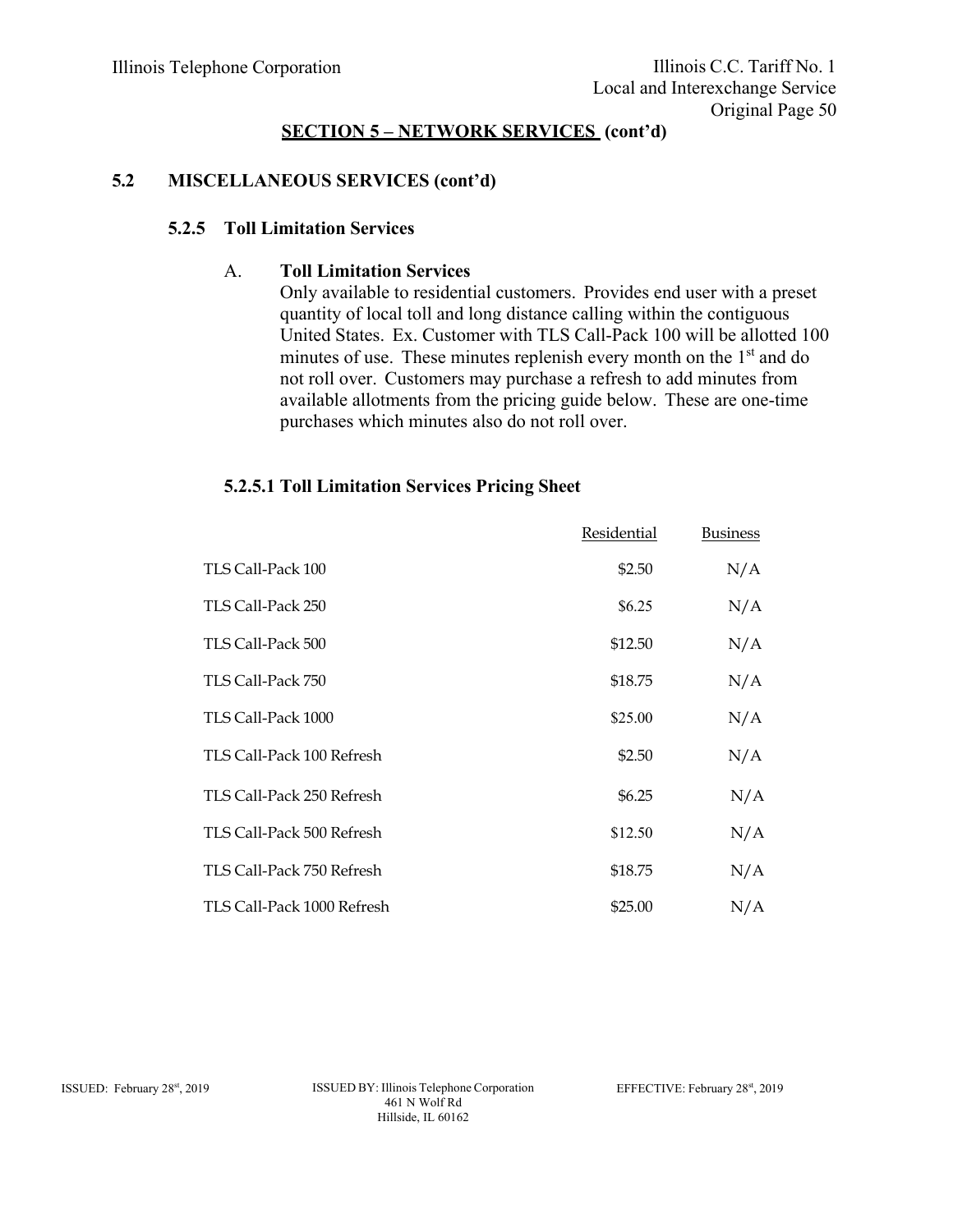#### **5.2 MISCELLANEOUS SERVICES (cont'd)**

#### **5.2.6 Voicemail Services**

A. **Voicemail Services**  A centralized system that stores messages from telephone calls.

#### **5.2.6.1 Voicemail Services Pricing Sheet**

|           | Residential | <b>Business</b> |
|-----------|-------------|-----------------|
| Voicemail | \$12.00     | \$12.00         |

## **5.3 CALLING PLANS**

The calling plans listed in Section 5.3 are offered by the Company to Residential and Business Customers. Subscription is on a monthly basis and may or may not require a contract to subscribe.

#### A. **ITC Saver Package B**

Residential package includes unlimited local and local toll calling. Calling features include caller ID w/name, call waiting, variable call forwarding, repeat dialing, speed dialing, 3-way calling, auto-callback

#### B. **ITC Saver Package B**

Business package includes unlimited local and local toll calling. Calling features include caller ID w/name, call waiting, variable call forwarding, repeat dialing, speed dialing, 3-way calling, auto-callback

#### C. **ITC Consumer Choice**

Residential package includes unlimited local calling. Calling features include caller ID w/name, and call waiting

#### D. **ITC Advantage Plan**

Business package includes unlimited local calling. Calling features include caller ID w/name and variable call forwarding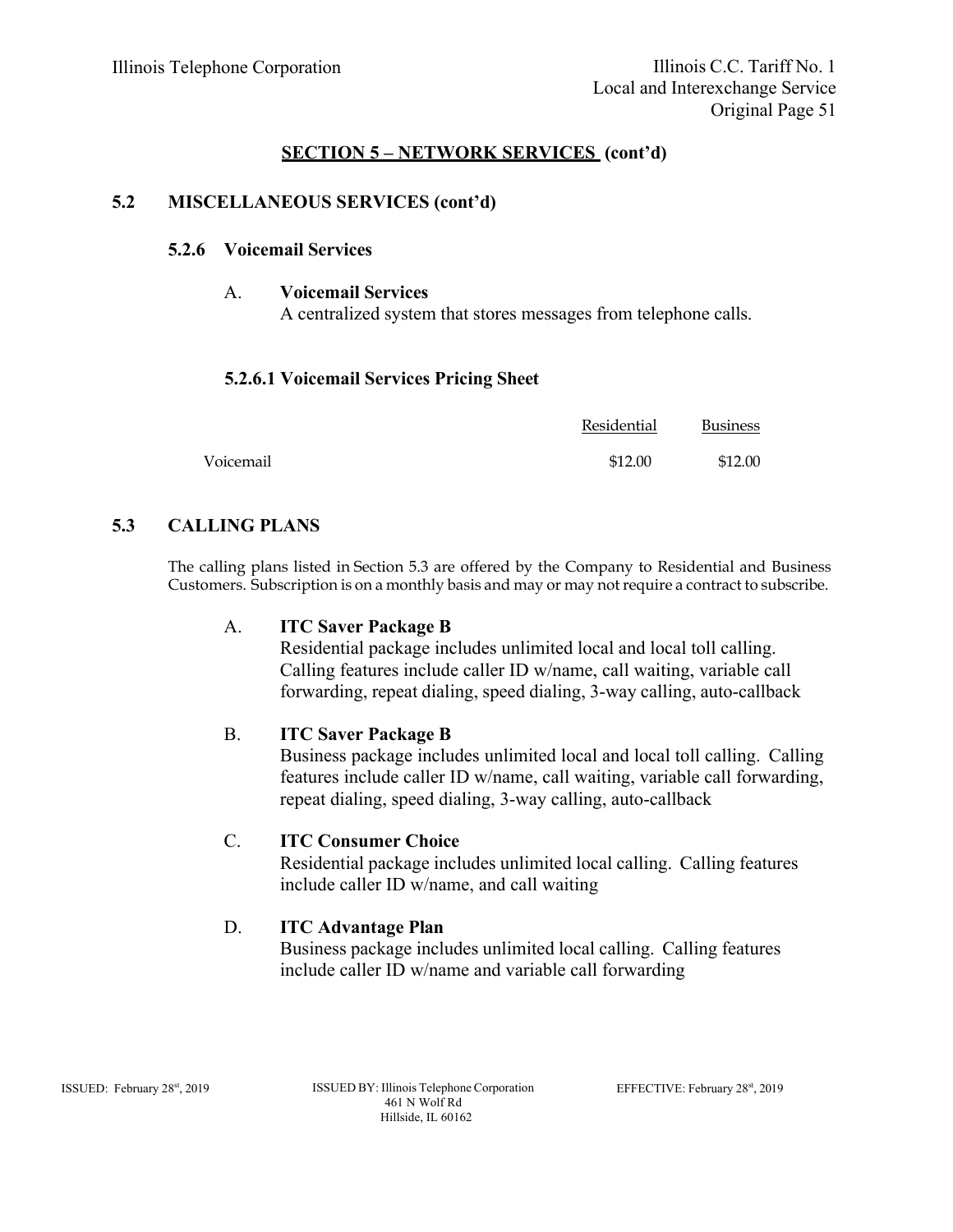#### **5.3 CALLING PLANS (cont'd)**

#### E. **ITC Back to Basics Plan**

Business package includes local service only. Local calling cannot be blocked and is billed at \$0.05/min. One-time \$75 charge billed at the time the account is established. Calling plan is month-to-month.

#### F. **ITC Value Plus Plan**

Business package includes unlimited local and local toll calling. Calling features include caller ID w/name. Contract required at signup.

#### G. **Payphone Line**

Business calling plan for payphone. Does not included unlimited usage or features.

#### **5.3.1 Calling Plans Pricing Sheet**

|                                | Residential | <b>Business</b> |
|--------------------------------|-------------|-----------------|
| <b>ITC Saver Package B</b>     | N/A         | \$42.99         |
| <b>ITC Advantage Plan</b>      | N/A         | \$59.99         |
| <b>ITC Back to Basics Plan</b> | N/A         | \$40.99         |
| <b>ITC Value Plus Plan</b>     | N/A         | \$26.99         |
| Payphone Line                  | N/A         | \$11.99         |
| <b>ITC Saver Package R</b>     | \$36.99     | N/A             |
| <b>ITC Consumer Choice</b>     | \$29.99     | N/A             |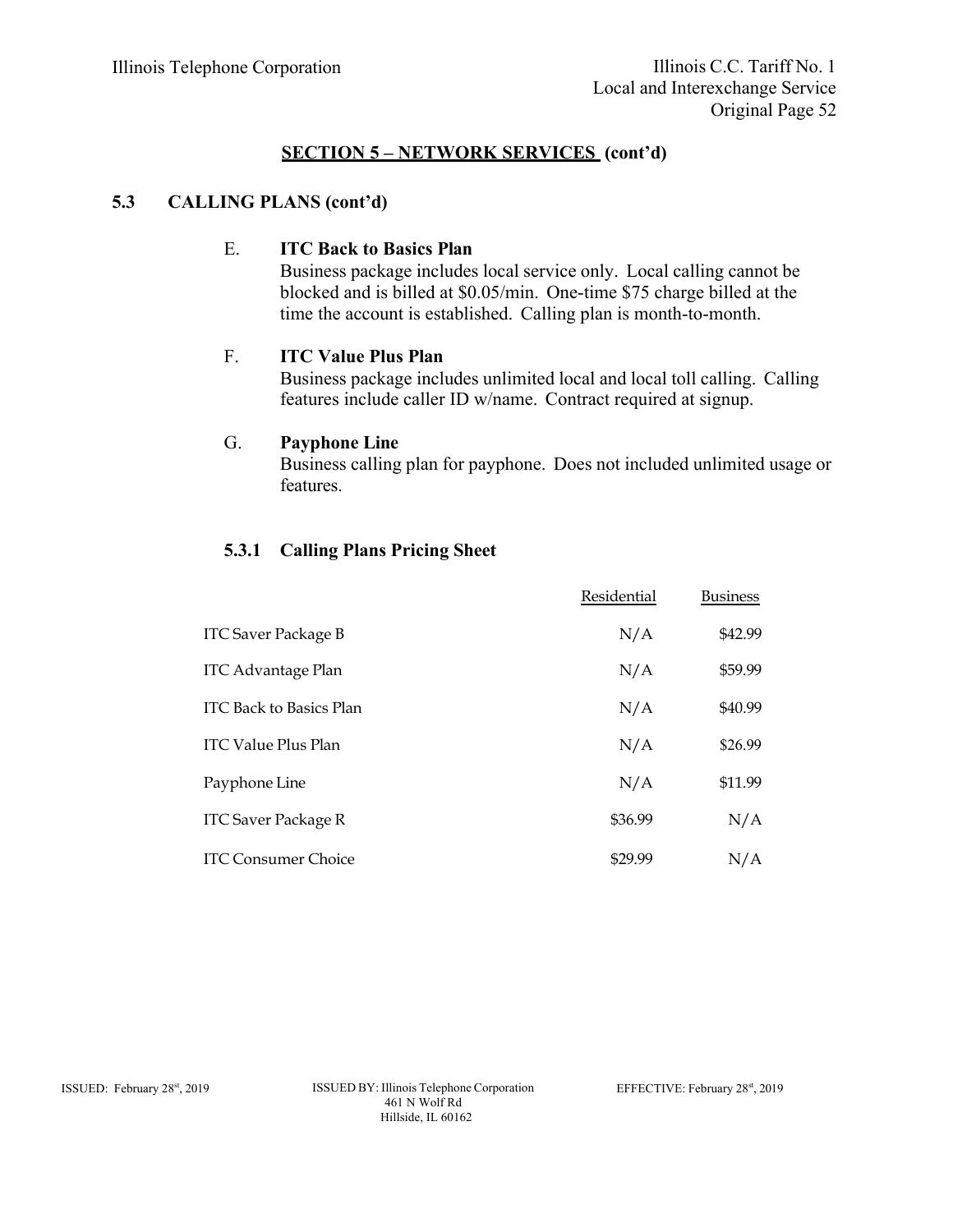## **SECTION 6 – SPECIAL RATES AND GRANDFATHERED SERVICES**

#### **6.1 GRANDFATHERED SERVICES**

The Company provides networks services and rates Customer may keep as long as services and calling plans remain active. If grandfathered services are disconnected or turned off, Customer may not reestablish such services.

#### A. **Call-Pack B (Special Pricing – Band A)**

Business package in includes unlimited local and local toll calling. Calling features include caller ID w/name, call waiting, variable call forwarding, repeat dialing, speed dialing, 3-way calling, auto-callback

#### B. **Call-Pack B (Special Pricing – Band B)**

Business package includes unlimited local and local toll calling. Calling features include caller ID w/name, call waiting, variable call forwarding, repeat dialing, speed dialing, 3-way calling, auto-callback

#### C. **Call-Pack B (Special Pricing – Band C)**

Business package includes unlimited local and local toll calling. Calling features include caller ID w/name, call waiting, variable call forwarding, repeat dialing, speed dialing, 3-way calling, auto-callback

#### D. **Call-Pack B Plus**

Business package includes unlimited local and local toll calling. Calling features include caller ID w/name, call waiting, variable call forwarding, repeat dialing, speed dialing, 3-way calling, auto-callback

#### E. **I-Tel Saver Plus**

Residential package includes unlimited local and local toll calling. Calling features include caller ID w/name, call waiting, variable call forwarding, repeat dialing, speed dialing, 3-way calling, auto-callback

#### F. **Voicemail**

Company offered voicemail service through grandfathered packages which is no longer available. Customers with grandfathered packages requesting voicemail will have to subscribe to the current offering.